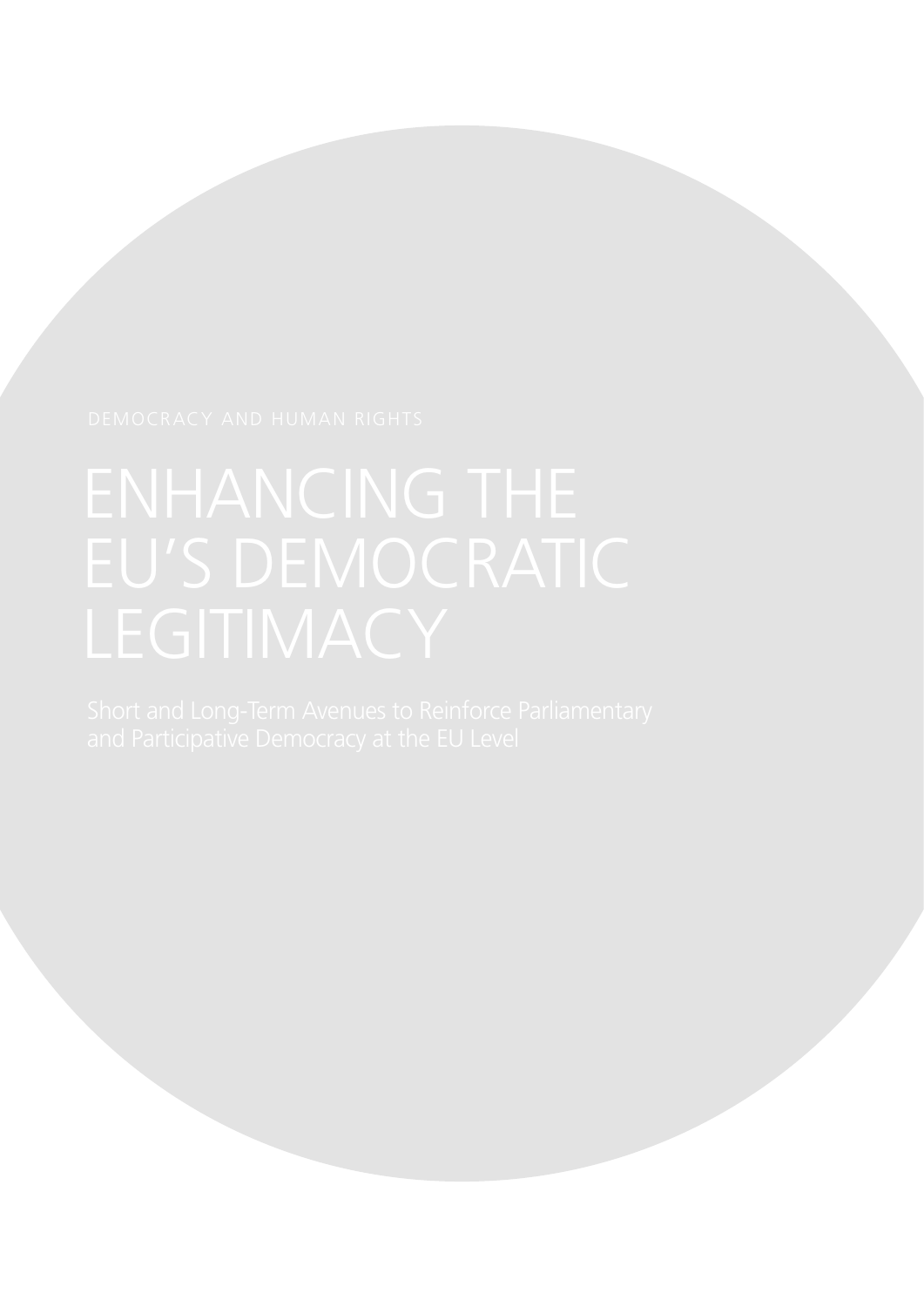# **Contents**

| 1 | <b>INTRODUCTION</b>                                                                                                                                                                                | 2  |
|---|----------------------------------------------------------------------------------------------------------------------------------------------------------------------------------------------------|----|
| 2 | THE DEMOCRATIC DEFICIT OF<br><b>THE EUROPEAN UNION</b>                                                                                                                                             | 5  |
|   |                                                                                                                                                                                                    |    |
| 3 | <b>NEEDS TO REFORM EUROPEAN DEMOCRACY</b>                                                                                                                                                          | 12 |
|   | Why European Parliamentarism Is Not Competitive Enough  12<br>Why Participatory Democracy in the EU Should Be Strengthened 13<br>Why European Economic Governance Needs to Be More Accountable  17 |    |
| 4 | <b>MAKE EUROPEAN PARLIAMENT</b><br><b>ELECTIONS MORE MEANINGFUL</b>                                                                                                                                | 19 |
|   |                                                                                                                                                                                                    |    |
| 5 | <b>MAKE CIVIL SOCIETY INVOLVEMENT</b><br><b>MORE BOTTOM-UP</b>                                                                                                                                     | 23 |
|   | Allow Citizens' and Civil Society's Participation in Treaty Reforms  25                                                                                                                            |    |
| 6 | <b>MAKE EU ECONOMIC POLICY</b><br><b>MORE ACCOUNTABLE</b>                                                                                                                                          | 26 |
| 7 | <b>CONCLUSIONS: TEN RECOMMENDATIONS</b><br>TO MAKE THE EU MORE DEMOCRATIC IN<br><b>THE SHORT-TERM</b>                                                                                              | 28 |

| () verview |  |
|------------|--|
| References |  |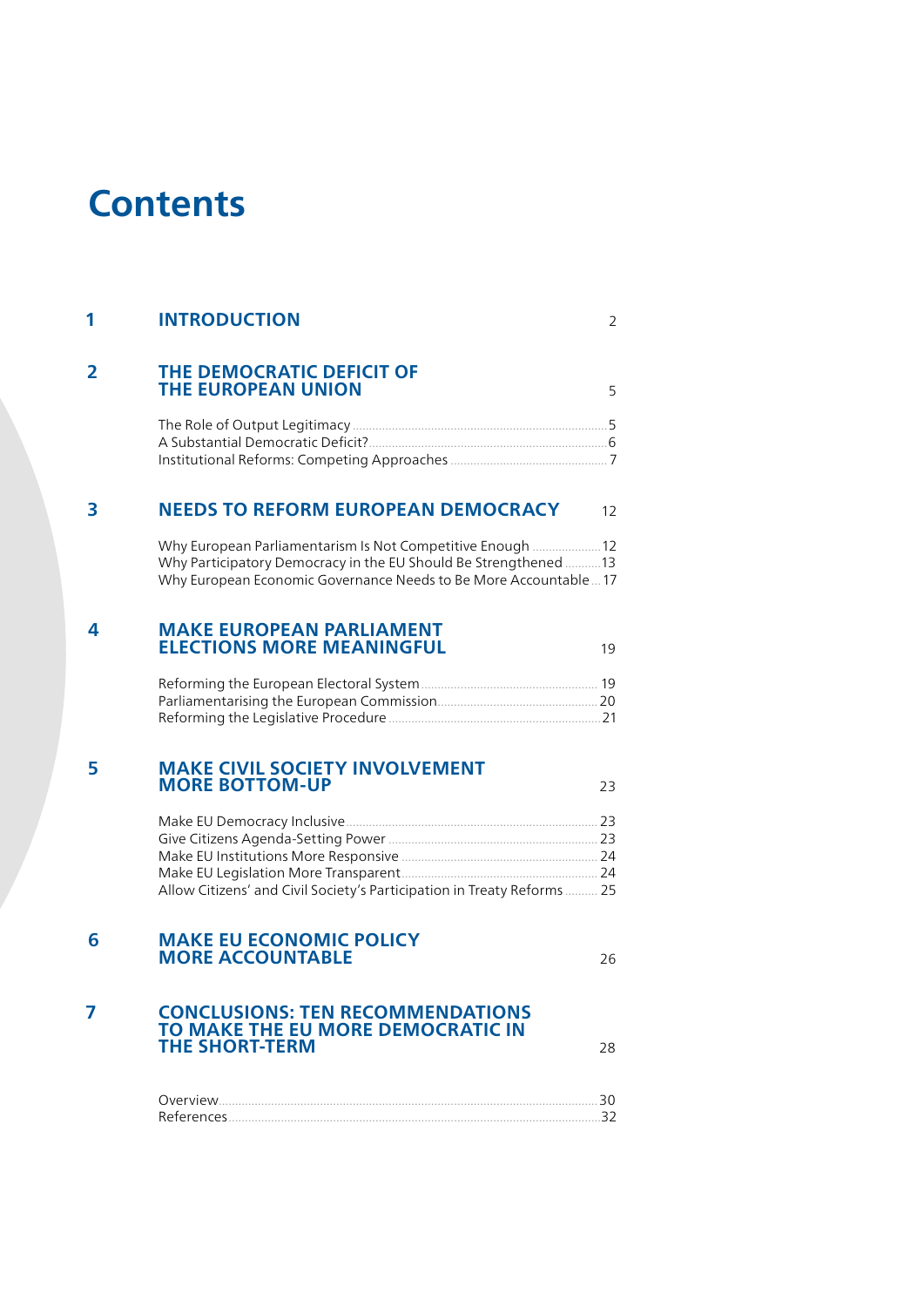# **1 INTRODUCTION**

Following the European Parliament elections in May 2019, citizens' satisfaction with democracy at the level of the European Union (EU) has reached its highest level in 15 years (Standard Eurobarometer 2019: 143). 55 percent of respondents were satisfied with the way how »democracy in the EU works«. It is also the first time since the beginning of Eurobarometer surveys that an absolute majority of respondents (56 percent) state that their voice counts in the EU (Standard Eurobarometer 2019: 148). On the other hand, even now more than one third of EU citizens (36 percent) is not satisfied with EU democracy (Standard Eurobarometer 2019: 143), and the percentage of those who state that their voices do not count in the EU is even higher (39 percent) (Standard Eurobarometer 2019: 148). Both figures reflect unacceptable levels of discontent. Rather than resting on the laurels of recent improvements, the EU therefore needs to undertake further efforts in strengthening its democratic legitimacy.

A closer look at the roots of these developments reveals that the EU, driven by internal and external crises, underwent profound changes during the last decades. New competences and responsibilities mean that output legitimacy based on effective governance (Scharpf 1999) is no longer a sufficient basis for democratic EU policy (Majone 2014). Due to the end of the permissive consensus (Hooghe/Marks 2009; Zürn 2019) and increasing politicisation of EU policies (Kriesi/Grande 2016; Hutter/Kriesi 2019), citizens demand more government by the people and direct influence on EU decisions than ever before. **The EU therefore needs a stronger basis of democratic input legitimacy** (Scharpf 2005) as well as higher decision-making standards in terms of throughput legitimacy (Schmidt 2013).

At the same time, there is a long-term historic trend towards strengthening input legitimacy at the EU level, which also continued during the last decade. The European Parliament was one of the winners of the Treaty of Lisbon and gained more influence than ever before in some policy areas, such as international treaties (Müller Gómez /Reiners 2019). The decade-long decline of turnout in European Parliament elections was curbed in 2014 (Kaeding/Switek 2015), and the trend changed in some countries in 2019 (Kaeding/Müller/ Schmälter 2020). The lead candidates *(Spitzenkandidaten)* procedure, which succeeded in 2014 (Christiansen 2015), but failed in 2019 (Heidbreder/Schade 2020; Müller Gómez/ Thieme 2020), opened the chance to make European Parliament elections and party competition more attractive. At the same time, due to the reform of participative democracy under the European Commission's »Better Regulation Agenda« (European Commission 2019a), the EU takes the first place in the 2018 OECD ranking for stakeholder engagement (OECD 2018).

However, **this democratic development of the EU during the last years did not keep up with the increased needs.** The strengthened role of the European Council (Wessels 2016) resulted in increasingly intergovernmental decision-making in some policy areas, side-lining the European Parliament as the only directly elected EU institution (Müller Gómez/Reiners 2019). Reforms in the European Economic and Monetary Union (EMU), in some cases adopted outside EU primary law, turned the EU into an overly complex structure, decreasing the transparency of EU decision-making. Developments in other policy areas – such as climate change, migration, or health policy – give also reason to expect that the need for more fundamental reforms providing the EU with a stable democratic legitimacy will only increase over the coming years.

After the 2017 White Paper (European Commission 2017c) missed the chance to address institutional reform challenges (Müller 2017a), **the Conference on the Future of Europe is a second opportunity to enhance European democracy** (Plottka 2020a). In order to enable decision-makers at the EU and national levels to seize this opportunity, this research paper **provides an in-depth analysis of the EU's current democratic deficit**. In line with the basic assumption that further democratisation of the EU does not require a radically new institutional setup, but should continue well-established reform paths, it **rejects reform approaches calling for a presidential democracy, a »demoi-cracy«, or differentiated integration to safeguard national democracy**. Instead, the paper explores ways to reinforce the democratic legitimacy of the EU by **strengthening both its parliamentary and its participatory dimension**.

Matching the satisfaction with EU-level democracy with socio-demographic data reveals that wealthier citizens and citizens with a higher education are more likely to be satisfied with European democracy than those struggling to pay their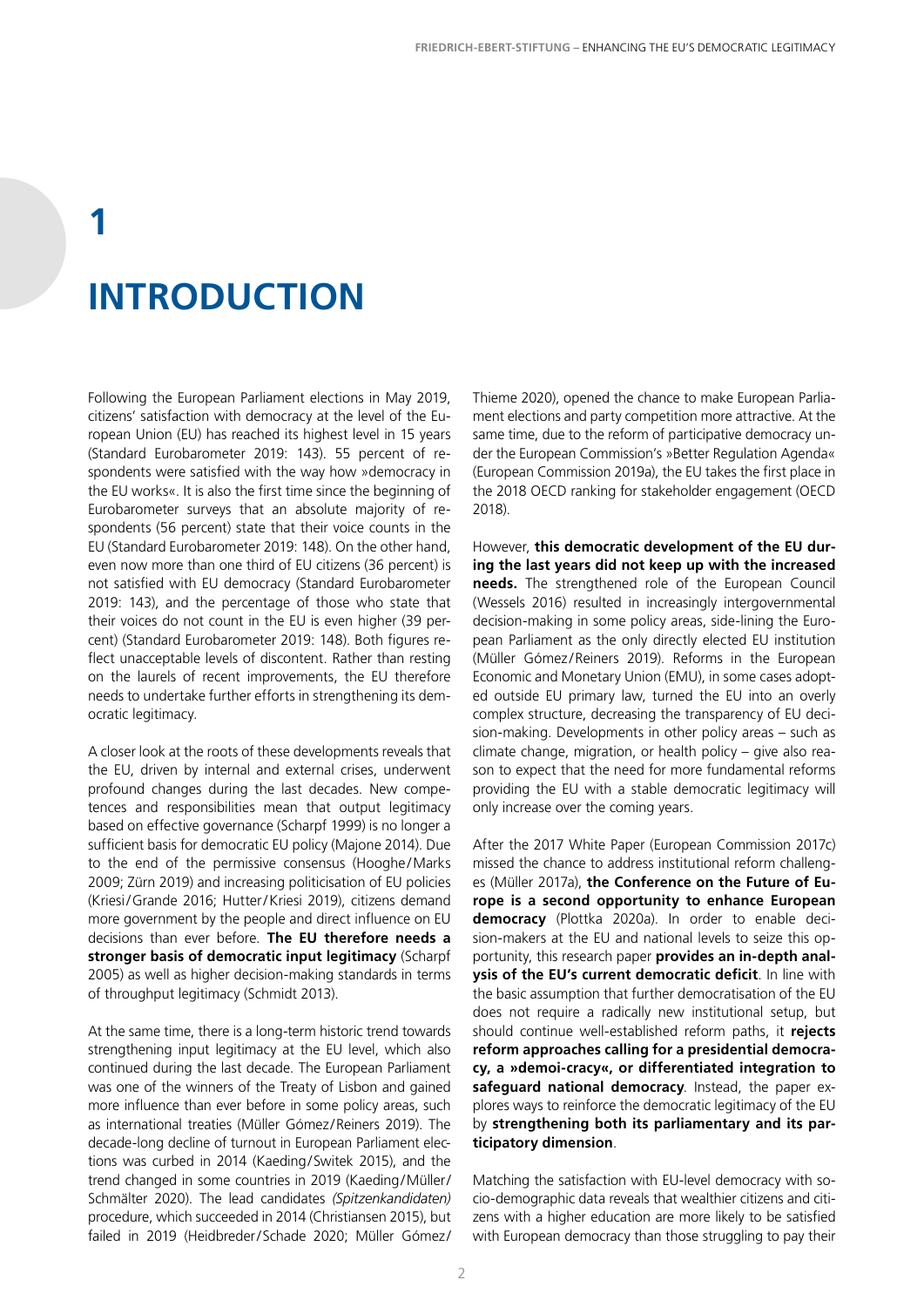bills or those having concluded their education in earlier ages (Standard Eurobarometer 2019: 146). Analysing the turnout of European Parliament elections reveals similar patterns of socio-demographic distortion. Haußner and Kaeding show that turnout for the European Parliament elections in 2019 was higher in wealthier neighbourhoods than in quarters with higher unemployment rates (Haußner/Kaeding 2020). This suggests that participation in European Parliament elections is linked to satisfaction with EU-level democracy – but also that for a significant part of the population it is not sufficiently evident why they should turn out for the election at all.

Accordingly, this study puts a strong emphasis on **making European Parliament elections more meaningful in order to enhance EU-level democracy** (see also Müller 2020a). As the central legitimating instrument, European Parliament elections should be the opportunity for all EU citizens to take part in collective self-government at the European level in a plain and easy way. It is therefore necessary that the elections offer clear alternatives and have a relevant impact on the policy agenda in a way that is easy to understand even for those who are not closely following EU politics.

Comparing satisfaction with EU-level democracy to citizens' evaluation of national level democracy also reveals that dissatisfaction is not specifically directed at the EU. On EUwide average, 59 percent of respondents are satisfied with national level democracy, while 39 percent are not. High levels of dissatisfaction seem to reflect a general discontent with democracy. Hobolt also found a »positive relationship between regime support at the two levels of government« (Hobolt 2012: 101). Mounk argues that »citizens are falling out of love with democracy« (Mounk 2018: 105). To win back citizens for democracy in general, it is not sufficient to just transform the EU political system into a fully-fledged parliamentary democracy. The EU also has to retain its position as a democratic innovator (OECD 2018: 48ff.).

In this context, instruments of participative democracy offer an important additional channel for politically active citizens to insert their demands into the decision-making process. As some citizens demand new ways of political engagement to bridge the perceived gap between citizens and politicians, **the EU has to make civil society involvement more bottom-up** (Plottka 2020b). At the same time, by holding EU decision-makers accountable and forcing them to be more responsive, participative instruments also help to make electoral alternatives more visible. Thus, we consider parliamentary and participative democracy as complementary rather than opposed approaches to reinforce input and throughput legitimacy.

Finally, the data on satisfaction with EU-level democracy reveal another priority for enhancing the democratic legitimacy of the EU. During the last decade, the most significant increase in satisfaction with democracy in the EU can be observed within the Euro area (Standard Eurobarometer 2019: 148). This is not due to reforms of democratic governance in the Euro area, but rather a reversion to the mean after the sharp increase in discontent with European democracy during the crises in the Euro area. As crisis management activities lost their salience, public attention – most notably in the least affected countries – turned to other policy areas. However, Greece remains the only country in the EU where a clear majority (60 percent) is dissatisfied with European democracy, while just 36 percent are satisfied. Among the six EU28 countries below the EU-wide average of content with European democracy, a total of three (Greece, Italy, and Spain) were severely affected by the crises in the Euro area (Standard Eurobarometer 2019: 144).**<sup>1</sup>** These findings underline the clear effects of Euro area governance on citizens' evaluation of European democracy. Therefore, it is necessary to **make European economic policy more accountable** (Plottka 2020c).

Reinforcing democracy at the EU level is both a sprint and a marathon. On the one hand, crisis phenomena like the rise of populist parties, the Brexit referendum or the increasing challenges to the primacy of EU law underline the urgency of improving input legitimacy of the EU. On the other hand, converting the EU into a full parliamentary democracy not only requires power shifts for which many national governments are not yet ready, but also certain societal conditions, like a European public sphere, that need time to emerge. While past experiences justify the expectation that there is a mutually reinforcing dynamic between institutional democratisation and the emergence of a transnational public debate (Risse 2014a, 2014b; Kratochvíl/Sychra 2019; Kriesi 2020; Müller 2020b), it is difficult to fast-track this process. The enhancement of European democracy can only be achieved in a step-by-step approach. Therefore, **this study dovetails both short and long-term perspectives**.

Chapter II provides an analysis of the current democratic deficit of the European Union. It argues (1) why a focus on output legitimacy alone is insufficient, (2) why the notion of a »substantial democratic deficit« of the EU because of the supposed lack of societal prerequisites is unwarranted and (3) why certain institutionalist approaches, namely European presidentialism, demoi-cracy and differentiated integration, are disregarded in this research paper. Chapter III then analyses the reform needs regarding European Parliament elections and the position of the European Parliament in the political system of the EU, as well as the functioning of participative democracy in the EU. A special focus is placed on the EMU as the policy area that underwent the most profound changes since the Lisbon Treaty entered into force in 2009.

To cover these reform needs, the following three chapters outline specific reform proposals for making European Parliament elections more meaningful (chapter IV), making civil society involvement more bottom-up (chapter V) and making EU economic policy more accountable (chapter VI). These

**<sup>1</sup>** The other three countries are France, the Czech Republic and the United Kingdom (which since has left the EU on 31 January 2020).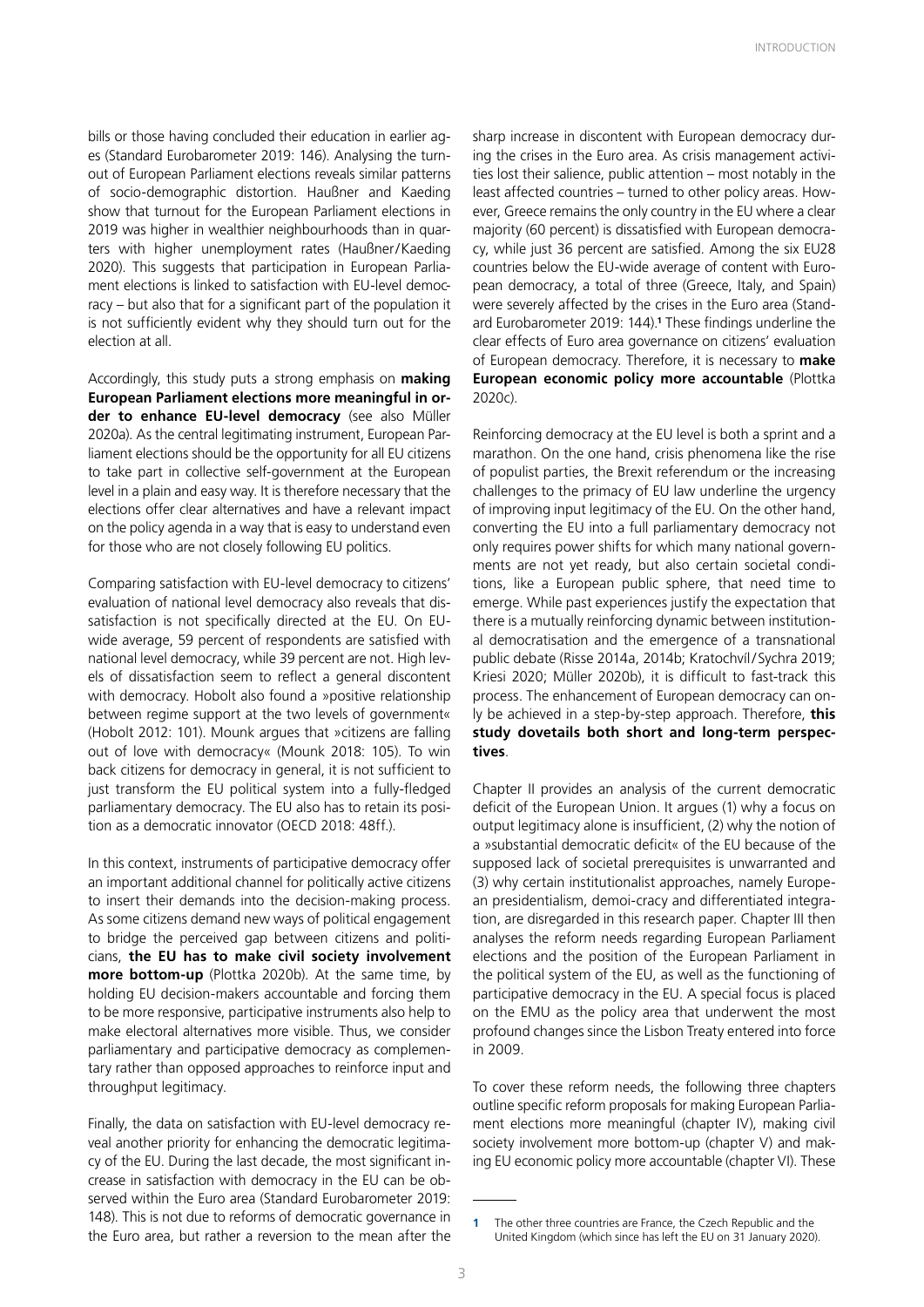proposals lead from immediate steps that do not necessarily imply treaty changes to more ambitious future reforms towards a fully-fledged parliamentary and participative democracy at the European level. They concentrate on procedural reforms that could be implemented by the EU institutions.

Finally, chapter VII summarises the analysis and provides a comprehensive reform package of measures which should be directly adopted by the Conference on the Future of Europe. Annex I displays a complete overview of all recommendations and their respective time frame.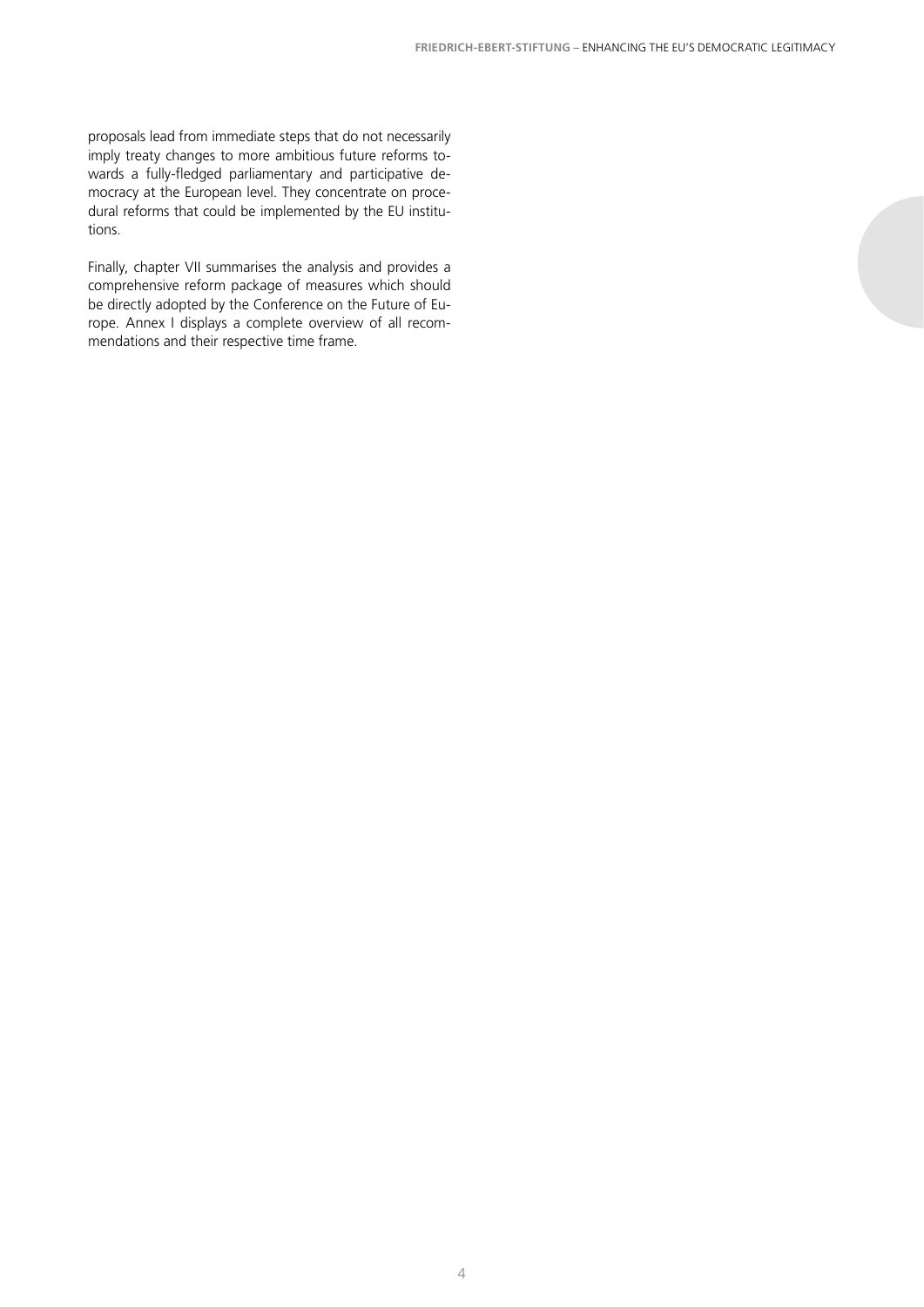### **2**

### **THE DEMOCRATIC DEFICIT OF THE EUROPEAN UNION**

This chapter clarifies the theoretical approach of this study on how to address the democratic deficiencies of the European Union. For this, we analyse several approaches to the legitimacy deficit.

We first argue why **output legitimacy** – i. e., the capability of the EU to effectively generate efficient policy outcomes – is a necessary, but not a sufficient legitimacy source for the EU in 2020. Most importantly, the EU has by now become too powerful and some of its policies have too strong distributional effects to be legitimised without democratic input.

In a second step, we deal with the so-called **»substantial deficit thesis«**, which argues that democracy is only possible at the national level because the European political system cannot generate certain societal prerequisites of democracy such as a transnational public sphere, a common identity and an intermediary system. First, recent research offers clear evidence that there is in fact a mutually reinforcing interaction between the democratisation of political systems and the emergence of societal conditions such as public spheres or intermediary systems. While these societal conditions cannot be established top-down, institutional reforms can contribute to strengthen them. Second, the cure proposed by proponents of the »substantial deficit thesis« to renationalise certain EU competences does not solve the deficiency, but rather exacerbates the problem: If nation states try to address challenges that lie beyond their sphere of influence (Zürn 1998), their legislation lacks impact.

This research paper therefore takes an **institutionalist approach to the democratic deficit** in the EU. As explained in the introduction, it focuses on strengthening both European parliamentarism and European participative democracy. These are, however, not the only reform approaches to enhance European democracy. Other proposals that have been widely discussed in recent years include **European presidentialism, European demoi-cracy and differentiated integration**. Still, we consider these competing approaches more problematic than the path of parliamentary and participative democracy. In the final part of this chapter, we will justify why they are no fix to the democratic deficiencies of the EU.

#### **THE ROLE OF OUTPUT LEGITIMACY**

The academic debate about the democratic deficit of the EU (Plottka/Rebmann 2019) suffers from fundamental disagreement about the standards to assess the democratic quality of the EU (Majone 2002). One traditional assumption is that output legitimacy – generated by effective governance for the people contributing to everyone's welfare (Scharpf 1999, 2005) – is key to legitimise the EU. While this assumption still heavily influences policy-makers (Bratislava Declaration 2016), it is widely seen as obsolete in the academic debate. There have been two main arguments why output legitimacy should suffice to legitimise the EU, which both have lost most of their persuasiveness.

Firstly, Majone developed the argument of the »regulatory state«. According to this thesis, the competences of the EU are limited to policy areas which do not have redistribution effects, but allow for Pareto efficient solutions that benefit everyone (Majone 1999). As long as this is the case, there is no need for democratic decision-making. On the contrary, policy areas allowing Pareto efficient solutions should not be subject to majoritarian politics, but governed by independent institutions to ensure that optimal decisions in everyone's interest are taken. However, although EU competences in the area of social policy – the policy with strongest redistribution effects – remain limited (Hacker 2018), recent crises have disproved the idea that all EU policies are simple Pareto optimisations. For example, the crisis in the Common European Asylum System results from an unfair burden sharing and free riding of some member states. Analysing the rescue measures to fight the crises in the Euro area, Majone himself concluded that the »democratic deficit of the EU would turn into a democratic default« (Majone 2014: 1221). Finally, the recent recovery plan »Next Generation EU« to tackle the recession caused by the COVID-19 pandemic (European Commission 2020a; European Council 2020) has transnational redistribution effects not known before at the EU level.

The second argument, which has been most prominently advocated by Moravcsik, assumes that EU competences are limited to policy areas that are of little interest for EU citizens (Moravcsik 2002). If citizens do not pay attention to EU policies, there is no need to make their voices count in EU decision-making. As a consequence, a »permissive consensus«,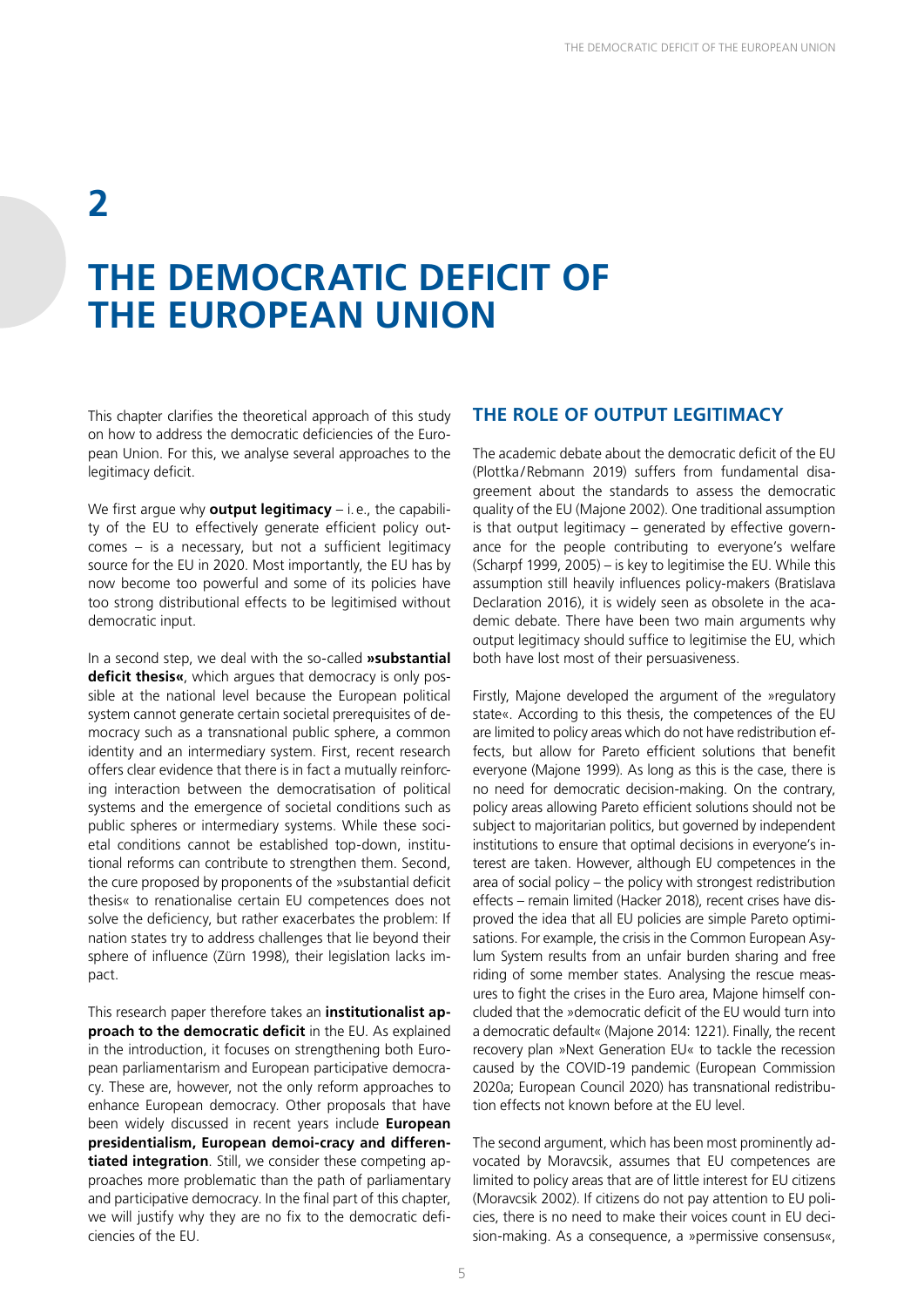by which citizens supported European integration simply through not protesting against it (Lindberg/Scheingold 1970: 41), would suffice to legitimise the EU. However, as Lindberg and Scheingold anticipated already in 1970, the permissive consensus was going to end »if the Community were to broaden its scope or increase its institutional capacities markedly« (Lindberg/Scheingold 1970: 277) – a dynamic that has become obvious with the rising levels of Euroscepticism since the early 1990s (Hooghe/Marks 2009). By now, a whole strand of research on »politicisation« of European policy has shown that the salience of EU policy has increased, positions have become more polarised and more actors have turned towards debating EU policy (Braun/Hutter/Kerscher 2016; de Wilde/ Leupold/Schmidtke 2016). The recent crises were another driver of politicisation of EU policy (Kriesi/ Grande 2016).

In conclusion, research of the last decade clearly shows that output legitimacy does not suffice any more to legitimise the EU and its policies. Citizens demand a say in EU politics. However, this does not mean that output does not contribute to the legitimacy of the EU at all. Indeed, satisfaction with the policy output of the EU is currently higher than with EU-level democracy: in 2019, 68 percent of EU citizens consider EU membership of their respective country to have a net benefit, while just 25 percent think that their country does not benefit from membership (Zalc/Becuwe/Buruian 2019: 97). However, as has already been argued by Weber in his seminal analysis of different sources of legitimacy (Weber 1964 [1921/1922]: 158), legitimacy based on this kind of rational calculation is always fragile. The drop in the number of EU citizens seeing a positive net benefit of EU membership during the crises in the Euro area (2010–2013) underline that **trying to strengthen the acceptance of the EU leaning exclusively on output legitimacy would be a**  highly risky strategy (Zalc/Becuwe/Buruian 2019: 97).

Finally, there are several factors that structurally limit output legitimacy in the EU.

For example, the EU currently lacks relevant competences to address the challenges of most concern to EU citizens. In 2019, citizens found »immigration« and »climate change« to be the most urgent policy issues. For both issues, however, there is an **»expectations-capabilities gap«** (Hill 1993; Börzel 2005). While many citizens demand the EU to put in place a more coherent asylum policy (which depending on their political preferences might either be a more open and humanitarian approach or a »fortress Europe«), the EU cannot deliver on either of these proposals because in fact national governments are in the driving seat. As long as there is a gap between high expectations and limited competences, a too strong focus on output bears the risk of undermining the EU's legitimacy. The same is true for the EU climate policy, where national-level implementation lacks behind progressive EU-level policy objectives, or the EU's role during the COVID-19 pandemic (Müller 2020c).

In addition, the **liberal bias of the current EU Treaties** also limits the EU's ability to generate output legitimacy. The

high degree of substantial regulatory content in EU primary law excludes certain policy options from the EU's political agenda and limits EU-level policy-makers' scope for decisions. Most importantly, EU primary law has contained a provision on the abolition of trade barriers and on competition policy since the Treaties of Rome (Scharpf 2008: 54). Based on this liberal bias of the EU Treaties, it has been easier for the Commission and the European Court of Justice to promote deregulation (Weiler 1994) than for EU legislators to adopt regulatory measures (Höpner/Schäfer 2010). The same principle applies to fiscal policy, as art. 126 of the Treaty on the Functioning of the European Union (TFEU) and the Fiscal Treaty strictly limit the member states' ability to borrow, while the EU's own fiscal capability is restricted by the unanimity requirements in the own-resources decision (art. 311 TFEU) and the decision on the Multiannual Financial Framework (art. 312 TFEU).

To close the expectations-capabilities gap and to repeal the liberal bias enshrined in EU primary law, a fundamental reform of the EU Treaties is required. **This study underlines the need for a fundamental treaty reform to address the most urgent challenges and generate output legitimacy** (Plottka 2020a). However, proposing a complete revision of the EU lies beyond its scope and therefore such proposals are excluded from the reform agenda proposed in the following chapter.

#### **A SUBSTANTIAL DEMOCRATIC DEFICIT?**

Beyond the debate about output legitimacy, **advocates of the so-called »substantial deficit« thesis argue that the EU cannot be democratised by institutional reforms** because polities cannot generate the societal prerequisites they require to become functioning democracies. These are most notably a common demos, a common public sphere and citizens sharing common memories and experiences (Kielmansegg 1996). As a consequence, advocates of the »substantial deficit« thesis often warn against transferring competences to the European level or even call for their renationalisation – an argument that was carried to the extreme by Brexiteers in their slogan »Let's take back control« in order to preserve »a pristine and somehow mythical [national] parliamentary sovereignty« (Ringeisen-Biardeaud 2017: 10).

However, these arguments fall short for several reasons. First, the idea of a »substantial deficit« is based on an undue comparison of the EU to existing nation states. As Beck and Grande have argued, theories that were developed in the age of empires to analyse nation states do not possess universal validity (Beck /Grande 2010: 189). Accordingly, several authors have pointed out that the advocates of a »substantial deficit« set up **excessive requirements regarding the cultural homogeneity of a European demos** and have claimed a more pluralist and procedural concept of democracy (Preuß 2005; Innerarity 2014).

Secondly, the advocates of a »substantive deficit« fail to explain how the supposed prerequisites of democracy at the na-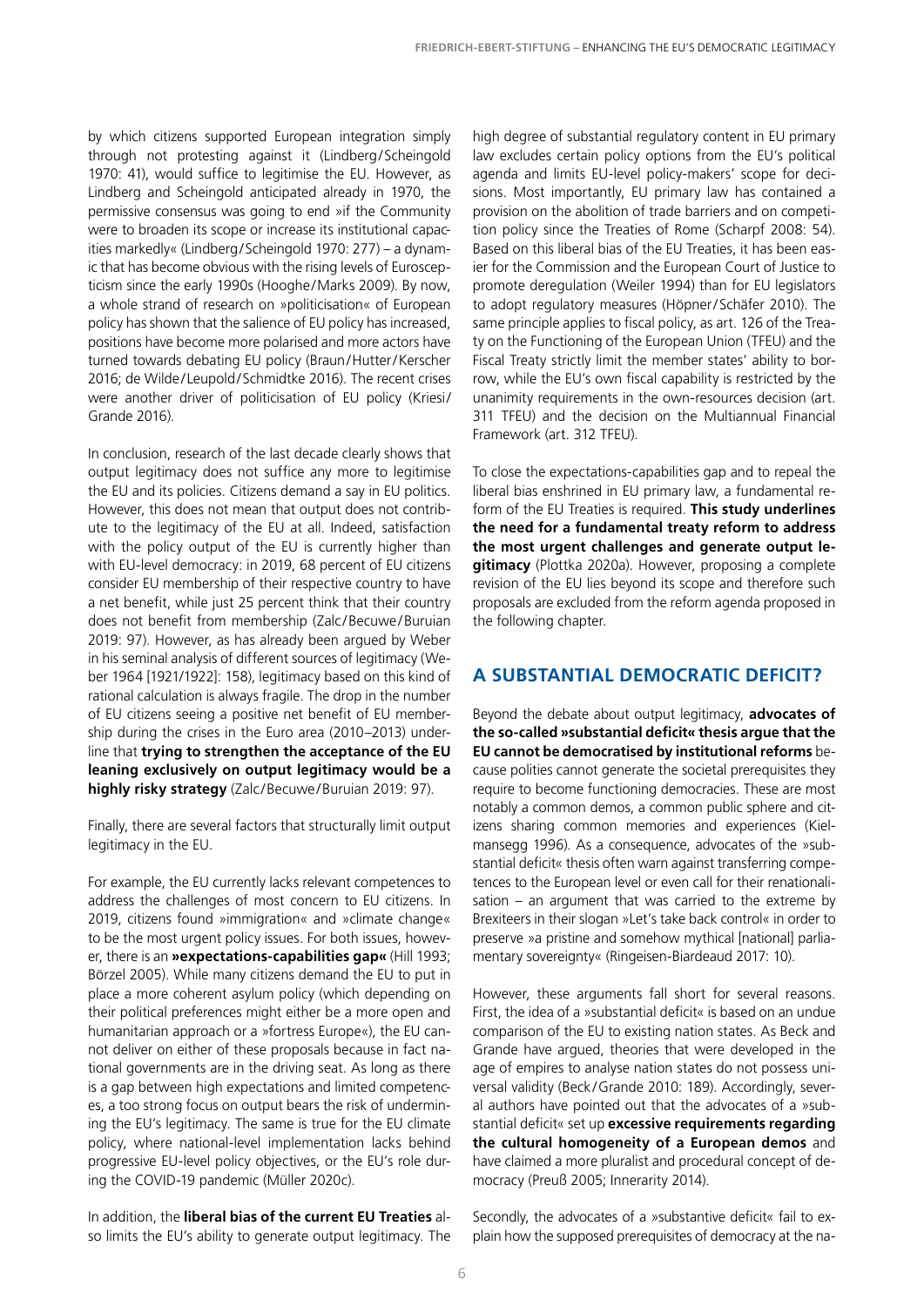tional level came about in the first place. Research inspired by Anderson (1983) and Hobsbawm (Hobsbawm/Ranger 1992) has clearly shown that societal conditions such as collective identities and public spheres are not primordial prerequisites of a political system, but that **political systems are indeed capable of constructing their own demoi** in a mutually reinforcing dynamic. Findings on European identities (Risse 2015), European public spheres (Risse 2014a), political parties at the European level (Liedtke 2020), social movements (della Porta 2011) and also civil society (Kohler-Koch 2010) underline that the EU is on a way of developing what Grimm and Kielmansegg declare to be missing. For example, an increasing number of EU citizens feel either »definitely« or »to some extent« that they are citizens of the EU (Standard Eurobarometer 2019: 39). They do not share a homogeneous European identity, which would be the hypothetical basis for a European people resembling national peoples, but they have a secondary European identity (Risse 2015). In a similar way, there is no homogenous public in the EU, in which all citizens share a common language. However, research has shown that cross-border public debates do take place (Conrad 2016; Knaut 2016) and European public spheres are emerging (Risse 2014a). The European intermediary system of parties, labour unions, civil society and media (Niedermayer 2005: 63) is still insufficient and needs to develop further, but it already exists (della Porta 2011; Liedtke 2020). Regarding a common memory and common experience of EU citizens, Leggewie points out that the »Holocaust« is a common reference to justify the European integration project (Leggewie/Lang 2011).

Thirdly, due to increased transnational interdependence EU member states (or nation states in general) are less and less capable of addressing fundamental political challenges on their own. In cases where challenges need to be addressed at the European or even global level, **maintaining competences at the national level will therefore not result in major democratic controllability**. Rather, in these cases the democratic quality of the political system can only increase with competence transfers to the EU – even if certain societal conditions of democracy are not yet fully developed at the supranational level.

#### **INSTITUTIONAL REFORMS: COMPETING APPROACHES**

Based on this review of arguments regarding the co-called »substantive deficit« thesis, reforming EU-level democracy is in fact also a way to generate the societal conditions of democracy, such as public spheres and the intermediary system. For this, however, it is necessary to address the democratic deficit at the institutional level (Føllesdal/Hix 2006), by reforming primary and secondary law and by changing constitutional practices.

In order to achieve this, as has already been indicated in the Introduction, this research paper focuses on a combination of strengthening European parliamentarism by more meaningful European Parliament elections on the one hand and enhancing the procedural quality of EU decision-making in terms of accountability, transparency, openness and inclusiveness with a special focus on European participative democracy as well as democratic governance in the Euro area on the other hand. This approach combines classical parliamentary democracy (Steffani 1983) and newer deliberative approaches (Neyer 2006).

However, there are also several other reform approaches to enhance European democracy. Among them, especially European presidentialism and »demoi-cracy«, but also differentiated integration have been widely discussed in recent years. In the reminder of this chapter, we will justify why we consider these competing approaches **less promising or even counter-productive as solutions to the democratic deficiencies of the European Union**.

#### EUROPEAN PRESIDENTIALISM

A first approach, which we label as European presidentialism, is focussing on **strengthening the democratic legitimacy of the EU executive by establishing one single president**. While an early suggestion in this context was the election of the Commission President by a parliamentary assembly of national parliaments (Hix 2002), most proposals for a European presidential system envision a **direct election of an EU president** (e.g. Decker/Sonnicksen 2009, Schäuble 2012, Luc van den Brande 2017, Decker 2019a).

One of the main arguments in support of establishing a presidential system is having a clearer, more transparent structure. One president with an own source of legitimacy would replace the Commission President, the President of the European Council and the rotating Council Presidency (Hix 2002). European presidentialism would thus give an answer to Henry Kissinger's famous question who is to be called if one wants to speak to »Europe« (Halling 2003). Internally, an EU president would take over the symbolic function of representing the whole of Europe. Giving his European speeches all over the continent, French president Emanuel Macron tried to upload the symbolic function of the French president to the European level (Thomas 2018). A president with such a symbolic function could be a strong driver of European identity. Finally, another main argument supporting a European presidential system is the assumption that transnational political parties will continue to remain weak, complicating a parliamentary democracy at the EU level. Therefore, presidentialists suggest to directly legitimise the EU executive, approximating the political system of the EU to the one of the United States.

However, it is very doubtful that these suggested benefits would indeed materialise. Considering that few of the EU member states have presidential traditions, it remains an open question how the symbolic dimension of an EU president would work out. In the fragmented and multilingual European public, **strong political parties at the EU level offer better prospects for organising transnational opinion formation than individual presidential candidates**. As single persons, they encounter more difficulties to con-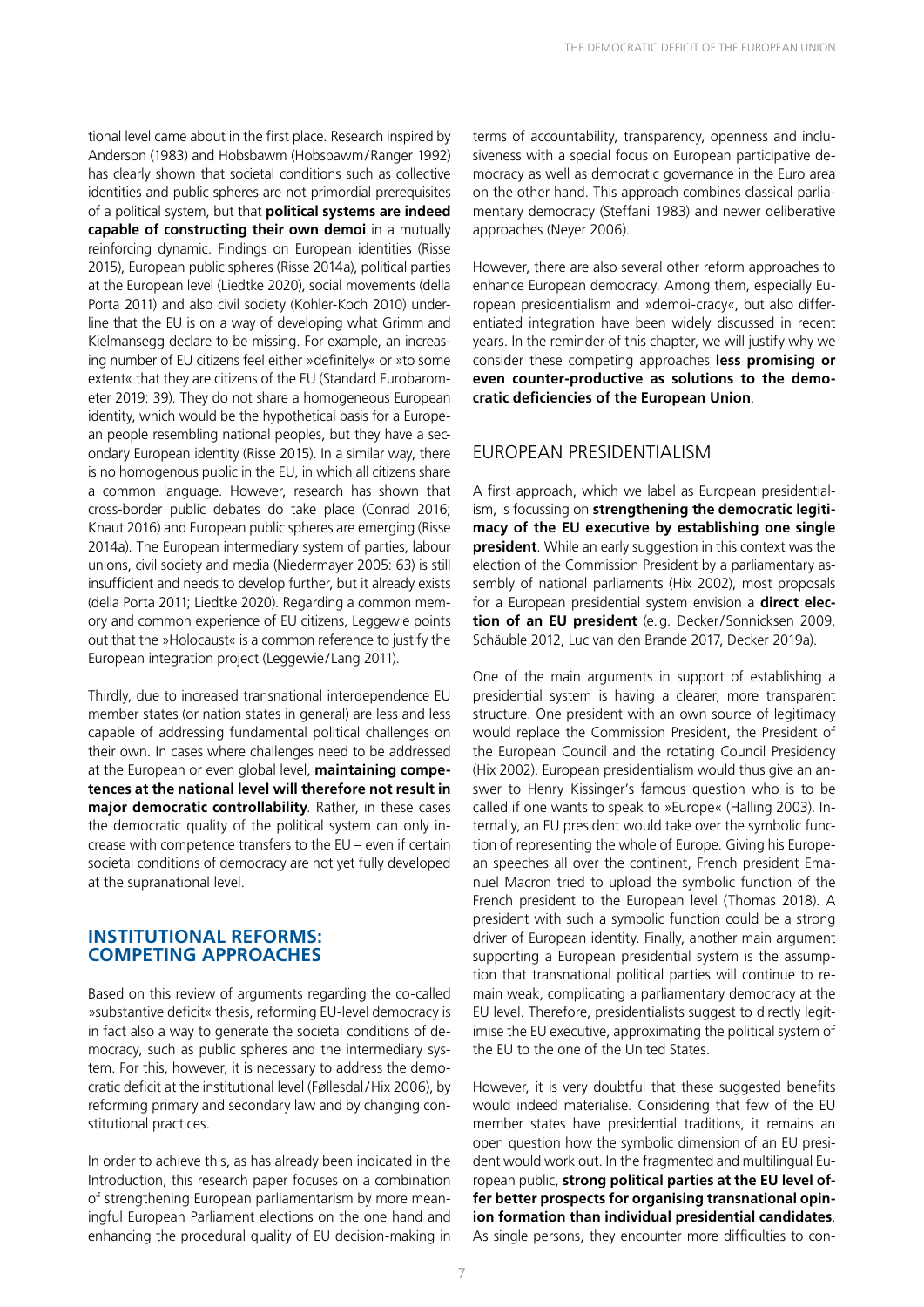nect with European publics. Some presidentialists indeed assume that the need to present presidential candidates and support them in EU-wide campaigns for a common election would also lead to more Europeanised parties and electoral campaigns (Decker 2019b). However, it is unclear why a direct presidential election should have a fundamentally more intense effect in this regard than the parliamentary *Spitzenkandidaten* system.

The existing multiparty system in the European Union also poses **a significant challenge to the establishment of a working procedure for a direct presidential election**. It is implausible that any president would win an EU-wide majority in the first round. Therefore, Decker proposes several options for an electoral system, namely (1) a preferential voting system, (2) an electoral college and separate elections in every member state, or (3) a run-off in the European Parliament to elect the president. All of these options, however, come with significant disadvantages. A preferential voting system would complicate, rather than simplify the voting procedure, further alienating less-informed citizens from EU politics. An electoral college with proportional representation of the national contingents would only replicate the party-political composition of the European Parliament itself. On the other hand, a US-style electoral college where the national votes are assigned by a majoritarian »winnertakes-all« principle might create clearer majorities, but – as the example of the US shows – risks to increase polarisation and further drive apart EU member states. Moreover, it is unclear whether EU citizens, who are mostly used to parliamentary systems with multi-party coalition dynamics would accept an EU president voted into office only with a plurality of the popular vote. Instead of having a run-off in the European Parliament, a parliamentary system would be much simpler and more transparent.

Finally, the decisive weakness of an EU president would be the lack of institutional powers. Compared to other presidential systems, **the political system of the EU concedes only little power to the Commission President**. Unlike the US president, for example, the Commission President lacks the instrument of executive orders, as well as the executive control over military and federal police forces. The member states remain in charge of implementing EU policies in most areas. In order to achieve the intended central position of an EU president, he or she would require the agenda setting power on the EU level. Therefore, member states would have to give up the rotating Council presidency. That might be acceptable as the presidency has already lost much of its influence and prestige since the entry into force of the Lisbon Treaty. However, the heads of state or government had to also give up the agenda-setting power of the European Council. The new president would replace the current permanent President of the European Council and need to turn his role from being the »servant« of the heads of state or government to being their »master« (Wessels/Traguth 2010: 298f.).

That is very unlikely to happen, especially as long as the only source of power of the new president would be their di-

rect election. Without a majority in Parliament and possibly even without being elected by a majority of citizens, an EU president would hardly impose his or her agenda against the heads of state or government, who possess all relevant power resources. Rather, the most likely scenario would be that one or several heads of state or government become informal antagonists of the formal president, resulting in a kind of permanent co-habitation. Without a far-reaching restructuring of the political system in order to grant sweeping new powers to a new EU president, a direct presidential election would therefore not lead to increased transparency and accountability of EU policy, but risk a**n even more blurred and informal power-sharing system and even bigger expectations-capabilities gaps**.

By contrast, establishing a parliamentary system, as proposed in this study, would give the President of the European Commission a power base in the European Parliament, closely linking the executive and legislative branches. In line with the traditional antagonism between supranational and intergovernmental institutions, it would not result in any new informal power centres, but rather assign new sources of power to the European Commission in order to live up to the expectations of a president.

### EUROPEAN DEMOI-CRACY

A second approach to EU democracy is the concept of a European »demoi-cracy« (Nicolaïdis 2003, Müller 2010, Chevenal/Schimmelfennig 2012), defined as »a Union of peoples who govern together, but not as one« (Nicolaïdis 2012: 351). This notion is based on the assumption – closely linked to the »substantive deficit thesis« – that due to the lack of a common European *demos*, democratic input legitimacy can only be created at the national level. As a consequence, demoi-cratic conceptions mostly **reject majoritarian decision-making at the supranational level and focus on transnational deliberation and cooperation**.

The specific institutional consequences of this approach often remain less clear. However, one possible institutional interpretation of demoi-cracy is **Angela Merkel's »Union method«** presented in a speech in Bruges in 2010 (Merkel 2010). In a way that clearly resonates with definitions of demoi-cracy, Merkel described that method as »coordinated action in a spirit of solidarity – each of us in the area for which we are responsible but all working towards the same goal« and stressed that in her view the alternatives were not supranational or intergovernmental methods, but to have a European position or not to have a position at all (Merkel 2010: 7). However, her references to the competence of the European Council to »lay down […] guidelines on how the Union should develop« (Merkel 2010: 7) and to the importance of national action to implement common objectives show that **the Union method places intergovernmentalism centre stage**.

Indeed, during the decade that has followed the German Chancellor's Bruges speech, national governments gained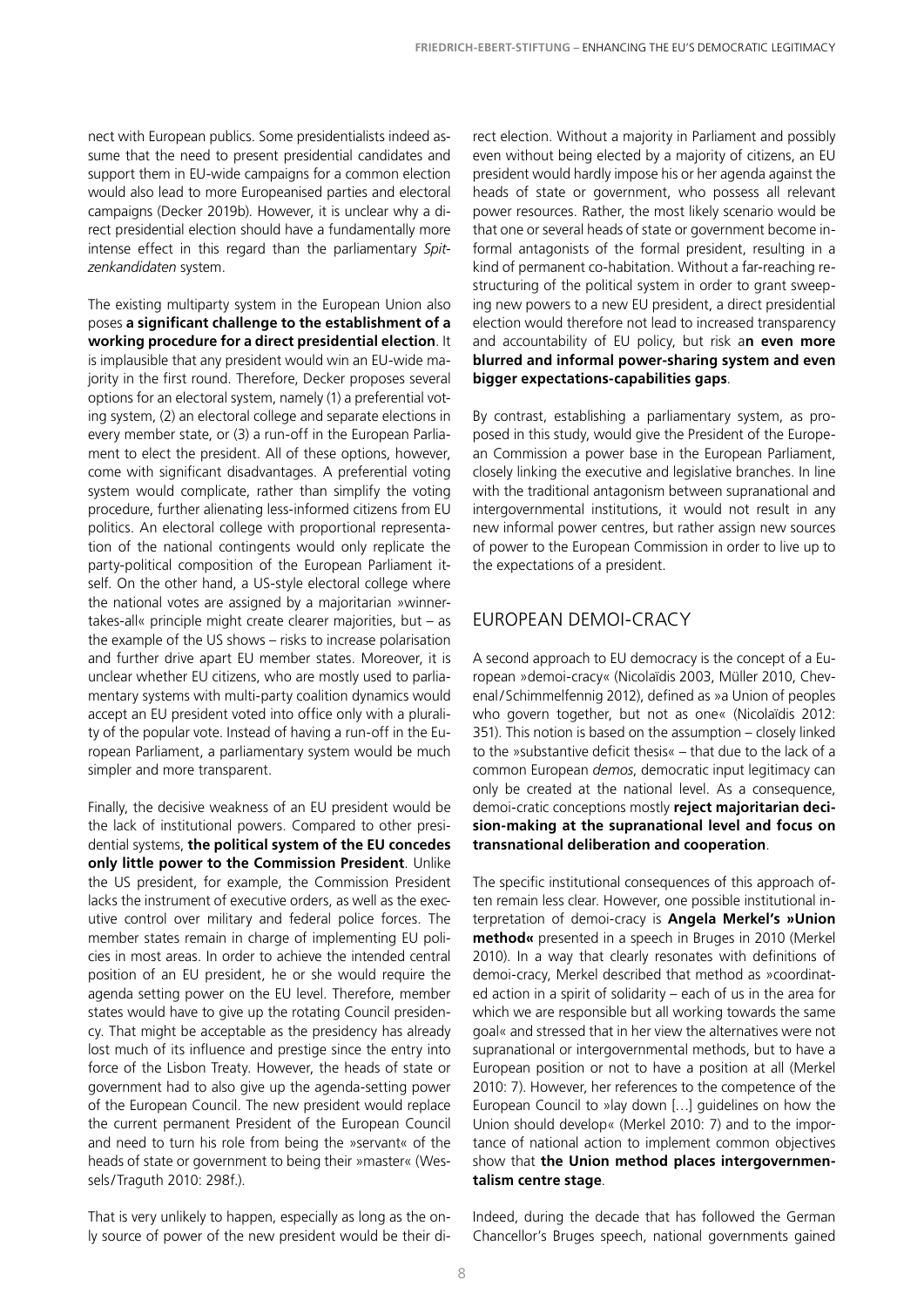influence while the European Parliament was side-lined in some policy areas. The institutionalisation of the European Council and its permanent President by the Lisbon Treaty, as well as the power to define the objectives and priorities of European policy assigned to the European Council in art. 15 TEU, laid the legal basis for the formation of a new »constitutional practice« which the heads of state or government used to their advantage in the strategic pursuit of their own interests. Especially in crisis-ridden policy areas like the economic government in the Euro area or the reaction to the current COVID-19 pandemic, intensified intergovernmental cooperation has served as a substitute to giving additional rights to the supranational institutions. Other intergovernmental policy areas that have become increasingly important are the Common Foreign and Security Policy and the Common Security and Defence Policy, where member states are also willing to establish parallel structures outside the European Treaties, as the example of the »European Intervention Initiative« (E2I) demonstrates. Even in policy areas governed by the ordinary legislative procedure and qualified majority voting, intergovernmentalism has been breaking new ground. The Hungarian government's continued refusal to recognise the legality of Council Decision 2015/160153 on the resettlement of asylum seekers from Greece and Italy is evidence of this.

Representatives of the »New Intergovernmentalism« (Bickerton/Hodson/Puetter 2014) therefore see a new phase of integration which is characterised by a growing importance of policy coordination, the delegation of competences to so-called »de novo bodies« (Scipioni 2017) and deliberative, consensual decision-making, especially in the Council system. Coordination between the 27 governments is becoming increasingly important to ensure effective policy-making within this incrementally changing institutional framework.

At a superficial glance, the increasing importance of the intergovernmental method might appear to solve many of the problems of EU-level democracy. In theory, there is a clear line of legitimation and responsibility: A national demos elects the national parliament, which elects the head of government, who appoints ministers, who then decides in the Council by log-rolling with 26 other ministers. However, this notion is problematic on several accounts. First, the described line of legitimation from citizens to Council decisions is much longer than what is usual in any existing democratic system. Moreover, as **log-rolling in the Council and its preparatory bodies makes EU decision-making more opaque**, citizens often cannot hold their governments accountable for negotiations in the Council because they simply do not know what is going on. Moreover, Council negotiations facilitate a discursive framing in terms of national interests rather than (party-)political alternatives (Müller 2020b). In practice, European policy seldom plays a central role in national electoral campaigns, which further **reduces the accountability of national parliaments and national governments for European decisions**.

Finally, the attempt to increase the role of national parliaments – a strategy that was pursued especially by the Ger-

man Bundestag during the crises in the Euro area (Höing 2015) – is not an effective solution either. For one, it adds new veto players to EU decision-making, further reducing its effectiveness and exacerbating the problems of institutionalised consensualism in the EU (more on this in the next chapter). Moreover, during the crises in the Euro area it has shown to reinforce the influence gap between different national parliaments, with the **risk of leading to the development of »first« and »second class« parliaments in the EU** (Auel/Höing 2013).

Lastly, the **delegation of powers to so-called »de novo bodies« makes EU decisions fully unaccountable**, as these institutions rely fully on output legitimacy. To be fair, these bodies are no proposal of supporters of demoi-cracy. However, the delegation of competences is the practical response of governments to the increasing demand for coordination.

In sum, it is difficult to assess the effects of demoi-cracy on the democratic quality of EU governance because there are few concrete reform proposals. However, the recent development of the EU's institutional structure shows that increasing powers for national governments and parliaments not only threatens the EU's ability to generate output legitimacy, but also **reduces the transparency and democratic accountability of EU decision-making**.

#### DIFFERENTIATED INTEGRATION

Since David Cameron (2013) announced his plan to hold another referendum on British EU membership, the academic debates about differentiated integration (Tekin 2019) and even disintegration (Eppler/Scheller 2013) received increasing attention. From these debates, two strands of argumentation touch upon the question of a democratic deficit of the EU. In line with the »substantial deficit thesis«, a first strand **underlines differentiation and disintegration as a means to save national sovereignty** (Lippert 2017: 102) and thus democracy. Accepting differentiated integration as a permanent reality, a second strand of the debate focuses on the **need to differentiate citizens' political participation rights in cases of differentiated integration**. Most notably, the crises in the Euro area fuelled the debate about a Euro area parliament or Euro area subcommittee in the European Parliament (Heermann/ Leuffen 2020).

Already in the 1970s, Dahrendorf criticised the assumption that »the European interest […] is either general or it does not exist« (Dahrendorf 1979: 19–20). Instead of trying to find common solutions to all questions, he advocated for a concept of »Europe à la carte, that is common policies where there are common interests without any constraint on those who cannot, at a given point of time, join them, must become the rule rather than the exception« (Dahrendorf 1979: 20–21). While some assume that such differentiation is temporary as laggards catch up later on (Kölliker 2001) and can therefore serve as an instrument to overcome reform blockades (Habermas/Gabriel/Macron 2017), other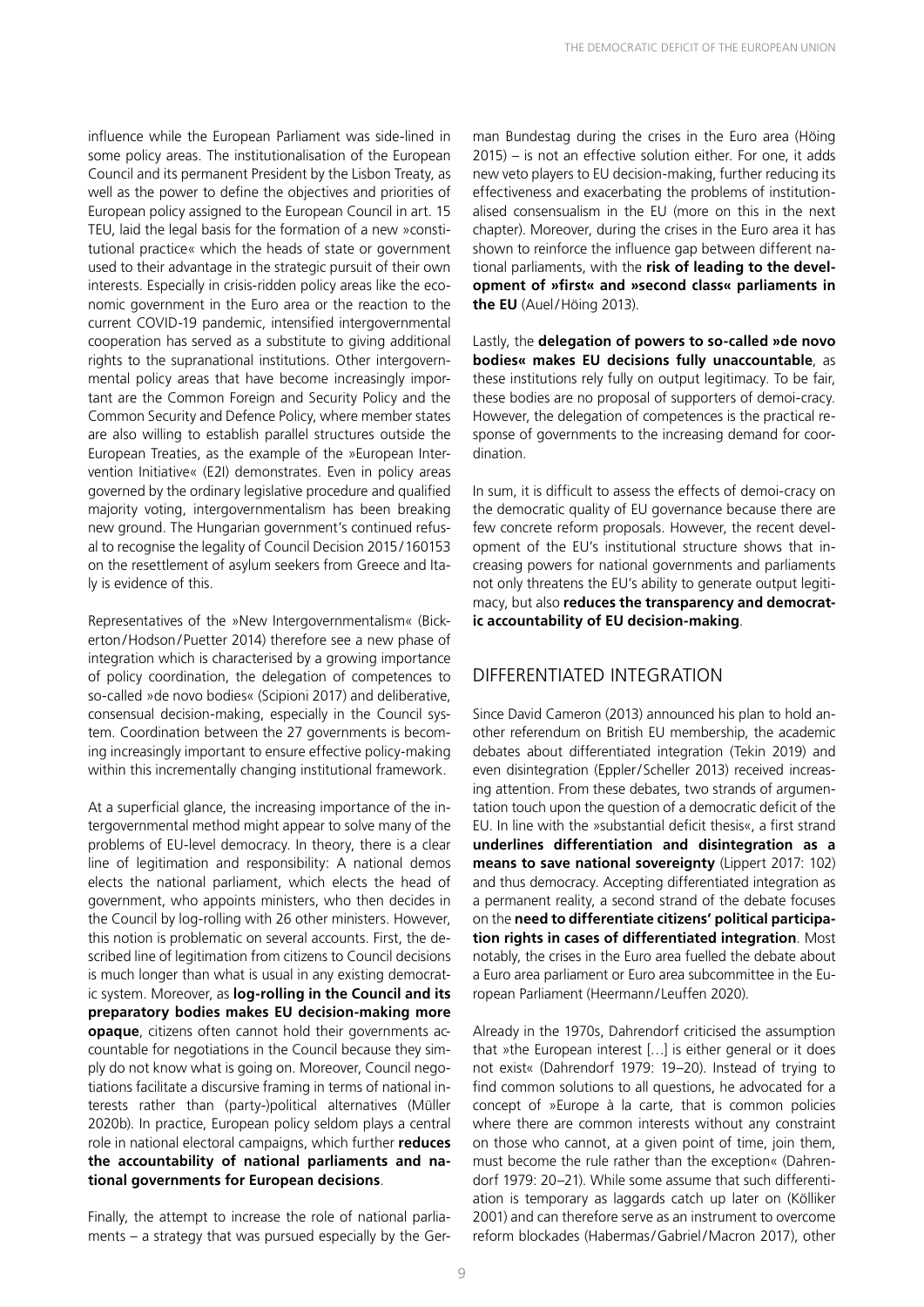authors see differentiation as **a tool to manage increasing heterogeneity of EU member states** and to allow national governments to be responsive to national publics (Lord 2015). If citizens have different stakes in EU-level decisions or public cultures are heterogeneous, different types of differentiated integration can result in more legitimate EU decision-making than consensual decisions between all member states would allow for (Kröger/Bellamy 2017). Empirical research has recently underlined that differentiation can help to accommodate »heterogeneous preferences in a diverse EU« (Schraff/Schimmelfennig 2020).

This approach of limiting integration to willing member states safeguards national sovereignty of the unwilling member states. Therefore, it is in line with arguments of the representatives of the »substantial deficit« thesis (Kielmansegg 1996) who assume that all policy areas that remain subject to national competence are fully legitimised. It is also in line with the rationale behind demoi-cracy (Nicolaïdis 2003, Müller 2010, Chevenal/Schimmelfennig 2012) as differentiated EU-level decisions and EU reforms can be responsive to national demoi with differing preferences concerning EU policy and European integration.

However, there are a number of weak spots in this approach. While a limited degree of differentiated integration might be acceptable (see the examples of Denmark, Ireland and Sweden), the case of the United Kingdom – the country that had most opt-out clauses from EU policies – should be a warning example that **differentiated integration is unlikely to placate deeply rooted democratic discontent with the EU**.

On the contrary, if »Europe à la carte« turns into »cherry picking«, it could unravel the European integration project. On the one hand, **the line of argumentation strengthens the position of Eurosceptics** (Hix 2008). On the other hand, differentiated integration can **undermine the unity of the European legal order** by threatening »the uniform application of EU law« (Adler-Nissen 2014: 27) and therefore making it more difficult for the EU to generate output legitimacy any more. Finally, it creates **a political culture that invites governments to comply only with beneficial regulations and disregard any costly obligations** by referring to their constituencies' will. The Czech, Hungarian and Polish governments' refusal to comply with the 2015 Council decision on the temporary mechanism for the relocation of applicants for international protection (Court of Justice of the European Union 2020) or the Hungarian government's referendum on the relocation scheme (Gessler 2017) are indicators of how the expectation to obtain a national opt-out can weaken the EU's capacity to act even in policy areas that in theory are fully integrated.

While these arguments against the logic of differentiated integration as a fix to the EU's democratic deficits consider the Union's view, there are also doubts whether differentiated integration is suited to preserve democracy at the national level. As we have argued above in the context of the »substantial deficit« thesis, maintaining competences at the national level allows the national democratic institutions to control the output of the legislative process, but does not give them tools to manage transnational societal independencies and therefore does not necessarily increase the democratic quality of decision-making. Accordingly, differentiated integration can only make a positive democratic contribution in policy areas **where one member state has limited interdependencies with other member states**.

Empirical research has found evidence that the degree of interdependence between member states indeed explains some of the differentiation in the EU (Schimmelfennig/Leuffen/Rittberger 2015). However, there is also some empirical evidence for the alternative post-functionalist argument (Hooghe/Marks 2009) that differentiated integration can be explained by the degree of politicisation of EU policy at the national level (Schimmelfennig/Leuffen/Rittberger 2015; Thym 2016).

If differentiation is not congruent with the degree of interdependence, the member states are democratically entrapped, as their nominal decision-making power is undermined by factual or even legal constraints. The most prominent example of this democratic entrapment is one of external differentiation, namely the Norwegian »fax democracy« (Norwegian Government 2012: 6). As a non-EU member of the common market and Schengen area, Norway is required to implement EU legislation without having any influence on the EU legislative procedure. Similarly, Shaw considers also Danish membership of the Schengen Area and the Danish opt-out from Justice and Home Affairs to have a »perverse effect« on democracy (Shaw 1998: 77).

Finally, differentiated integration also **increases the complexity of European integration**. With increasing differentiation, citizens find it harder to understand which parts of the *acquis communautaire* apply where and what rights derive from them (Walker 1998). This confusion weakens elements that should contribute to a common political identity, such as Union citizenship or the EU Charter of Fundamental Rights. Whether accommodating some Eurosceptics with differentiated integration (Schraff/Schimmelfennig 2020) will pay off increasing alienation of all citizens in the long-run remains an open question.

A special aspect of this complexity effect is the **question of internal differentiation of EU institutions**. For the intergovernmental institutions, this question is answered: Nonparticipating states do not vote in the Council, and for the EMU there are even separate institutions (von Ondarza 2013: 21–23). However, it remains open for the supranational institutions, especially for the European Parliament: Should MEPs from member states opting out from certain EU law or not participating in certain forms of deepened integration be allowed to vote on legislation concerning these issues?

The main critique is based on the ideal of democratic self-determination (Heermann/ Leuffen 2020: 1019–1020). Only those who are subject to a certain decision should take part in the decision-making process (Eriksen/Fossum 2020: 20).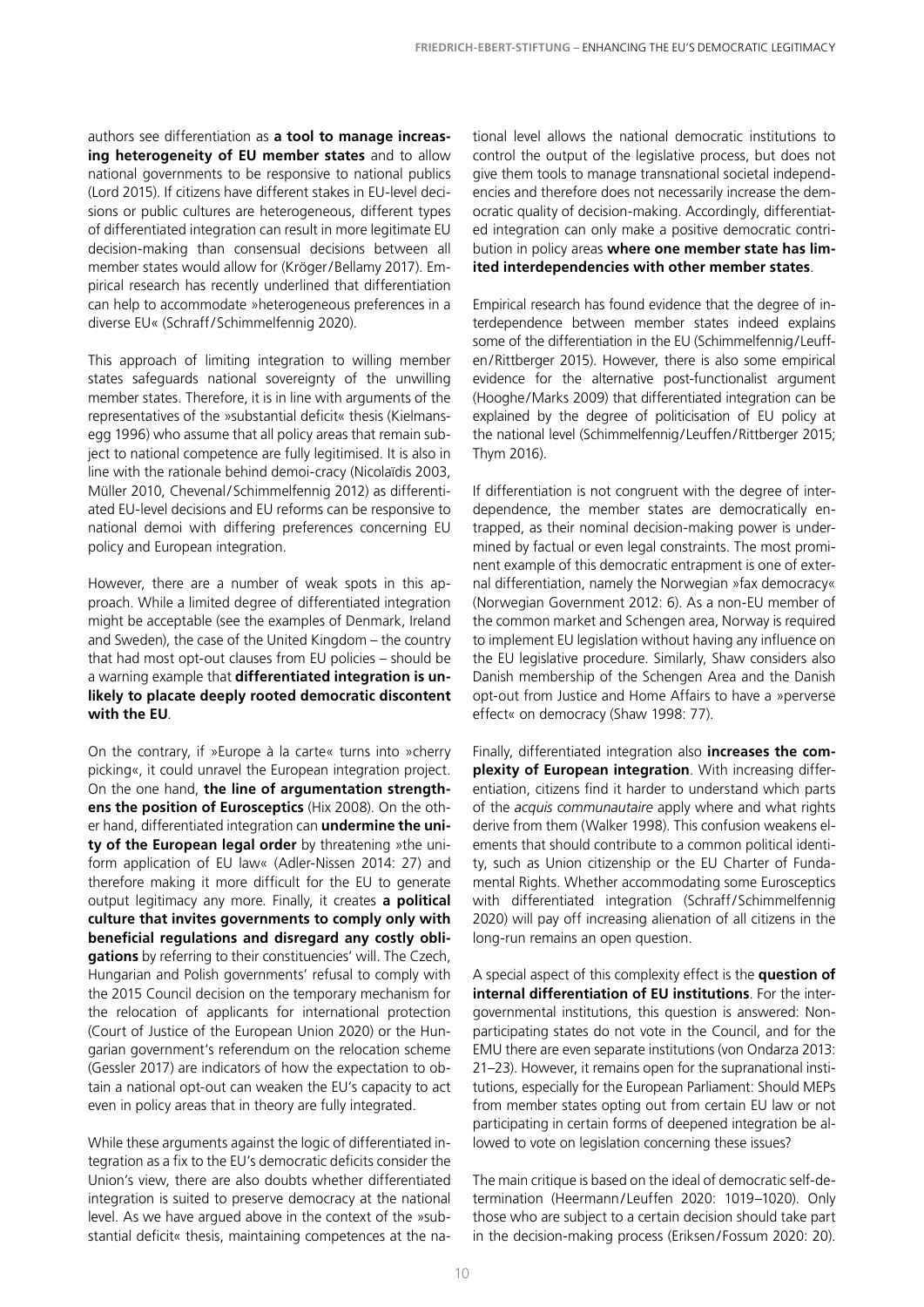Von Ondarza (2013: 31) has shown that in some cases up to 45 percent of the Members of the European Parliament are not from member states participating in the legislation. For the European Economic and Monetary Union, Heermann and Leuffen (2020: 1018–1019) calculated that about one third of MEPs are from non-Euro area states.

However, this argument remains very formalistic. As shown before, **EU legislation in one policy area can have severe effects on non-participating member states**. This is especially the case for the Euro area. First, all member states of the EU, except Denmark, are obliged to adopt the Euro as their currency in the future. Second, the dichotomous perspective of Euro area members and non-members is a misguiding simplification. In fact, European economic governance – including, among others, the Exchange Rate Mechanism II, the Euro Plus Pact, the Banking Union, and the Fiscal Treaty – forms a complex structure of differentiated integration in which the United Kingdom was the only real outsider (Tekin 2019: 3). Recent efforts to turn the governance in the Euro area into real European economic governance (Juncker/Tusk/Dijsselbloem/Draghi/Schulz 2015) will further reinforce the external economic effects of the Euro area on non-member states. Therefore, allowing MEPs from non-Euro area states to participate in Euro-related legislation helps to fix the democratic deficit of Euro area governments pre-deciding in the Euro group about decisions with effects beyond the Euro area. Any further attempts to deepen differentiation along the line of Euro area member states and non-members would risk driving the EU apart (Gnath 2017). In other policy areas, the limited number of non-participating states means that the problem is marginal anyway (von Ondarza 2013: 31). For example, in the Common Security and Defence Policy the only non-participating member state is Denmark (14 MEPs), in the Area of Freedom, Security and Justice, the only non-participating states are Denmark and Ireland (12 MEPs).

A second argument against the participation of all MEPs in votes concerning differentiated policy areas is accountability. Citizens subject to a regulation cannot hold MEPs from non-participating countries to account for their vote (Heermann/ Leuffen 2020: 1020). Members of the European Parliament represent all citizens of the Union, but they are elected in just one member state. While this criticism is certainly valid, however, it is not limited to issues of differentiated integration, but applies to European Parliament elections in general. As we will show in chapter III, the lack of real transnational elections and a strong pan-European party system are an important impediment to democratic accountability at the European level. In order to solve these problems and to enable citizens to hold MEPs to account, it is necessary to advance the EU towards a transnational electoral law and to further develop parliamentary democracy at the EU level. Chapter IV of this research paper proposes a number of reforms in this regard. **Differentiating the European Parliament along national borders, however, would only worsen the problem.** Most importantly, it would mean that party-political majorities in the European Parliament could vary depending on the policy area, impeding the formation of stable majorities beyond a »permanent grand coalition« (more on this below).

In sum, we conclude that **neither does differentiated integration provide a general fix to the democratic deficit of the EU nor will internal institutional differentiation increase the democratic quality of decision-making within the European Parliament**. While differentiated integration may be a practical necessity in order to allow a majority of member states to advance European integration despite the veto threats of single reluctant governments, its merits as a tool for the democratic management of heterogeneity are, at best, ambivalent.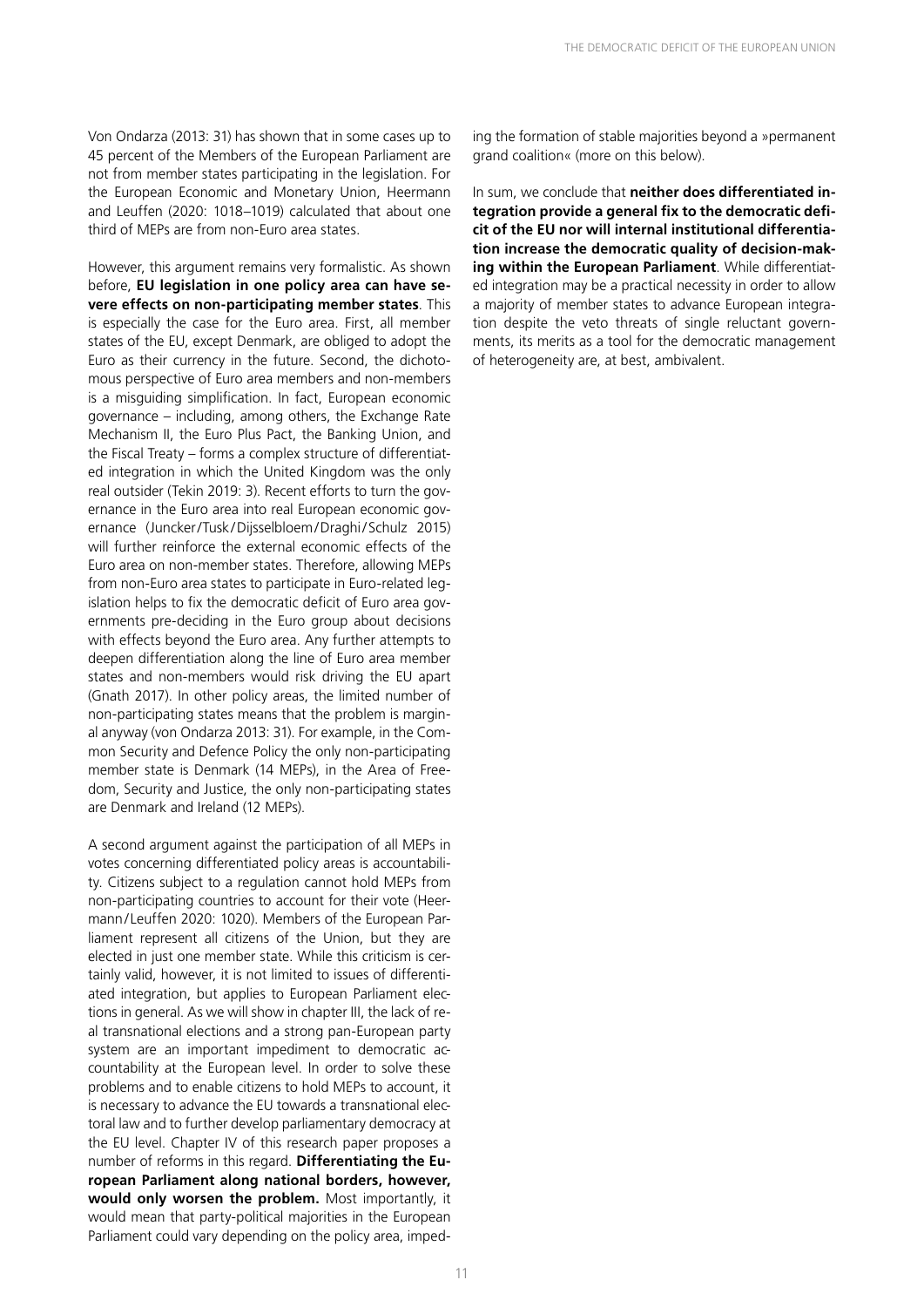### **3**

### **NEEDS TO REFORM EUROPEAN DEMOCRACY**

In our review of the democratic deficit in chapter II, we have shown that strengthening output legitimacy is a necessary, but not a sufficient source for the legitimacy of the European Union. Given the redistribution effects and the public salience of today's EU policy, democratic input legitimacy at the European level is indispensable. At the same time, the »substantial deficit thesis« which claims that a supranational democracy is impossible due to the lack of essential societal prerequisites is unconvincing. Although the societal conditions needed for a democracy are not subject to direct control of constitutional legislators, there are clear indications that polities are indeed capable of generating them in a mutually reinforcing dynamic between top-down institutional reforms and bottom-up societal change. In order to induce democratic change, it is therefore a possible and necessary approach to address specific institutional deficits by reforming primary and secondary law and by changing constitutional practices.

In this context, this research paper focuses on three areas in need of institutional reform: **parliamentary and participative democracy at the European level as well as accountability of the European economic governance.** Our approach thus combines classical parliamentary democracy (Steffani 1983) and newer deliberative approaches (Neyer 2006). In the following chapter, reform needs in these three areas are analysed in more detail.

#### **WHY EUROPEAN PARLIAMENTARISM IS NOT COMPETITIVE ENOUGH**

Compared to most other democratic political systems, the EU is characterised by an unusually high amount of institutional checks and balances, little majoritarian decision-making and a low level of competitiveness (Costa/Magnette 2003). Of course, elements of an electoral democracy have been present in the EU since the first direct European Parliament elections in 1979. Since then, subsequent treaty reforms have strengthened the role of the Parliament, supranational party organisations have evolved, and electoral campaigns have become gradually more European. It is easy to identify parallels between the EU's institutional structure – European Parliament, Council, Commission – and a federal state with a two-chamber parliamentary system. However, despite the considerable progress that has been achieved, the European Parliament is still in a more tenuous position within the political system of the EU than national-level directly elected chambers usually are within theirs.

In the first place, despite the European Parliament's co-decision rights, the EU Council is still involved in all substantive decisions at EU level, making it more powerful than any indirectly elected second chamber at the national level. At the same time, the Council has also higher decision-making thresholds (a qualified majority or even unanimity is needed for all substantial decisions) and is generally less prone to majority voting than a usual second chamber, increasing the blocking power of small groups of member states. Originally intended to foster a culture of compromises, this strong consensual tradition not only reduces decision-making efficiency but also drastically weakens the capacity of a parliamentary majority in the European Parliament to implement its political programme. In consequence, **European elections lack a decisive impact on the European policy agenda**. Conflict lines in the decision-making process are often inter-institutional (between supranational and intergovernmental institutions) rather than between parties, incentivising the formation of broad alliances within the European Parliament. This established practice of changing majorities around a »permanent grand coalition« leads to a low level of competitiveness among the main pro-European parties within the European Parliament (Hix 2008).

A similar effect is produced by the election procedure for the members of the European Commission. As Commissioners are proposed by the national governments, **the Commission reflects the party-political composition of the Council at the time of the nomination rather than a parliamentary majority**. This ideological fragmentation institutionalises a »permanent grand coalition« also within the Commission and makes it more difficult for any major political group in the European Parliament to take on the role of an opposition. The low level of party-political competitiveness, for its part, limits the ability of citizens to exert democratic influence at the supranational level. Barring drastic vote shifts towards anti-EU parties, European Parliament elections are unlikely to significantly alter the political course of the EU (Føllesdal/Hix 2006). **This failure to produce political turning points makes the EU less responsive to citizens' demands and reduces the democratic meaningfulness of European elections.** As a con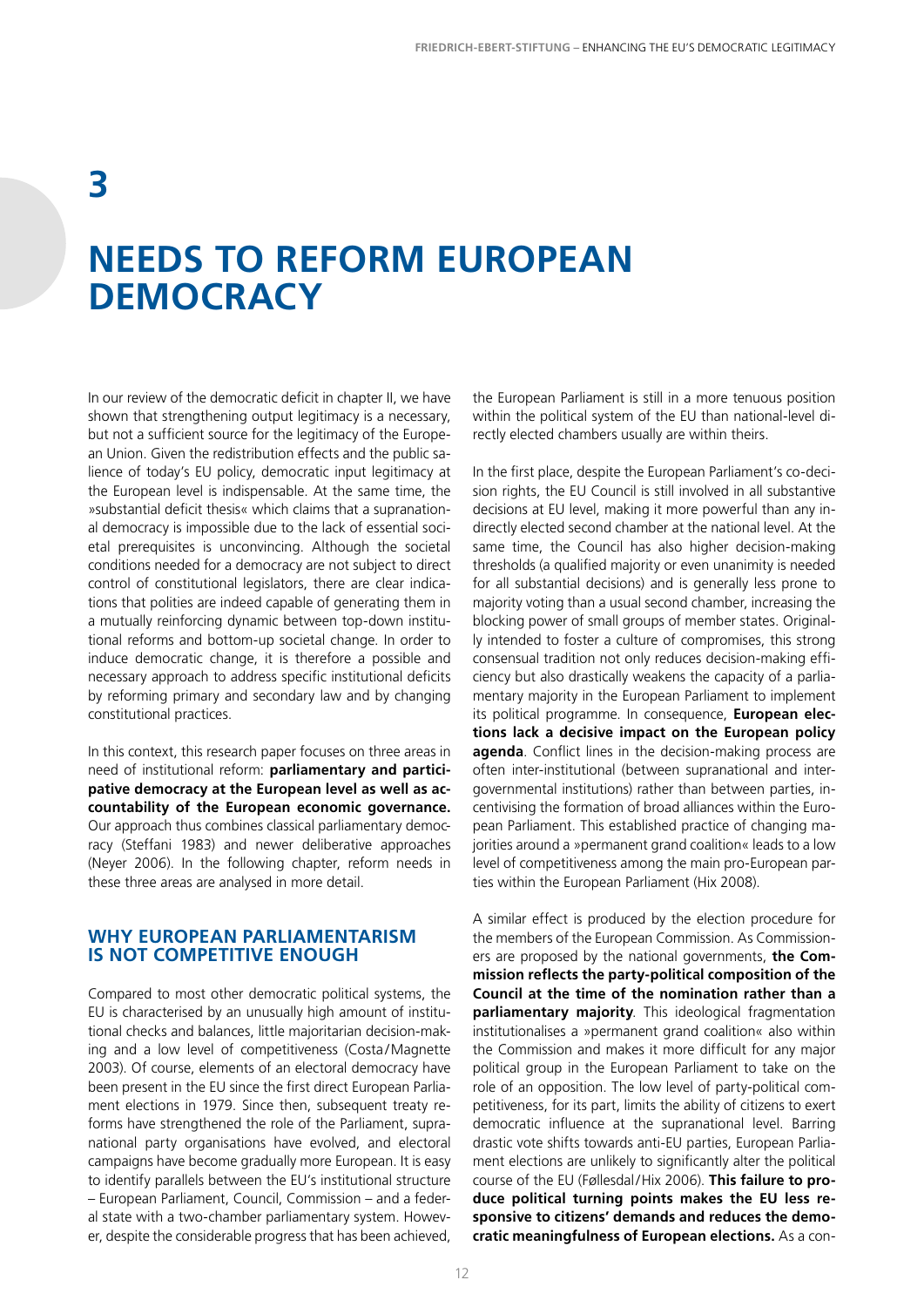sequence, voters still treat European Parliament elections as »second-order« elections (Reif/Schmitt 1980; Träger/Anders 2020). Despite the uptick in 2019, participation is generally lower than at the national level; candidates and programmes are less well-known, and public debates are more heterogeneous, weakening accountability.

At the same time, in a way typical for overly consensual polities (Andeweg 2000: 533), **the absence of a loyal opposition within the system tends to create opposition against the system itself and fosters Euroscepticism**. As mentioned before, EU policy has an increasingly redistributive impact and therefore becomes inherently more contested. In this context, the low level of competitiveness between pro-European parties and the lack of meaningful elections remove an outlet for political dissatisfaction. This strengthens populist anti-EU parties, who can claim to be the only opposition to the political course of the EU (Müller 2014). Rather than pacifying conflicts over EU policy, the institutionalised consensualism thus transforms them into a conflict over European integration as such.

A key approach to solve this problem is to **facilitate democratic alternation in the form of a parliamentarisation of the European Commission** and a clear contrast between a stable majority and a loyal opposition within the European Parliament. Breaking up the »permanent grand coalition« and allowing one of the major pro-European parties to take an opposition role will make European politics more adversarial and increase the impact of the elections. At the same time, the existence of a loyal opposition will increase the Commission's political accountability and allow dissatisfied voters to vote against current EU policy without turning towards parties that reject the EU polity.

As an additional problem, transnational opinion formation usually still takes place downstream of aggregation processes at the national level. This is most acute in the context of the political parties at the European level, the so-called Europarties. Being part of the intermediary system, they should be a key transmission belt between the European citizenry and the political institutions of the EU. Moreover, as representatives of transnational social cleavages, they are best-suited to organise transnational opinion formation processes and give public debates a transnational framing. Still, **Europarties often lack a clear political profile and are internally divided along national lines**. This, however, is also due to institutional causes. Most importantly, as candidate selection processes for EU positions are still dominated by national parties, there are clear structural incentives for EU politicians to follow the line of their national party rather than engage directly with a transnational public. To overcome this situation, it is necessary to strengthen the role of Europarties in both European Parliament elections and the selection of the European Commission.

At the same time, even where they exist, transnational party positions often suffer from insufficient visibility in the public sphere. While the European Parliament itself is a very transparent institution, **the EU decision-making process as a**  **whole lacks clarity and legibility**. This is due to both its high complexity and the still very opaque opinion-formation procedures inside the Council and the informal trilogue, where essential standards of throughput legitimacy, notably accountability and transparency, are violated. As a consequence, the level of public knowledge about the different actors in EU politics, their positions, and their contribution to EU decision-making, is generally low. Measures are needed to increase the transparency and traceability of EU decision-making in order to make transnational electoral alternatives more visible and ensure accountability at the European level.

Finally, from a legal point of view, the **lack of formal electoral equality is a crucial obstacle to strengthening the European Parliament**. While the European Parliament elections fulfil most formal criteria of a democratic election, they suffer from a lack of transnational equality. In order to ensure a relevant representation even of the smallest states, national seat contingents in the European Parliament follow the principle of »degressive proportionality«: a more populated member state elects more Members of the European Parliament than a less populated one, but less MEPs per inhabitant. A vote cast in a more populated state is therefore less likely to influence the composition of the European Parliament.

This lack of equal representation not only exposes the European Parliament to public criticism, but has also become a major legal obstacle to a further parliamentarisation at the European level. According to the German Federal Constitutional Court's Lisbon Judgment of 2009, the fact that in »a narrow decision among opposing political groupings« a majority in the European Parliament does not necessarily represent a majority of EU citizens bars Germany from agreeing to a treaty reform that would enable the formation of a parliamentary government in the EU (Federal Constitutional Court 2009: para. 281). Therefore, a mechanism to guarantee direct proportionality among political groups (if not among member states) is needed in order to allow further progress towards parliamentary democracy at the EU level.

In order to solve these shortcomings of EU-level parliamentarism, it is thus necessary to increase accountability and competitiveness among political parties by making European Parliament elections more consequential and by increasing the scope of majoritarian decision-making in the EU – in a word: by **further approaching the EU to the model of a full parliamentary democracy with a bicameral system**. The bicameral system allows for consulting also the member states' point of view, which in most policy areas bear the responsibility of implementing European legislation. However, the role of the second chamber – the Council – may not be so dominant as to impede a meaningful electoral process.

#### **WHY PARTICIPATORY DEMOCRACY IN THE EU SHOULD BE STRENGTHENED**

Participatory democracy is a response to citizens' demands for new ways of direct political participation. **To some ex-**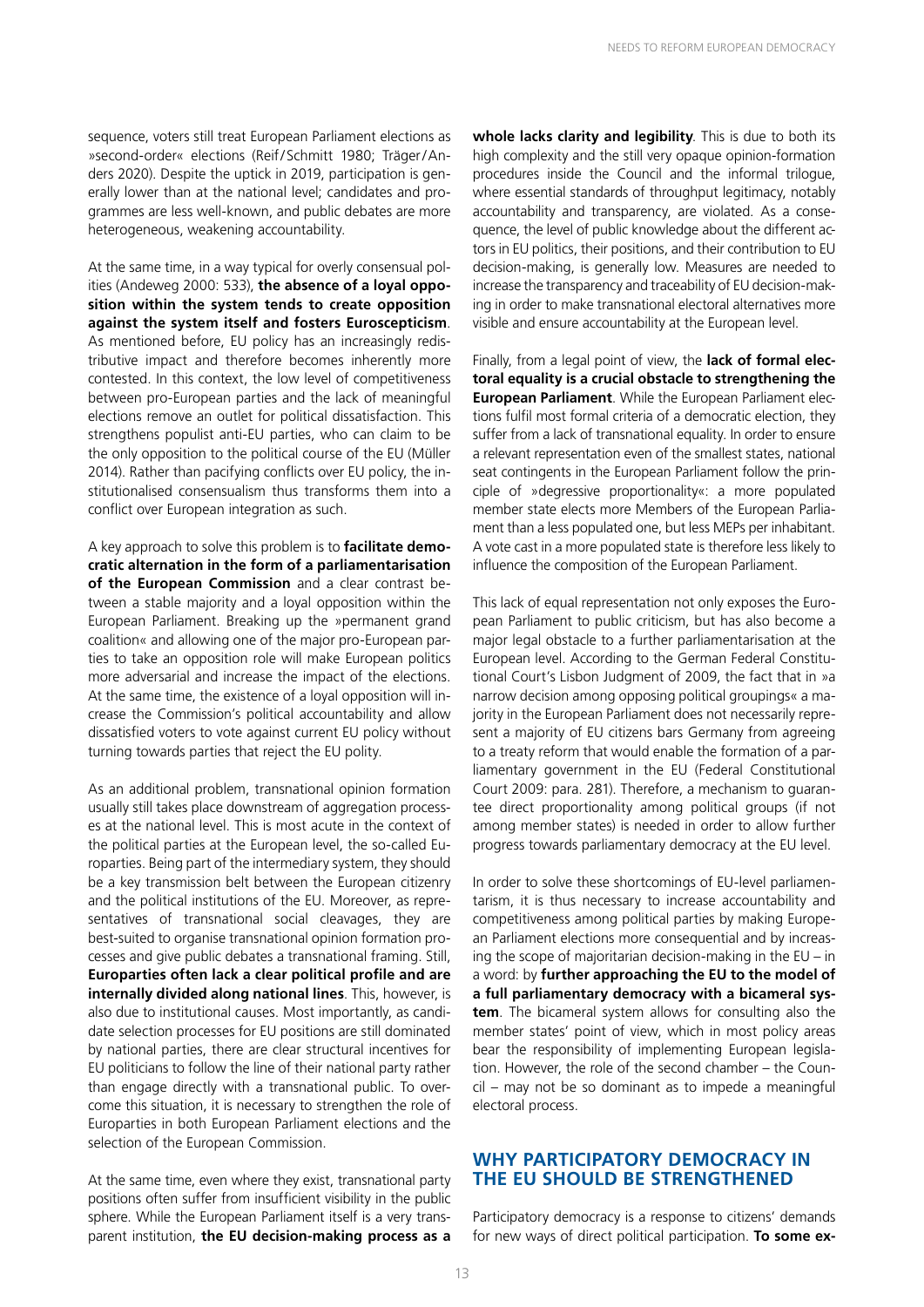**tend it helps to win back citizens for political participation** (Kießling 2001: 30f.), who had already turned away from democracy, and, thus, increases the inclusiveness and openness of European politics (Plottka 2012). In view of the declining membership of parties and other political organisations, the still weak intermediary system at the EU level and declining voter turnout (Schäfer 2009; Kaeding/Haußner 2020), **participatory democracy empowers civil society organisations (CSOs) to function as intermediary organizations** (Kohler-Koch 2012). This way, policy-makers obtain information from interest groups about the distribution of political preferences in their respective constituency (Beyers 2004). As long as there is no fully functioning party system at the EU level (Liedtke 2020) and party competition remains limited, participatory democracy is a complementary fix to representative democracy at the EU level.

**Participatory democracy also strengthens the accountability of EU politics by forcing policy-makers to justify their decisions** vis-à-vis CSOs and citizens. Due to the polarisation of European policy on the national level (Hutter/Kriesi 2019) it is of increasing importance to justify EU policies. Otherwise citizens will be further alienated from consensual policy debates in EU institutions (Plottka 2016). **This way, participative democracy also contributes to the emergence of European publics** (Conrad 2016; Knaut 2016). Other authors find that interest groups and civil society actors even **improve the quality of deliberative processes by providing expertise to EU decision-making processes** (Joerges/Neyer 1997; Göler 2006; Joerges/Neyer 2014).

**The formalization of consultation procedures makes the previously unregulated relationships between decision-makers and interest groups more transparent.** Most notably. Codes of conduct and the EU transparency register make participatory democracy transparent (Greenwood 2017: 55–66).

Arguments in support of participative democracy are offset by a number of objections: Empirical studies show that few citizens alienated from party politics engage in participative democracy. Analysing the socio-demographic structure of active citizens, participatory democracy turns out to be even more exclusive than European Parliament elections (cf. Schäfer 2009: 33ff.; Merkel 2011). An increasingly professionalised EU-level civil society (Saurugger 2012) also suffers from a gap between representatives in Brussels and membership at the local level. Varying with the policy fields, there are deficits in the aggregation of civil society interests comparable to those within Europarties (Kröger 2018).

By strengthening the executive, in particular the European Commission, participative democracy affects the institutional balance in the political system of the EU (Bunea /Thomson 2015). Furthermore, there are traditional arguments against direct democracy. These include the fear that direct democracy offers an opportunity structure for populists (Heuss 2009 (1948): 63). As the examples of referendums in the Netherlands (van der Brug/ van der Meer/ van der Pas 2018)

and Hungary (Gessler 2017) show, this is of special importance to Eurosceptics trying to initiate referenda about EU policies (Schünemann/Petri 2017). Closely related is the assumption that citizens are insufficiently informed about issues at stake and therefore vote on their current government instead. Analyses of the referendum debates in France and the Netherlands on the Treaty Establishing a Constitution for Europe show such voting patterns (Maurer et al. 2007). Therefore, European referendums can be used as a strategy to permanently block the European integration process (Schünemann 2017).

Considering this assessment of risks and opportunities of participatory democracy, **we propose a gradual development of participative democracy to complement European representative democracy.** A major constitutional leap towards the creation of a »third pillar« of the EU's democratic legitimation would increase the probability that new instruments are misused. By contrast, a careful expansion will allow for learning processes among citizens and decision-makers confining the potential risks.

To further develop EU-level participative democracy, the following deficiencies need to be addressed.

**The EU instruments of participative democracy suffer from insufficient participation by stakeholders and citizens.** One third of all EU citizens had not heard about the European Citizens' Initiative in 2016 (Gerstenmeyer/ Klein/Plottka/Tittel 2018: 88). A lack of communication efforts is an issue, as the European Court of Auditors found a correlation between the number of communication channels used to advertise a consultation and the number of submitted answers (European Court of Auditors 2019: 26f.).

In terms of functional representation, research findings concerning the diversity of actors taking part in consultations are ambivalent: For example, Bunea (2017: 65) observes an increasing variety of actors. On the contrary, Garben (2018: 234) emphasises the continued prevalence of the usual suspects. He and other authors find differing degrees of bias towards business interests. High-level Commission meetings with representatives of interest groups reveal a similar pattern: Diversity is increasing, while corporate interests continue to prevail as interlocutors (Kergueno 2020). **Balancing the bias towards business interests remains a major challenge, although it is partially eased if consultations address highly salient issues** (Røed/Wøien Hansen 2018). In these cases, participation is more diverse than in consultations on technical issues (Beyers/Arras 2019).

In terms of territorial representation, EU-level participative democracy faces a double challenge: First, Dür and Mateo (2012) point out that resources are a key determinant of whether member state-level actors have access to the EU level. Second, there is an uneven distribution of participants in consultations by member states. Measured by the number of answers per 100,000 citizens, the German-speaking countries participate most (European Court of Auditors 2019: 28). In some member states, civil society also remains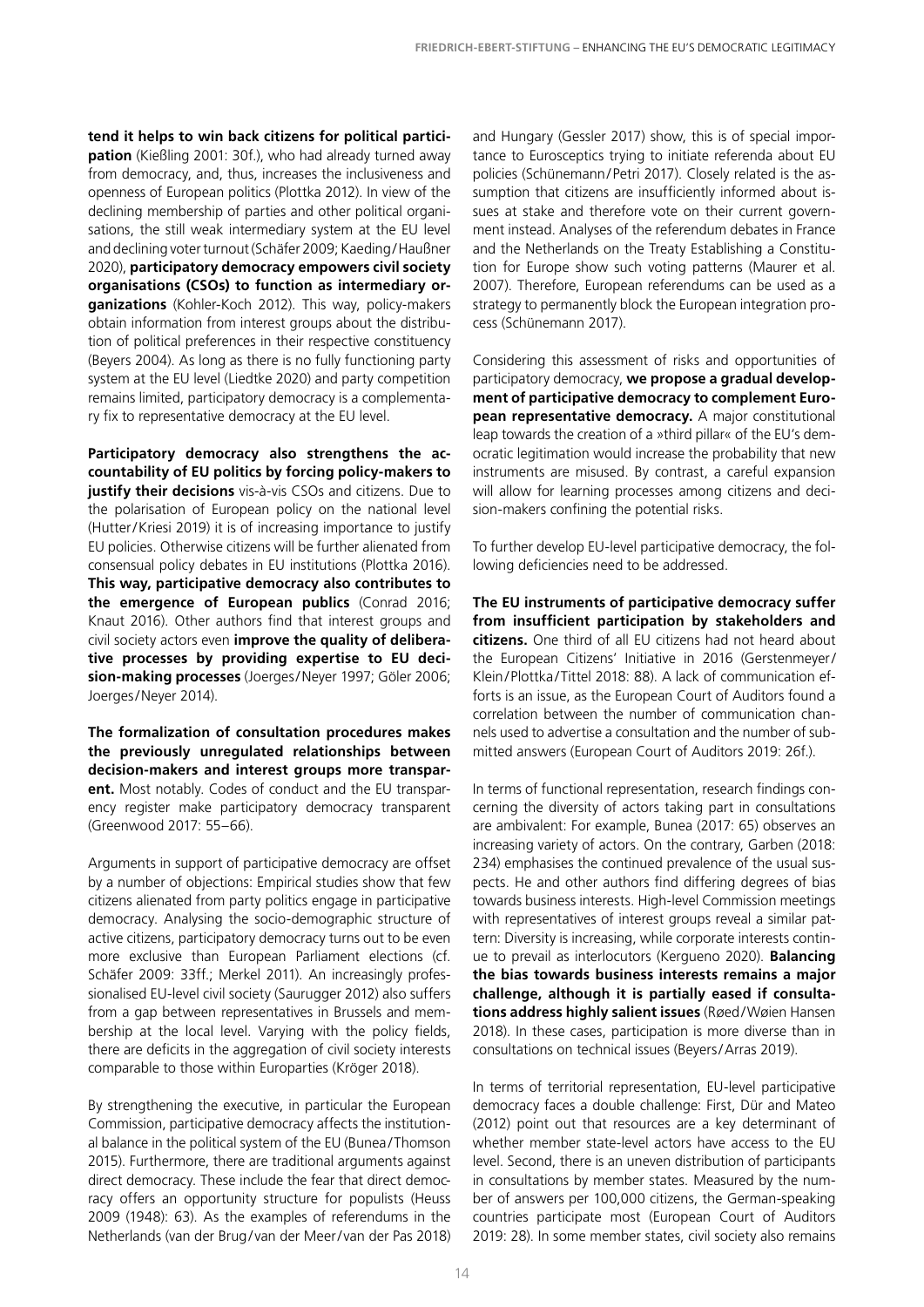weaker than in others (Pleines 2011) or it is challenged by authoritarian tendencies (Najmowicz 2019). Ensuring equal participation from all member states is an increasingly relevant challenge.

As research on intentions to use the ECI shows, citizens participation is also biased. Kandyla and Gherghina (2018) conclude that the ECI is more appealing to »politically sophisticated [citizens,] who feel able to navigate the complexity of EU politics.« As intentions to use the ECI are as biased socially as participation in European elections (Kaeding/Haußner 2020), **participative democracy cannot be considered a way to fix low turnout in elections** (Merkel 2011). However, it meets the new participatory demands made by a number of citizens. To further increase the inclusiveness of EU decision-making, finding a better social balance of participating citizens is the key challenge. Views of citizens who do not vote in elections and who are underrepresented in civil society also need to be heard in participative democracy.

**In a polity with 24 official languages, the lack of language proficiency in English remains an important hurdle preventing political participation.** The translation of consultation documents into all official languages is only required for priorities of the Commission work program. For other consultations, translation into the working languages is deemed sufficient (European Commission 2017a: 68). In 2018, just 70 percent of all public consultations were translated into all the official languages (European Commission 2019a: 3). Furthermore, until the end of 2019, the European Commission was not obliged to translate registered ECIs into all the official languages (art. 4 (4) of Regulation (EU) 2019/788).

Another hurdle discouraging participation is the confusing variety of participation instruments throughout the policy cycle. In the first phase, stakeholders can provide feedback to a »Roadmap« or »Inception Impact Assessment«. In the second phase, the Commission conducts public online consultations for evaluations, fitness checks, green papers, initiatives with impact assessments and optionally for Commission communications. For other legislative proposals, stakeholders also get the opportunity to give their feedback (European Commission 2017b: 437–449). In the third phase, there are consultations on drafts of delegated acts and implementing acts. In the fourth phase, citizens have the opportunity to give recommendations on the website »Lighten the load«, to make EU law more effective and efficient (European Commission 2017a: 71–72). Further Commission instruments include citizens' dialogues, comitology committees, and expert groups.

Furthermore, there are the ECI, the right of petition to the European Parliament or the right to complain to the European Ombudsman. **Even for experts, it is difficult to understand how some of these instruments differ and where to engage.** If several consultation instruments are used for one initiative, there are unnecessary duplications (Godwin/Akse/ Lenoir 2017: 26). Therefore, the instruments need to be clearly differentiated (Renda 2015) and specifically addressed to target groups, either citizens or interest groups, and organised civil society.

Binderkrantz, Blom-Hansen and Senninger (2020: 15) show that open consultations »are associated with the involvement of a broader range of interests than other consultation formats, e.g. stakeholder conferences«. Furthermore, Quittkat (2011: 670) finds that consultation turnout depends on the design of the questionnaire. Closed questions increase participation, while open questions alienate citizens. Others criticise the fact that closed questions only allow for expressing opinions and not for providing evidence (Godwin/Akse/Lenoir 2017: 27). Therefore, **it is necessary to clearly define the objectives and the target groups of individual consultations, and to design the questionnaires accordingly. Improving the methodology is also necessary for consultation meetings, which leave considerable room for better moderation**. However, Alemanno (2018: 2) underlines the fact that none of the instruments are suitable for public mass participation.

Concerning accessibility, at least for all the Commission's consultation instruments, which are open to the public, the website »Have your say« provides a single access point with limited information and links to websites, where ongoing consultations and other feedback mechanisms are listed. However, **a user-friendly one-stop resource providing an overview of all instruments of participative democracy, clarifying the target groups, and explaining the instruments is lacking** (European Court of Auditors 2019: 24).

The recent reform of the ECI regulation has facilitated the ECI procedure considerably (Plottka 2019). The procedure remains, however, burdensome, while the legal effects of successful initiatives are limited. The ECI has not yet become a tool for citizens but requires support from organised civil society. Further reform is needed, either towards facilitating requirements or towards automatic legal consequences, which justify high thresholds, or towards lowering the requirements.

Despite the ECI, the right to petition, the right to address the Ombudsman, and the website »Lighten the load«, **all the instruments applied by the Commission follow a top-down approach, where citizens can only respond to the Commission's questions**. While organising an ECI requires too many resources, the »Lighten the load« website is clearly framed as a tool to fight assumed »overregulation«. In just a few of its more than 1,500 citizens' dialogues (European Commission 2019b), the Juncker Commission experimented with new methods that allow citizens to set the agenda for the dialogues on their own. Thus, there is no straightforward instrument regularly allowing citizens to propose new ideas for EU policy.

Depending on whether the European Parliament will be assigned the right of initiative in the future, the right to petition could be developed into such an agenda-setting instrument. Currently, citizens' interest in petitions to the Europe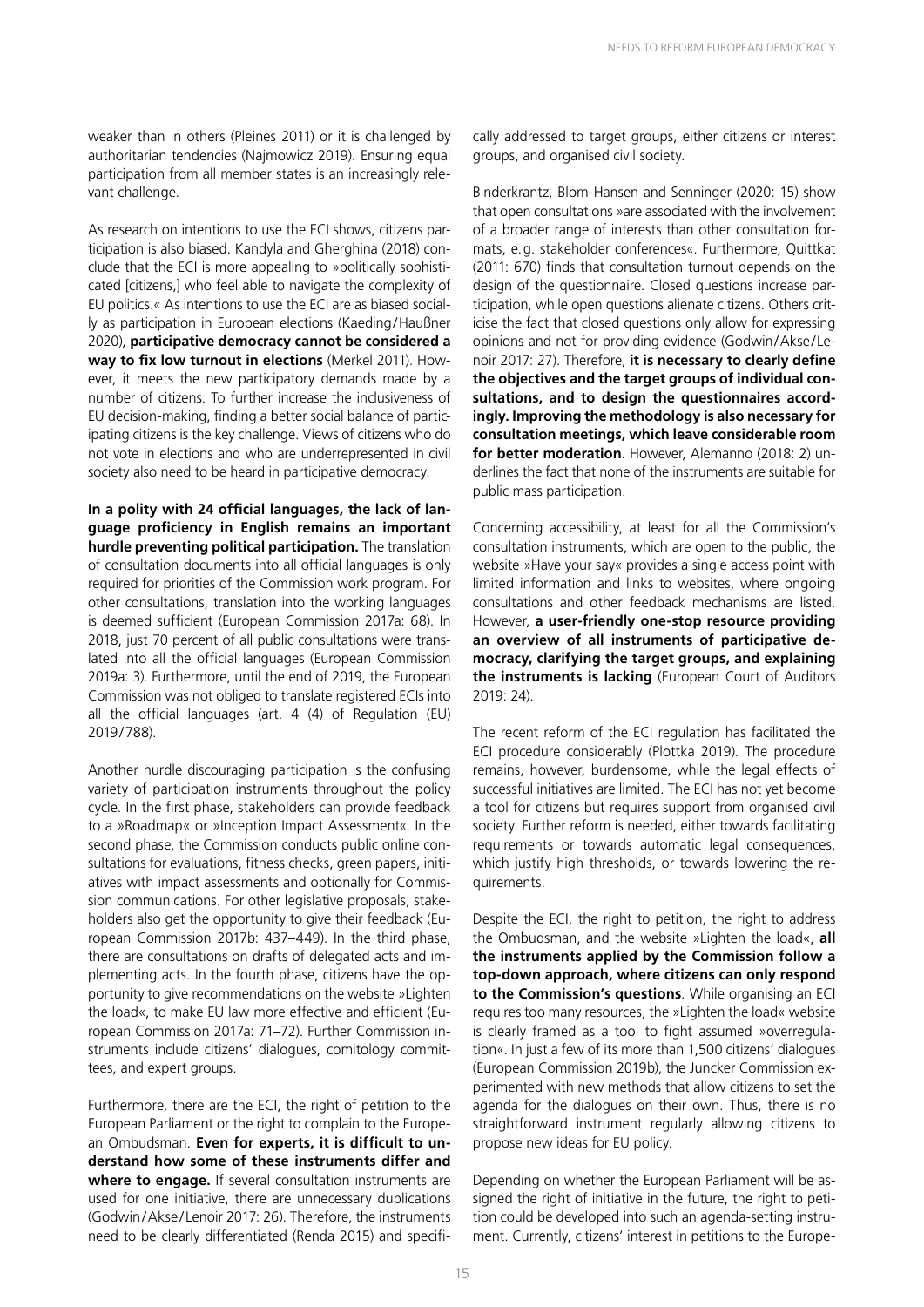an Parliament is limited, while web portals to organise informal e-petitions, such as change.org, openPetition or Avaaz, as well as e-petitions to governments and parliaments in some countries (Le Blanc 2020) attract considerable interest. Since 2014, the European Parliament has also run a web portal for the online submission of petitions. Its introduction resulted in a sharp drop of 50 percent in the number of petitions to the Parliament in its 9<sup>th</sup> tenure (Heezen/Marzocchi 2019). Against this backdrop, the Petition Committee's statement that there is a »need to continue the technical development of the portal« (European Parliament 2019a) must be considered a massive understatement.

**In addition to lacking the opportunity to set the agenda, consultation procedures are criticised for being**  suggestive. Especially by designing questionnaires with closed questions, the Commission can »preclude certain outcomes« (Dawson 2016: 1220), without offering the opportunity to present evidence on the issue. Participants can only express their opinion (Godwin/Akse/ Lenoir 2017: 27). Therefore, the Commission has to make explicit which consultations are aimed at gathering expert knowledge and which seek to get an overview of preferences among stakeholders. A more balanced participation is necessary for both. However, unequal participation can make information on preference distribution completely useless. The design of consultations has to be adapted accordingly.

Public consultations are followed by an evaluation of the results, published in synopsis reports. They are rather descriptive, outline the consultation strategy, characterise the participants, and summarise their input (European Commission 2017b: 433–436). The better regulation guidelines do not provide any guidance on methodology for the evaluation (Chase/Schlosser 2015: 3). In practice, the Commission often uses statistical analysis but does not make it transparent (European Court of Auditors 2019: 43). The presentation of statistics is highly problematic as participants are not representative (European Court of Auditors 2019: 39). **Improving the methodology of questionnaires will allow for a better analysis of the answers.** For consultations seeking expert knowledge this is a suitable approach. However, for consultations seeking information about preference distribution, the results will not be usable as long as participation is biased and not representative.

Having evaluated the results, participants expect feedback from decision-makers about their input. **Being responsive to citizens' input remains the most problematic aspect of EU-level participative democracy.** Hardly any of the synopsis reports are translated into languages other than English (European Court of Auditors 2019: 41f.), which prevents contributors from reading them. If consultations result in a legislative proposal, an explanatory memorandum has to link consultation inputs to the draft legislation and justify the fact that certain contributions are discarded (European Commission 2017b: 433–436). The Commission shows a similar pattern in dealing with the ECI. The European Court of Justice had to denounce Commission decisions to not register an ECI, because it failed to give reasons for its

decision (Plottka 2017: 191). In addition to publishing the explanatory memorandum, »better regulation« does not foresee any communication activities. Thus, it is clear why participants »feel that the Commission lacks accountability« (European Court of Auditors 2019: 46). On the one hand citizens should be able to expect decision-makers to explain why they are not considering specific proposals and inputs. On the other hand, they miss an opportunity to show that they are responsive. The time lag between citizens' input and EU-level decisions is problematic. The ECI is the most noteworthy example, as the collection of signatures and the Commission initiative sometimes occur years apart. Therefore, citizens need an opportunity to easily track the follow-up to their input and EU level decision-makers have to engage in debating their input with citizens.

With the exception of single case studies, no general enquiry is possible that assesses to what degree participative democracy shapes EU legislation. What remains clear is that **all instruments of participative democracy lack direct consequences.** Even successful ECIs, which have to comply with the standards of direct democratic decision-making, are only guaranteed a dialogue with the European Parliament and Commission. Thus, the 2011 judgement of Kohler-Koch and Quittkat (2011), that there is no »participative democracy« but rather »participative governance« is still valid. As the organisers of ECIs have proven themselves to be reasonable, albeit sometimes controversial, further developing the ECI could be a first step towards real »participative democracy«.

Further developing the ECI would **allow the EU to maintain its role as a democratic innovator**. Despite having developed the previously described consultation regime and established the first transnational »Volksrecht« in history (Kaufmann 2011: 201), EU-level transparency regulations are exemplary and more progressive than in most member states (Katzemich/Lange/Bank 2019: 21). However, the transparency register is currently limited to the Commission and the European Parliament. Inter-institutional negotiations on an obligatory transparency register have already restarted following the appointment of the new lead negotiators of the European Parliament for the new legislature. Two major reform needs have to be addressed in these negotiations: First, while Council participation in the transparency register is a step forward in limiting the coverage to general secretariat staff (Council of the European Union 2017), the reform is falling short of what is necessary. The staff responsible for negotiations in preparatory bodies, most notably COREPER, will not be covered. Second, the recent reform of the European Parliament's rules of procedure has paved the way to a compromise in making the register mandatory for MEPs (European Parliament 2019b).

In order to turn EU-level participative governance into EU-level participative democracy, it is necessary to address the previously mentioned reform needs. The aim of these reforms is not paving the way for direct democracy in the EU. Instead, **European participative democracy complements representative democracy** by making policy-mak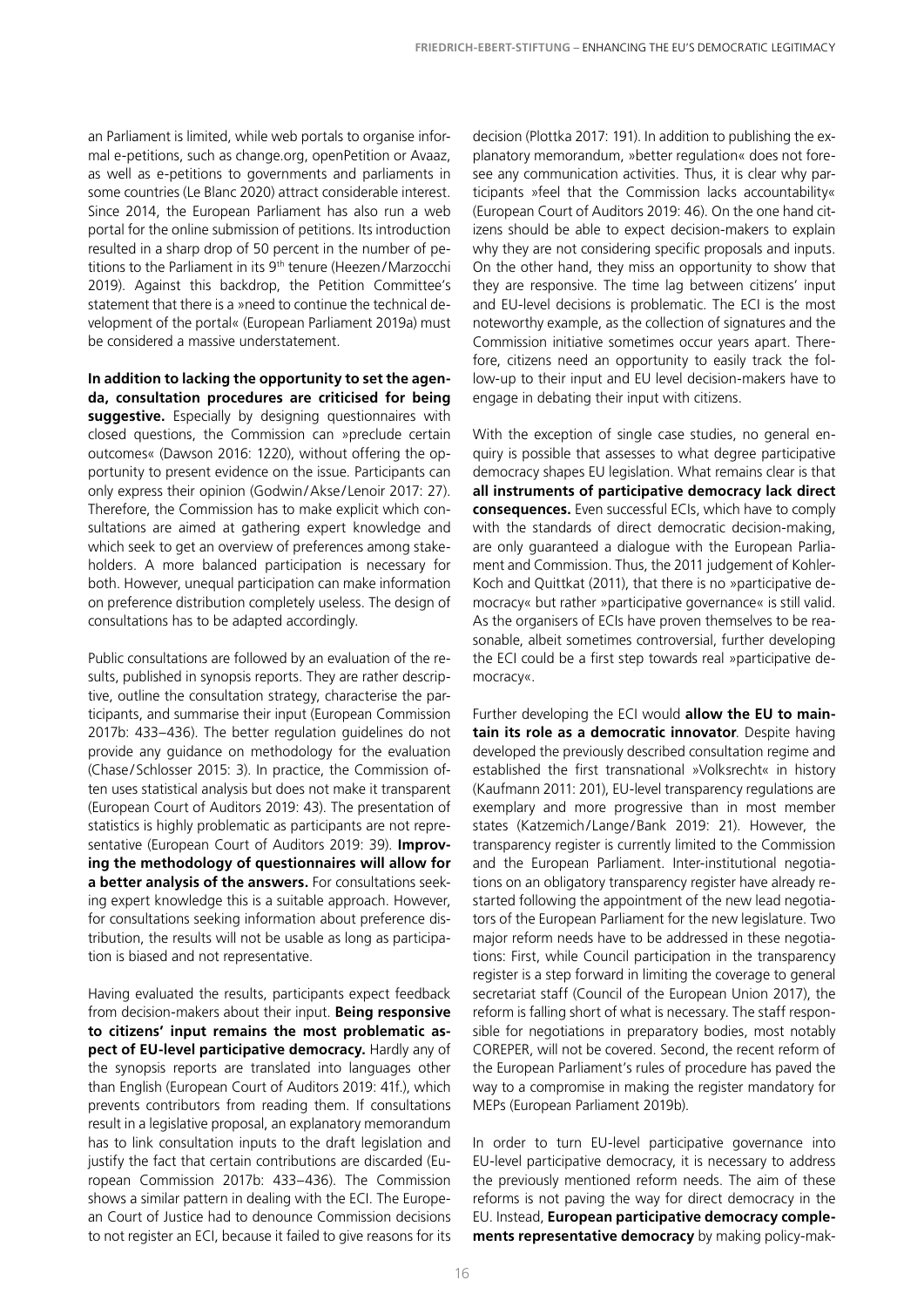ers more accountable and increasing the transparency of the decision-making processes. As participative democracy also increases the openness and inclusiveness of the EU political system, it contributes to strengthening the intermediary system in the EU and to winning back some citizens to democracy, who are alienated from party politics.

#### **WHY EUROPEAN ECONOMIC GOVERNANCE NEEDS TO BE MORE ACCOUNTABLE**

The review of citizens' reform demands has shown that the crises in the Euro area had a strong effect on citizens' perception of European democracy. While their assessment of EU democracy improved in most Euro area countries since the end of the crises, it is still significantly worse in the countries that were most deeply affected by the crises. Therefore, enhancing the democratic legitimacy of European economic governance is the third urgent issue to be addressed.

**European economic governance is one of the policy areas which cannot exclusively rely on output legitimacy as it suffers from an expectation-capability gap.** Monetary policy is fully supranational and the EU has a strong oversight mechanism over national fiscal policy. However, the EU lacks instruments for an effective economic policy, as its budget is far too small, and most competences remain with the member states. The Euro area lacks a homogeneous economic development as cohesion policy failed to provide cohesion (Sapir 2005). Being no optimal currency area (Mundell 1961) and undergoing different business cycles in each member state, the interaction of a variety of diverging national macroeconomic policies with a single European monetary policy – fittingly dubbed »one size fits none« by The Economist (2009) –, is limiting the EU's ability to provide output legitimacy in all its member states. Therefore, there is an increasing need for input legitimacy to European economic governance. (As mentioned in the beginning of this chapter, giving recommendations to address the institutional deficits impeding a better substantial output falls outside the scope of this study.)

In order to generate input legitimacy, the political system has to transform citizens' demands into policies (Scharpf 1999: 16). Research findings on politicisation of European economic governance during the crises, however, disagree on whether polarisation takes places across national borders (Statham/Trenz 2012; Risse 2014) or between countries (Leupold 2016). This is crucial for determining how to organise input legitimacy: by intergovernmental or supranational politics?

In European economic governance, the increasing demand for input legitimacy is mainly addressed by putting national governments centre stage. Considering research that finds political contestation between rather than within national publics, this has some justification. However, it results in the deadlock of debates, as the conflict over a fiscal union versus stability union shows (Hacker/Koch 2016) and reduces the EU's ability to act. Moreover, it increases the role of power politics at the expense of deliberation, whilst driving Euroscepticism. The role of the German government has been widely criticised for being too influential during the crises in the Euro area (Sternberg/Gartzou-Katsouyanni/Nicolaïdis 2018) and similar patterns could be observed throughout the recent COVID-19 pandemic (Ladurner/Reuscher/ Thumann 2020). **The intergovernmental logic of the governance in the Euro area amplifies the polarisation between EU member states.**

Contestation that cuts across national borders, on the other hand, is not represented within the intergovernmental governance of the Euro area. During the crises in the Euro area, the European Council and the newly created Euro summit were dominant actors further consolidating the European Council's role as an EU institution formally established under the Lisbon Treaty (Müller Gómez/Wessels/Wolters 2019: 69). Bickerton et al. (2014) even consider that the reforms undertaken during the crises in the Euro area are evidence for a »new intergovernmentalism«. While partly relying on the EU budget as an instrument to address the current economic crisis (European Commission 2020a), the European Parliament's powers in the European Semester are restricted to giving its opinion on the employment guidelines. It took the Six- and Two-Pack reform packages as an opportunity to formalise the economic dialogue, obtaining the right to invite the Commission, the presidents of the Council of the EU, the European Council, and the Eurogroup as well as member state representatives for an exchange to its »Economic and Monetary Affairs Committee« (Chang/Hodson 2019: 351–353). **These competences of the European Parliament to discuss, but not decide are far too limited to represent transnational citizens' demands or to play a mediating role between polarised positions of member states.**

It is thus necessary to rebalance the role of supranational and intergovernmental institutions in European economic governance. **The increasing need for input legitimacy cannot be limited to the involvement of national governments, but rather requires also involving the European Parliament.** The degree to which the European Parliament's powers should be extended might be subject to further debate. However, the current practice of leaving it almost completely outside the governance structure creates a democratic deficit that needs to be addressed. Furthermore, the European Parliament's potential for deliberative politics that can contribute to finding compromises between member state positions has to be exploited.

**In addition to these concerns about the input side to the EU political systems, there are also doubts regarding the EU's ability to react to citizens' demands due to a lack of instruments for macroeconomic governance.** Initial responses to the crises in the Euro area were uncoordinated member state activities (Dullien/Schwarzer 2011: 93). The EU budget is far too small to be used for an effective response. As a result of the lack of appropriate EU level instruments, member states had to negotiate about the establish-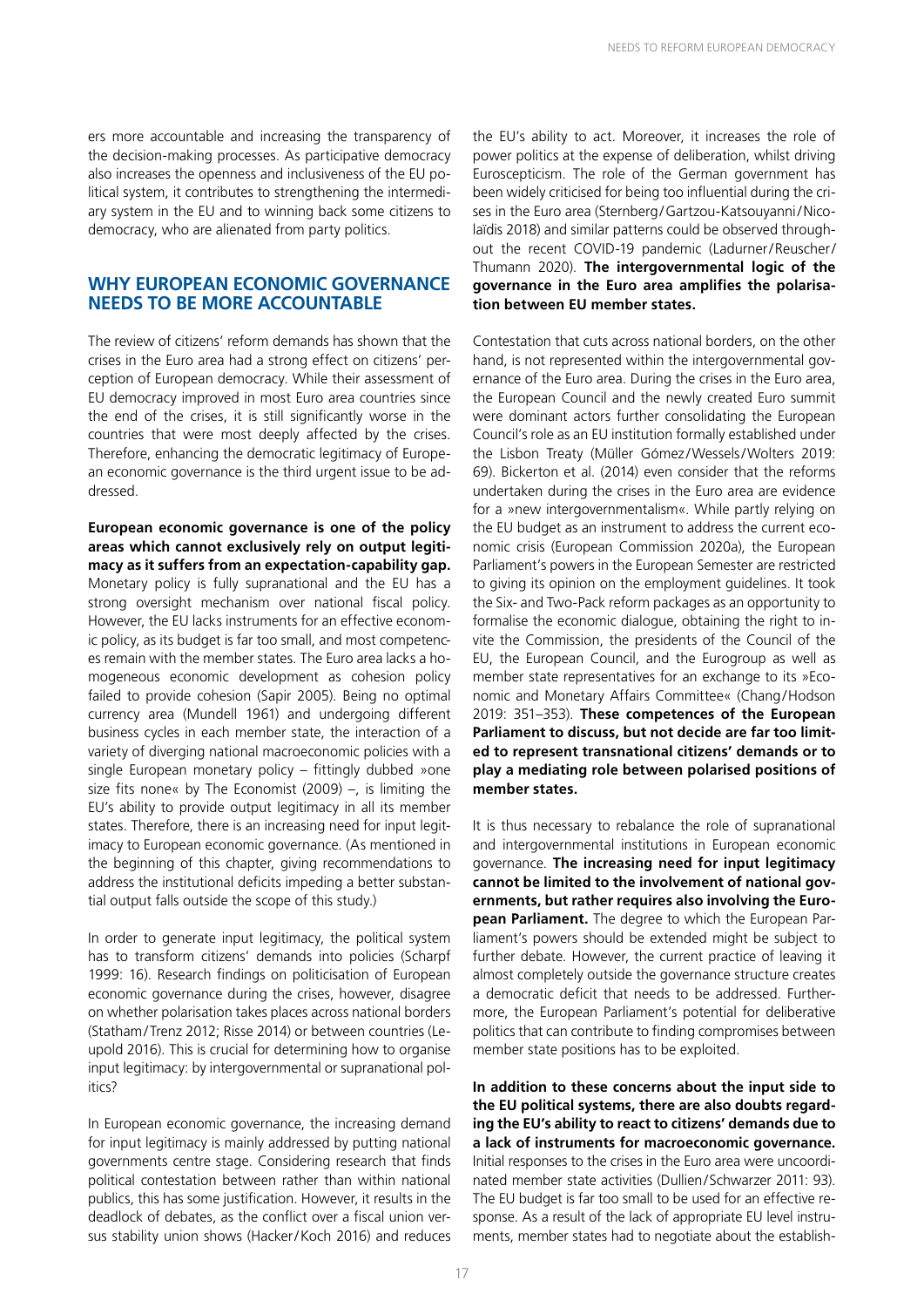ment of instruments before they could be used for crisis response. In the threefold crises in the Euro area, this was a slippery slope of ever greater packages developed in incremental negotiation processes, which did not reflect a learning curve. The implications could be anticipated at the beginning of the crisis in 2009. However, it was also clear that due to the intergovernmental logic of decision-making, national governments would not dare to take the necessary measures, as they »felt« the »constraining dissensus« (Hooghe/ Marks 2009).

In 2020, the crisis affects more member states and the looming recession is expected to be larger. In terms of economic governance, the EU member states react quicker and seem to agree on more substantial measures at once. However, it is unclear whether these are lessons learned from inadequate responses during the crises in the Euro area or if circumstances are just better by chance (German interest in economic recovery). There is no guarantee that the EU's response to the next economic crisis will be as swift as its current reaction. Therefore, **adequate EU level instruments for macroeconomic policy are required on a permanent basis**. The need to negotiate about new instruments for every recession instead of simply triggering existing ones opens an expectation capability gap, where citizens consider the EU as being unable to react to their demands. The high degree of substantial regulatory content in EU primary law and related treaties, most notable the Fiscal Treaty is another caveat concerning the EU's ability to generate input legitimacy.

#### **Giving the European Parliament decisive power is necessary to represent transnational citizens' demands and to mediate intergovernmental conflicts, thus making economic governments more effective.**

The report »Towards a Genuine Economic and Monetary Union« (van Rompuy 2012: 16) stated: »One of the guiding principles is that democratic control and accountability should occur at the level at which the decisions are taken.« This objective has not been reached since 2012. **Accountability in European economic governance is blurred.** In the European Semester, national governments in the European Council and the Council of the EU are responsible for discussing and providing the policy orientation of economic policy and adopting the country specific recommendations at the European level. At the member state level, they are free to implement them or not. Intertwining the role of the supervisor and the supervised clearly blurs responsibilities and makes it difficult for citizens to hold their government accountable in national elections. The other central institution in the European Semester is the Commission, which should be controlled by the European Parliament. In European economic governance, however, the European Parliament's competences are limited to macroeconomic dialogues, discussing employment guidelines, participating in the interparliamentary conference foreseen in the Fiscal Treaty, reporting obligations of the President of the Euro Summit and the planned reporting obligations of the Commission under the new »Recovery and Resilience Facility«.

**In order to strengthen the democratic legitimacy of European economic governance, it is necessary to establish a system of checks and balances and to separate more clearly EU-level and member-state-level activities.**

**European economic governance has also considerable deficiencies concerning transparency.** Although it is mentioned in the EU Treaties, the Euro group convenes as an informal body (Protocol No. 14 annexed to the EU Treaties), making it even less transparent than the Council itself (Wiesner 2017: 54). The Euro Summit is not even a formal institution of the European Union (art. 12 Fiscal Treaty). Furthermore, the ESM Treaty and the Fiscal Treaty are international treaties outside the EU primary law. The institutions they create are non-majoritarian expert institutions (Wiesner 2017: 54), which lack public and parliamentary control – an approach that has been called »Ad-hoc-Technokratisierung« by Enderlein (2013). The European Semester is designed as a technocratic procedure as well, effectively lacking public control. The economic dialogue in the Economic and Monetary Affairs Committee of the European Parliament is not sufficient to make the European Semester transparent.

Schmidt's criteria of inclusiveness and openness refer to the access of organised civil society and individual citizens to decision-makers. **Although the Commission, which is the prime addressee for organised civil society at the European level, is central to European economic governance, participative democracy is mainly restricted to legislative procedures.** The intergovernmental institutions – also central to European economic governance – refuse to participate in participative democracy. Thus, it scores on these criteria even lower than on accountability and transparency.

Giving the European Parliament decisive powers in European economic governance is key to making decisions in EU economic policy more accountable and directly contributes to making European elections more meaningful. On the other hand, separating competences and responsibilities between the European and national level is crucial for making European economic governance more transparent. Otherwise, policy alternatives remain unclear. As few areas within this policy field are governed by the ordinary legislative procedure, turning the European political system in a bicameral system hardly touches upon the existing structure of European economic governance. Rather, European economic policy is mainly governed by the open method of coordination and enhanced policy coordination, which empowers the executive on the expense of parliaments (Rasmussen 2018: 345). Therefore, a special reform approach is needed to address this policy area.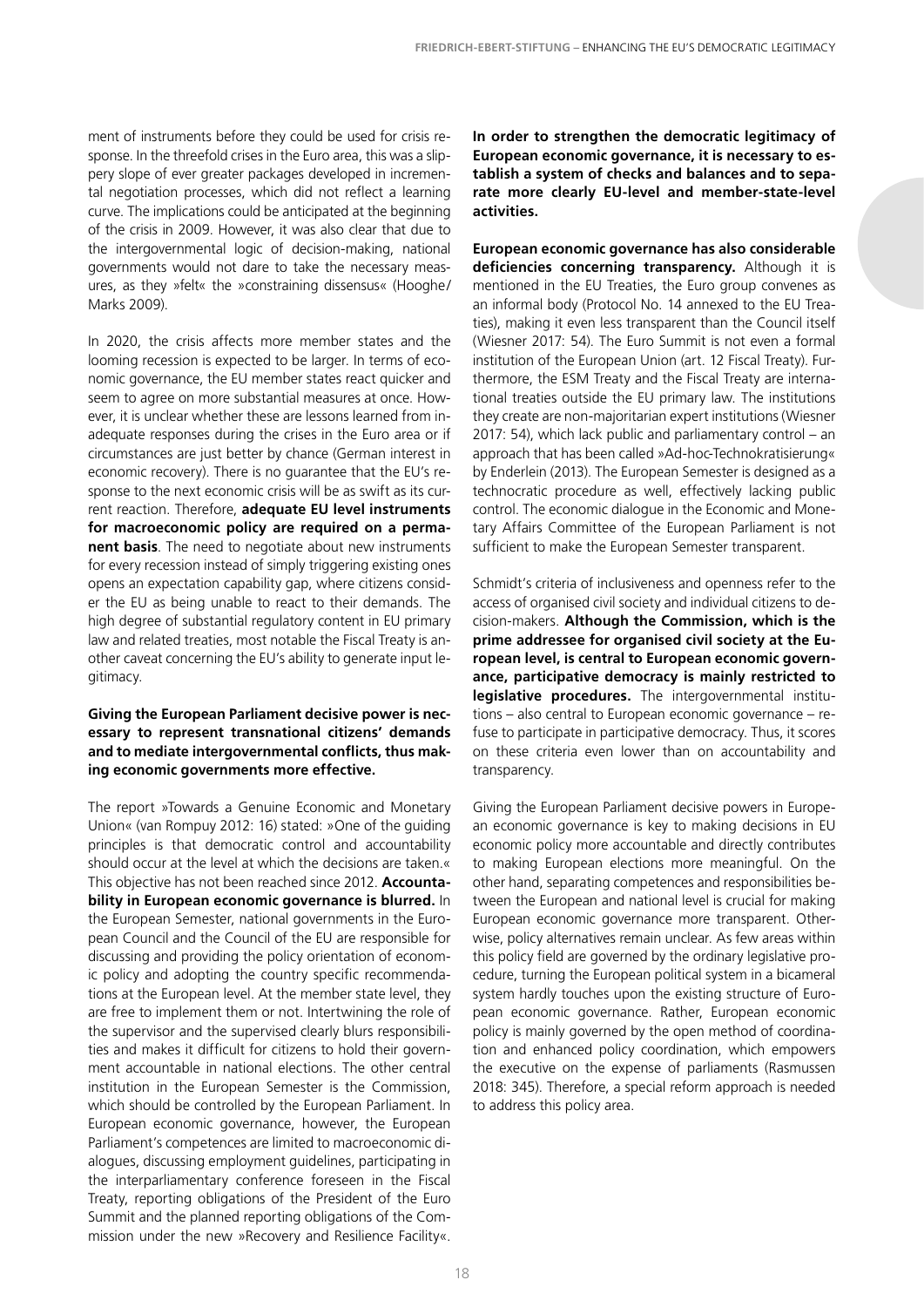### **4**

### **MAKE EUROPEAN PARLIAMENT ELECTIONS MORE MEANINGFUL**

In order to make European elections more meaningful and address the previously discussed reform needs, a broad range of measures is necessary. A reform of the European electoral system ensures transnational electoral equality and strengthens the role of European political parties. The parliamentarisation of the Commission, while also strengthening the Europarties, is key to facilitating democratic alternation. Finally, a reform of the legislative procedure can prevent blockages by minorities of member states and make European decision-making more transparent. In the following section, specific reform proposals in these three areas will be outlined.

#### **REFORMING THE EUROPEAN ELECTORAL SYSTEM**

The electoral system of the EU is still nationally fragmented. While the Direct Elections Act only provides for some general requirements such as the need for a proportional system, most specific regulations – including rules regarding voting age, preparation of candidate lists, campaigning, and the precise voting day – are left to the member states. In the long term, the **creation of a uniform electoral procedure** will strengthen the perception of EP elections as a coherent European voting act and make transnational campaigning easier. As such a step is explicitly foreseen in art. 223 TFEU, it would only require a reform of the Direct Elections Act.

Even without full harmonisation, however, it is possible to **further synchronise national voting procedures**. The Hübner/Leinen report adopted by the EP in 2015 proposed a number of steps in this regard. These include a common deadline for the establishment of national electoral lists, a common closing time for polling stations in all member states, a harmonised minimum voting age, and an enhanced visibility of Europarties by placing their names on the ballot papers (European Parliament 2015; see also Nogaj/Poptcheva 2015). Unfortunately, the Council did not follow through on these proposals. The as of yet unratified electoral reform adopted in 2018 only brought minimal progress, focusing mostly on a minimum national threshold and on measures to avoid double voting (Council of the European Union 2018). Still, the Hübner/Leinen proposals remain the plausible next steps for electoral reform.

A further measure to strengthen Europarties is the **introduction of a transnational electoral threshold**. This could be arranged by an electoral system in which only parties who receive 3 percent of the EU-wide vote are eligible for seats in the EP, but national parties belonging to the same Europarty are counted as one (Decker 2015). Such a reform would strongly incentivise national parties to become a member of a Europarty before the EP elections instead of only joining an EP group afterwards, rendering the European party system more transparent and increasing national parties' political dependence on and structural loyalty to their Europarties. At the same time, it would keep out small parties without European partners in a more efficient way than national thresholds do, thus facilitating majority-building in the EP beyond the grand coalition.

The electoral reform that offers most leverage to strengthen Europarties is the **introduction of transnational (EUwide) lists** (Verger 2018). While there are different options for their implementation, each version of transnational lists gives Europarties a role in the selection of EP candidate and thus creates structural loyalty on the part of the candidates towards them. At the same time, EU-wide lists give public visibility to Europarties on the ballot paper and, as a consequence, in the electoral campaigns.

Finally, EU-wide lists can also be used to create **a mechanism for proportional compensation among political groups in the EP**, while maintaining degressive proportionality for national seat contingents. To achieve this, transnational seats would be allocated in such a way that the overall seat share of each political group – including seats won via national lists – corresponds to the share of votes that the group has received on the European level. (A similar system of proportional compensation exists in Austria for national parliamentary elections.) Maintaining degressive proportionality for national seat contingents while introducing proportional compensation among political groups will make it possible to satisfy both the concerns of small countries and the conditions set out by the German Constitutional Court's Lisbon Judgment.

For a quick introduction of transnational lists, they should initially comprise the 46 seats left vacant by the withdrawal of the United Kingdom from the EU. However, based on past electoral results, this number would only allow for a partial proportional compensation (Müller 2017b). In the medium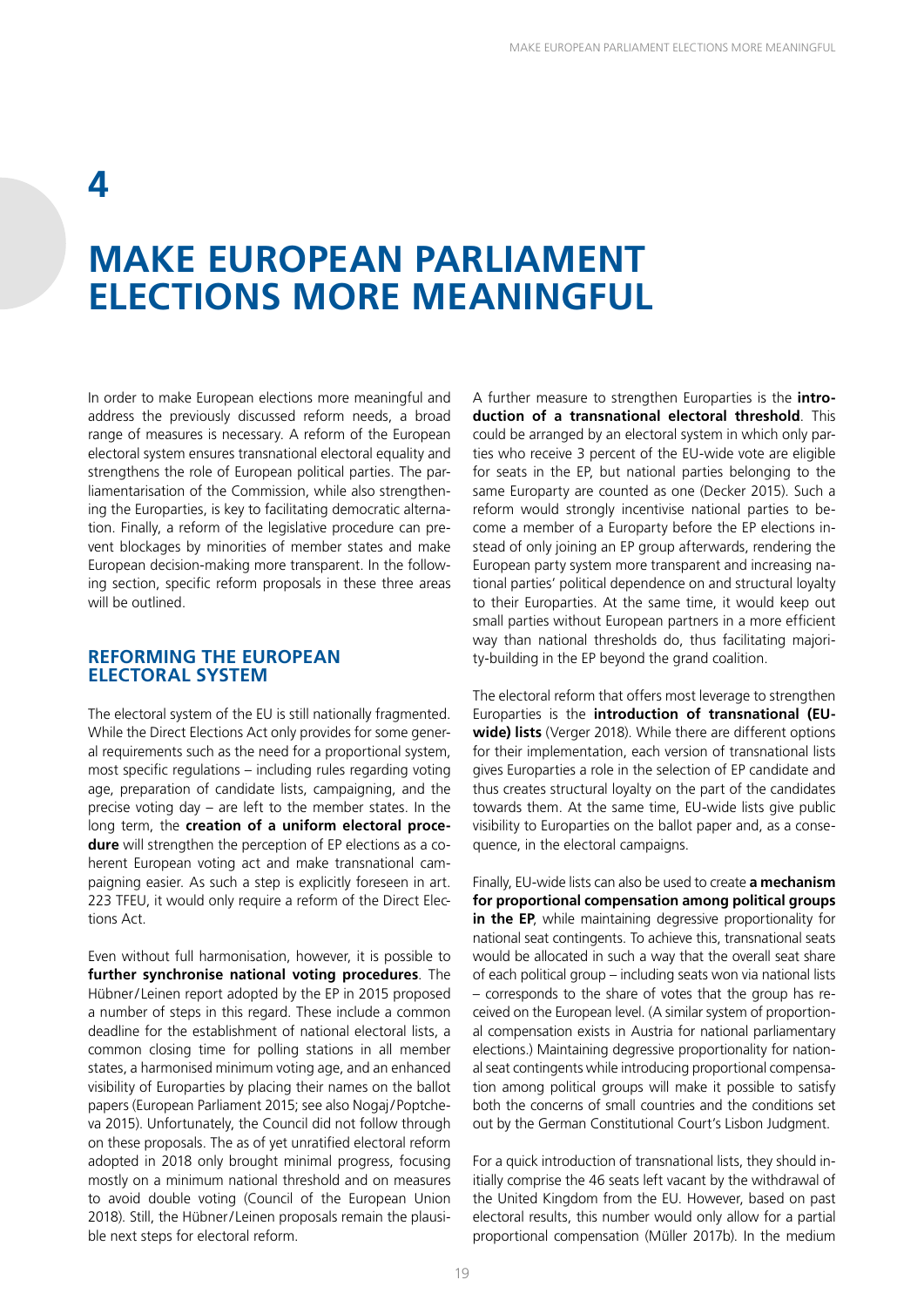term, therefore, **the number of transnational seats should be increased to about 1/6 of the EP (125 seats)**. For this, national seat contingents will have to be reduced. This could be done either in a uniform way, by maintaining the current level of degressivity. In this case, a treaty change is necessary, as it implies lowering the smallest national contingents from six to five seats. As an alternative, the reduction could also be realised by maintaining the minimum contingent of six seats. This would increase the degressivity of national seat contingents at the expense of the bigger member states, but avoid the need for a treaty reform. A reform of the Direct Elections Act would still be necessary.

#### **PARLIAMENTARISING THE EUROPEAN COMMISSION**

Creating a strong link between the parliamentary majority in the EP and the European Commission is essential to establishing democratic alternation. However, the current impact of EP elections on the composition of the Commission is low. The EP has a right to elect the Commission President, but can only vote on the proposal of the European Council. And while the European Council must »[take] into account« the result of the elections in this proposal (art. 17 (7) TEU), there is no consensus over the exact meaning of this obligation.

The introduction of lead candidates *(Spitzenkandidaten)* in 2014 was intended to operationalise the link between EP elections and the Commission Presidency and to increase the visibility of Europarties during the electoral campaign. However, their potential to foster a transnational public sphere has not yet fully materialised. A short-term measure to give them more public presence is a reform of the nominating procedure (Wolfs/Put/Van Hecke 2020): **Europarties should nominate their lead candidates earlier and with a more inclusive procedure.** The decision about this lies with each Europarty.

In 2019, the lead candidates procedure was unsuccessful because the EP groups failed to form a majority backing any of the lead candidates and the European Council insisted on its proposal prerogative. As the nomination of the Commission President always depends on parliamentary majorities, which can only be determined after the election, there should not be any formal obligation to elect a lead candidate as Commission President. Still, even when there is no parliamentary majority for any lead candidate, EP groups must remain the driving forces in the selection of the Commission President without being strong-armed by the European Council. Therefore, **the timeline following an EP election should be adjusted to give EP groups sufficient time to agree on a Commission President**.

In the medium term, the primacy of the EP in the selection procedure should be made explicit. For this, the art. 17 (7) TEU should be amended in such way that if the person proposed by the European Council is not elected by an EP majority, **EP groups are enabled to propose their own candidates.**

Regarding the College of Commissioners as a whole, the connection between the parliamentary majority and the Commission is even weaker. The EP has the right to a vote of consent on the College, which it has repeatedly used as leverage to veto specific candidates. However, it has little to no influence over the selection of candidates, who are proposed by national governments. As a consequence, the Commission represents the variegated party-political composition of the Council rather than the EP majority, further institutionalising the »permanent grand coalition«. Moreover, the fact that Commissioners depend on a proposal by their national government creates a structural dependence that counteracts the idea that they should only serve the common European interest.

A first step to solve this situation is the **reduction of the number of Commissioners**, overcoming the principle that each member state proposes one Commissioner. This reform would render the Commission more efficient and underline that Commissioners do not represent their home countries, but the EU as a whole. The reduction of the number of Commissioners is already provided for in art. 17 (5) TEU, but has been suspended by a European Council Decision (European Council 2013), which should be repealed.

In the medium term, the appointment of Commissioners should be reformed by a requirement that **national governments select the Commissioner candidates from among the Members of the European Parliament**. This will increase the visibility and name recognition of the Commissioners, who will already have been publicly present as candidates in the electoral campaigns, and strengthen the link between EP elections and the appointment of the Commission. This reform will require a treaty change and an adjustment of incompatibility rules that currently prevent MEPs from being Commissioners.

In the long term, the system by which national governments propose Commissioners should be eliminated altogether and **Commissioners should be appointed by the Commission President alone**. (Abolishing the »one Commissioner by member state« rule would not be strictly necessary for this reform but would make it easier to implement.) As the Commission President will be responsible to the EP, this reform will in fact significantly increase the role of political groups in the selection of the Commissioners and incentivise the formation of stable majorities in the EP, creating a clear distinction between majority parties that are represented in the Commission and opposition parties that are not. This will induce a more competitive and confrontational political culture and foster democratic alternation, making EP elections significantly more meaningful and ultimately strengthening the democratic legitimacy of the Commission itself as a supranational political body. This reform will require a treaty change.

The election procedure only ensures that the Commission has the confidence of the EP at the beginning of the electoral term. Once it has taken office, the Commission can only be voted out by a vote of no-confidence, which in its current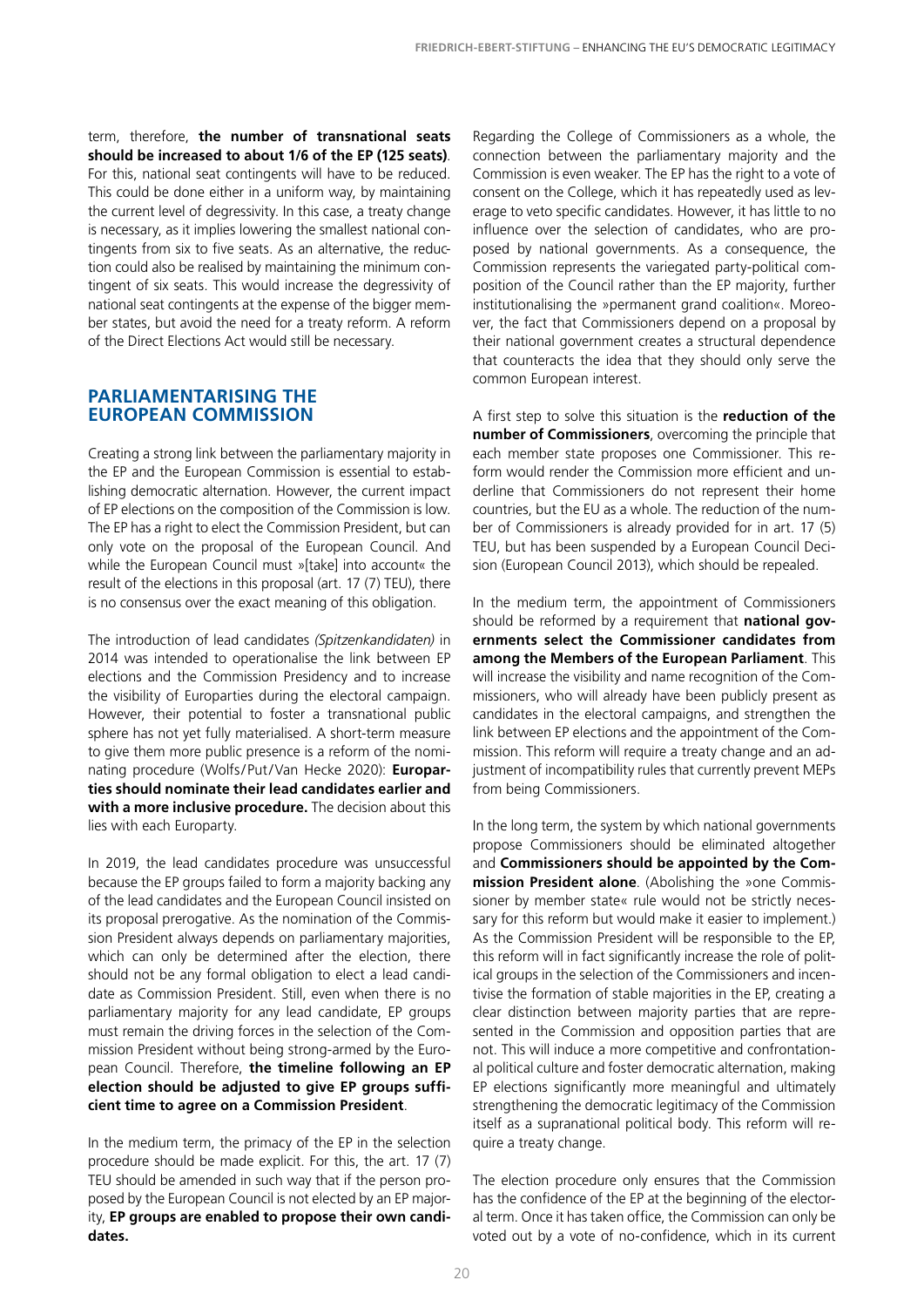form (art. 234 TFEU) requires a two thirds majority in the EP. This high threshold weakens parliamentary control and disincentivises the formation of stable majorities in the EP. **Therefore, the quorum for a vote of no-confidence should be lowered to an absolute majority of MEPs**, the same that is needed to vote the Commission in. This will lead to closer cooperation between the Commission and the majority parties in the EP.

Moreover, the current no-confidence procedure is »destructive« in the sense that it forces the Commission to resign, but does not replace it with a new one. Instead, it triggers a regular nomination procedure according to art. 17 (7) TEU, in which the European Council (and not the EP) has the right of nomination. This separation of the right to vote out the old Commission from the right to nominate a new one is prone to creating political instability and should therefore be replaced by a **constructive no-confidence vote**. In this model, a motion of no-confidence against the sitting Commission must always be accompanied by the nomination of a new Commission President. The EP itself would thus nominate and elect the new Commission President at the same time as the old one is voted out. This reform will require a treaty change.

Still, linking the Commission closely to the parliamentary majority brings a risk of blockage if no parliamentary majority can be formed. In order to overcome such situations, the full parliamentarisation of the Commission should be accompanied by a **right of self-dissolution for the EP by a two thirds majority**. This will require a treaty change.

#### **REFORMING THE LEGISLATIVE PROCEDURE**

Making EP elections more meaningful requires the elected parliamentary majority to decisively influence EU policy. Currently, the ordinary legislative procedure (OLP, art. 294 TFEU) establishes the EP as a co-legislating body on an almost equal footing with the Council. However, its position in the legislative procedure is still weak compared to most other directly elected chambers in national parliamentary systems. In order to increase the impact of EP elections, the legislative procedure must allow the parliamentary majority to implement its own policy preferences more effectively. At the same time, the procedure must become more transparent to make political alternatives visible to the public.

As a short-term measure, the EP should receive a **right of legislative initiative** (Maurer/Wolf 2020). Currently, the monopoly of initiative lies with the Commission, and art. 225 TFEU only allows the EP to »request« that the Commission submit proposals. Although Commission President von der Leyen (2019) has committed to honour all such requests, there is no formal obligation for the Commission to do so. A right of legislative initiative – be it through an interinstitutional agreement or, more robustly, through a treaty change – will give the parliamentary majority an agenda-setting power and allow them to publicly show their positions. It also has an important symbolical value, as it is highly unusual

for any democratic parliament not to have a right of initiative. Still, as a stand-alone measure its impact on actual policy will remain limited because the Council could still block any legislative initiative of the EP. Moreover, given the comparatively weak personal and financial resources of the EP, its initiatives would probably be limited to a number of high-profile symbolic issues. In the long run, the EP's right of legislative initiative will lose practical importance with a progressing parliamentarisation of the Commission itself.

Another reform to be addressed in the short term is to **increase the transparency of informal trilogues**. As the current OLP requires an agreement between the EP and Council, informal trilogues have been developed as a means of speeding up interinstitutional negotiations parallel or previous to the formal legislative procedure. Today, the vast majority of legal acts are agreed in this way and then rubber-stamped in the first formal OLP reading (Kluger Dionigi/ Kloop 2017). However, informal trilogues lack basic transparency, which makes EU decision-making hard to understand for the general public and obscures political accountability. As a first step, the proposals recommended by the European Ombudsman in 2016 should be implemented in an interinstitutional agreement between the EP, Commission and Council. These proposals include the publication of trilogue meeting dates, summary agendas, the positions of the three institutions, the names of the involved decision-makers, and a list of the documents tabled during trilogue negotiations (European Ombudsman 2016).

In the long run, **informal trilogues should be abolished completely or reduced to very exceptional matters**, allowing the formal legislative procedure to regularly take its course. While no formal legal change is necessary in order to stop using informal trilogues, this reform requires further changes to the formal legislative procedure in order to maintain law-making efficiency and avoid the risk of legislative blockages.

One of these risks is that art. 294 (4) TFEU currently does not include any time limit, permitting the Council to delay legal acts indefinitely. Therefore, it is necessary to introduce **a time-limiting provision for the Council's first reading**. If after the EP's first reading the Council does not take a decision within a certain time frame (e. g. six months), the legal act should enter into force in the version of the EP's first-reading position. The introduction of a clear time frame would render the ordinary legislative procedure more efficient and reduce the need for informal trilogues. Moreover, this provision would mirror the corresponding time limit for the EP's second reading in art. 294 (7) (a) TFEU and thus eliminate an asymmetry to the detriment of the EP. This reform requires treaty change.

Another obstacle to a swift legislative procedure is the increased quorum in the EP's second reading. While the EP usually decides by a majority of votes cast, art. 294 (7) (c) TFEU requires an absolute majority of all MEPs to amend the Council's first-reading position. This creates a problematic incentive for the EP to avoid the second reading entirely and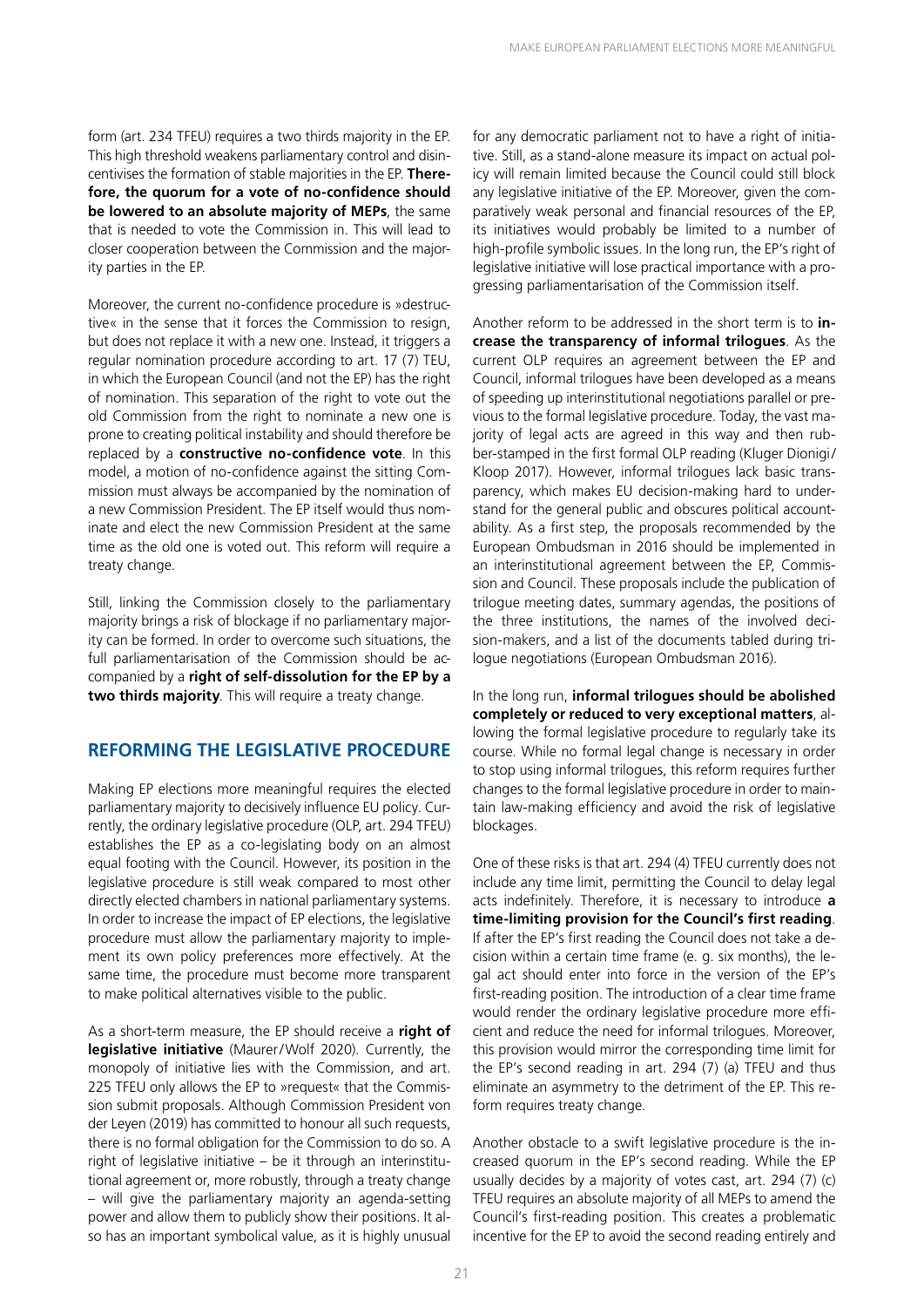use the informal trilogue instead. Moreover, given that not all MEPs are usually present in plenary votes, the absolute majority quorum reinforces the need for large cross-party alliances like the »permanent grand coalition« and hampers democratic alternation. Therefore, **the quorum for the EP's second reading should be lowered to a majority of votes cast**. This reform requires treaty change.

On the side of the Council, decisions within the OLP currently require a qualified majority vote (QMV) of 55 percent of the member states representing 65 percent of the population. This high threshold renders decision-making less efficient and gives disproportionate power to blocking minorities in the Council. Moreover, it reinforces the »permanent grand coalition« and impedes a stronger party-political polarisation of EU decision-making, as all three major Europarties (EPP, PES, ALDE) participate in enough national governments to form a blocking minority if the Council votes along party-political lines. To overcome these problems, **the QMV quorum should be lowered to a »double absolute majority**« of 50 percent of member states representing 50 percent of population. This reform requires treaty change.

The risk of a blockage in or by the Council is even greater in policy areas in which a special legislative procedure requires unanimity instead of a qualified majority vote. National veto rights give disproportionate influence to single member states, diminishing the meaningfulness of EP elections. It is therefore not only in the interest of decision-making efficiency, but also of supranational democracy to **replace unanimity procedures with the ordinary legislative procedure**. In the short term, this effort should focus on specific policy areas, especially tax and social policy. For this, the passerelle clause in art. 48 (7) TEU could be used, which requires unanimity by the European Council, but not formal treaty reform.

In the long term, transforming the EU into a full parliamentary democracy requires even more ambitious steps. On the one hand, **all unanimity procedures should be replaced with majority voting in both the Council and the Parliament**. Notably, this should also include all budgetary matters, such as the own-decisions procedure (art. 311 TFEU) and the multiannual financial framework (art. 312 TFEU). For decisions with constitutional relevance (e.g. treaty reform, enlargement) unanimity in the Council might be replaced with an increased qualified majority quorum, such as 75 percent of the states and population. It must be noted, however, that a complete abolition of national veto rights would not only require treaty reform, but would also have major legal repercussions at the national constitutional level.

On the other hand, even with all these reforms, the Council would still have a co-decision right in all legislative procedures, which is highly unusual for a second legislative chamber and unparalleled for one that is not directly elected. To transform the EU into a full parliamentary democracy, this situation should be solved by introducing a **new legislative procedure in which the EP receives explicit priority** 

**over the Council**. Under this procedure, which would be applied to the most integrated policy fields, the Council would only have a suspensive veto over the EP's first-reading position and could be overruled by a majority of members of the EP.

In sum, in order to strengthen parliamentary democracy at the EU level and make EP elections more meaningful, it is necessary to increase the scope of majoritarian decision-making in the European political system and enable the parliamentary majority to implement its policy preferences more effectively. While some of these reforms could be addressed through changes in secondary law or interinstitutional agreements, the more effective ones require treaty reform. In several cases, a step-by-step approach is necessary in order to create the preconditions for more ambitious reforms. The Conference on the Future of Europe should provide a fresh impetus to implement urgent short-term measures, but also to initiate the debate about a full parliamentary democracy at the European level in the long term.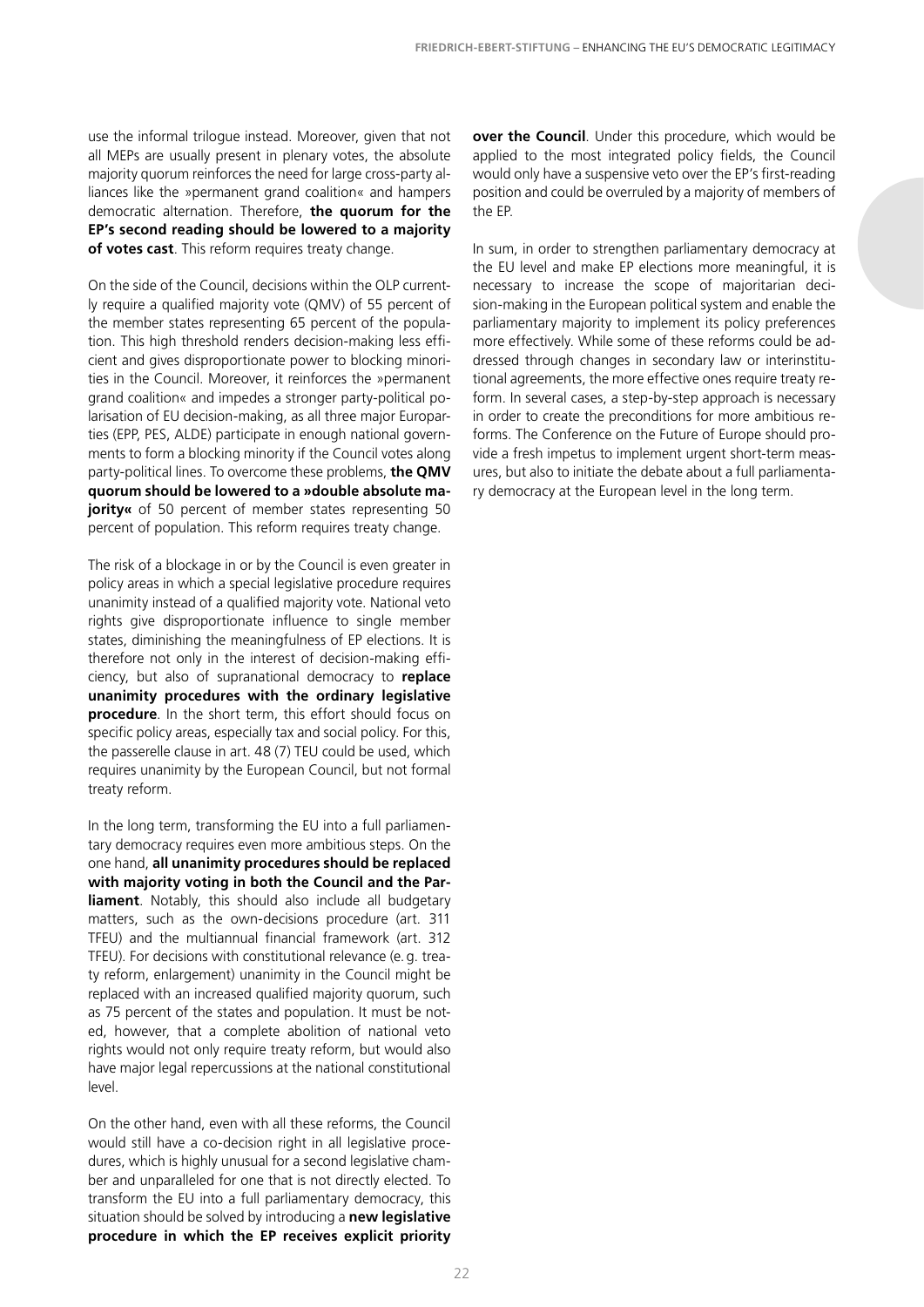### **5**

### **MAKE CIVIL SOCIETY INVOLVEMENT MORE BOTTOM-UP**

EU-level participative democracy has the potential to enhance the EU's input legitimacy, to force EU decision-makers to better justify their decisions, and to develop European public spheres in times of increasing politicisation. To make use of this potential, the previously discussed reform needs have to be addressed within the framework of five reform approaches. First, EU-level participative democracy has to become more inclusive to win back citizens with changing participatory demands to EU politics and improve its potential to generate input legitimacy. Second, participative governance has to overcome its top-down approach by giving citizens an agenda-setting power. Third, reforms of participative instruments need to make EU institutions more responsive to citizens' input. They either have to justify why they discard the input or better show when they are responsive to citizens', stakeholders', and civil society's demands. Fourth, the EU has to become more transparent by putting all actors in the ordinary legislative procedure on a level playing field. The Council should not be allowed to shy away anymore. Fifth, the upcoming Conference on the Future of Europe is the best opportunity to test innovative instruments of participation. Therefore, it should be used to learn how citizens and organised civil society can participate in reforming the EU Treaties.

#### **MAKE EU DEMOCRACY INCLUSIVE**

Instruments of EU-level participative democracy do not follow clear objectives, do not clearly define their target groups, and partially overlap. In sum, the consultation regime is barely understandable for non-experts. To solve the issue, **two transparent sets of consultation instruments should be developed**, one set addressing citizens and one set addressing stakeholders and organised civil society. Each instrument within the two sets should be given a self-descriptive name, making clear what its objective and its target group are. Clear names and distinguished sets facilitate the decision of citizens and experts about which instrument they choose to participate with, and makes it easier to better disseminate information about opportunities for EU-level participation. To make consultation instruments more transparent, the Commission has to revise its better regulation guidelines.

If instruments have a clear objective (either gathering opinions or collecting evidence based on expert knowledge), Commission staff are enabled to **better design targeted** 

**questionnaires** and improve the moderation of consultation meetings. Using improved methodology will most likely result in more beneficial outcomes and reduce frustration on the participants' side. Experts are offered the opportunity to bring in their expertise on issues referenced by the Commission as well as to mention additional issues that are not yet addressed. Questionnaires for citizens can be designed in such a way that they do not require previous knowledge. Simple questionnaires increase participation rates significantly. Improving the methodology of questionnaires and meetings requires in-house capacity building for Commission staff and, especially for the moderation of meetings, outsourcing the task to independent experts.

A **relaunched website »Have your say+«** should provide access to ECIs, e-petitions, the Ombudsman, all online consultations, feedback mechanisms, and other consultation instruments of the Commission, such as »Lighten the load« and citizens' dialogues, as well as the transparency register. The website translated into all 24 official languages should contain simple explanations of each instrument, allowing citizens, stakeholders, and civil society activists to choose the appropriate instrument for their purpose. A helpdesk should be available for questions. The website should contain a search engine and alert mechanism allowing citizens to search for ongoing ECIs, petitions, consultations, and inquiries of the Ombudsman as well as results and reports from previous activities. As a single access point the website reduces the efforts required to find ongoing activities, facilitates participation by better explaining what needs to be done, and decreases the administrative burden on the institutions, as a clear overview of all ongoing activities minimises the duplication of initiatives. Establishing such a platform would require the inter-institutional agreement of the Commission, Parliament, Council and Ombudsman as well as sufficient funding from the annual EU budget to set up and run the website and helpdesk.

#### **GIVE CITIZENS AGENDA-SETTING POWER**

The thresholds for successful ECIs are high, while the direct effects are limited. To improve citizens' agenda-setting power, **the requirements and effects of an ECI should be better balanced**. Following the example of government and parliament petitions in the United Kingdom (Panagiot-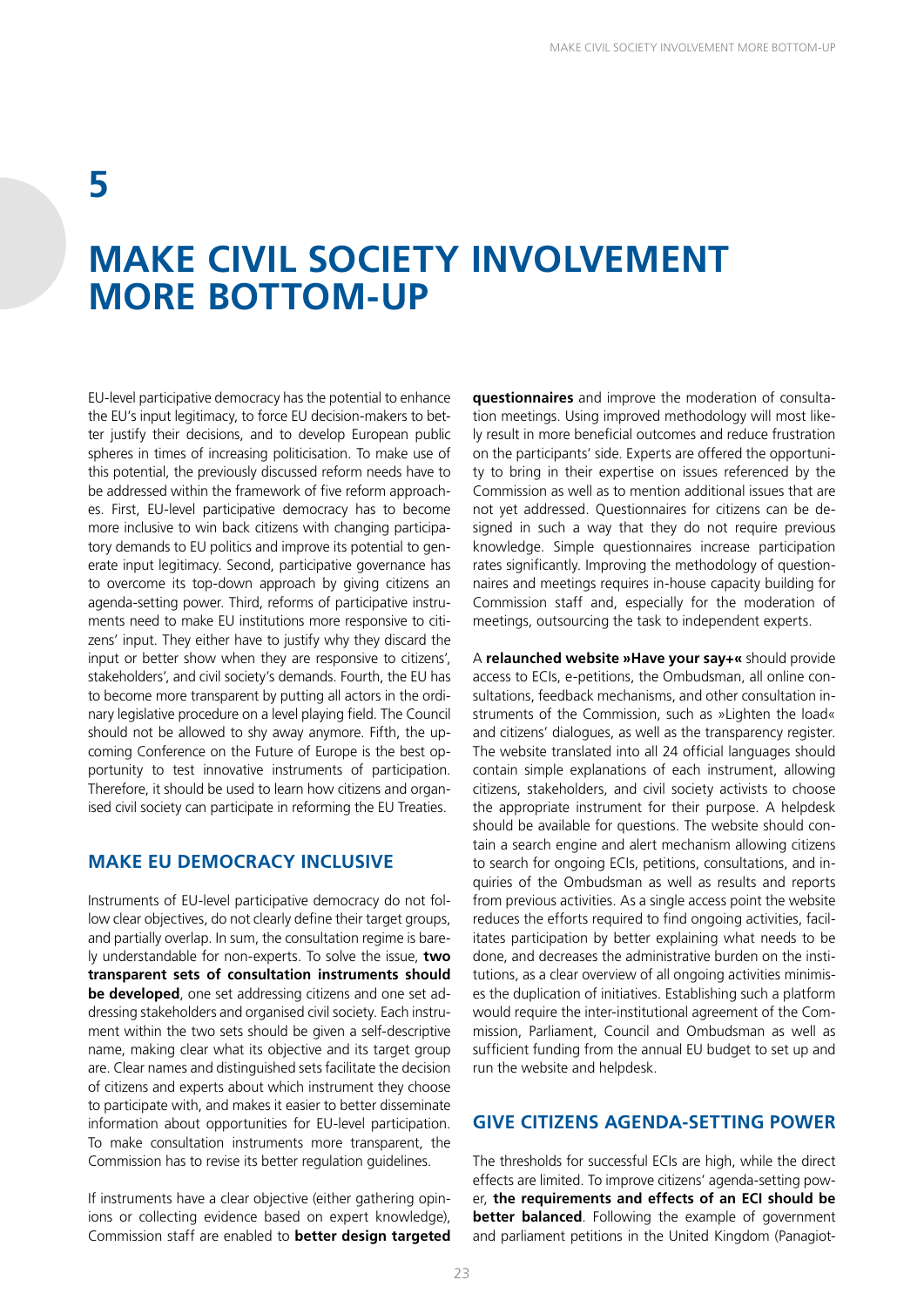opoulos/Elliman 2012), the EU institutions' responses should be scaled according to the number of collected statements of support. If organisers collect 10,000 signatures from at least three member states,<sup>2</sup> they receive a written response from the Commission. If they collect 100,000 signatures from at least seven member states,**<sup>3</sup>** they are invited by the Commission to discuss their proposal, and at least one committee in the Parliament and the Council deliberate on the ECI. Finally, if an ECI is successful in collecting 1 million signatures from at least seven member states, it has a direct effect. In cases where the organisers have attached a draft legislative proposal to their ECI, the legislative procedure starts automatically. Where there is no attachment, the Commission is obliged to draft a proposal in consultation with the organisers. The reformed ECI procedure gives citizens a more powerful agenda-setting instrument and forces EU institutions to become more responsive to citizens' inputs. For establishing the 10,000 and 100,000 signature threshold, the ECI Regulation needs to be reformed in the ordinary legislative procedure, while establishing direct effect requires a revision of art. 11 (4) Treaty on European Union (TEU).

In addition to giving citizens agenda-setting power with regard to the Commission's right of initiative, citizens also need an instrument to address the European Council, considering its task is to set the general political directions and agree on the EU's priorities. Therefore, **a citizens' consultation process should precede the adoption of the European Council's strategic agenda**. For the consultation process, some of the Commission's citizens' dialogues should be turned into deliberative bodies, as already tried on some occasions. In decentralised deliberative mini publics, groups of randomly selected citizens from across Europe debate on the future priorities of the EU and the course to take. The results are documented in a report and complemented by a Eurobarometer survey on the priorities and directions of EU policy based on the outcome of the citizens' dialogues. In an annex to the strategic agenda, the European Council should be obliged to discuss which consultation results it has considered and to justify why it discarded others. The new consultation process gives citizens an agenda-setting power outside the ordinary legislative procedure and puts an end to the European Council's shying away from participative democracy. This reform requires the willingness of the European Council and support from the Commission. Resources for citizens' dialogues and Eurobarometer surveys exist, the only task is to use them in a more targeted manner.

#### **MAKE EU INSTITUTIONS MORE RESPONSIVE**

It is necessary to **make consultation processes and their follow-up more transparent**. So far, only summary reports of consultations are published as staff working docu-

**3** National quorums should be 10 percent of the quorums for successful ECIs.

ments, which accompany Commission proposals. Every initiative for which one or more consultation activities are conducted as well as ECIs and petitions should be assigned a unique procedural file number, which allows citizens to track the initiative.**<sup>4</sup>** Like the digital object identifier (DOI), it should be possible to also use the file number as an internet link. For each procedural file a unique micro page on the relaunched »Have your say+« website is created. It documents every initiative, including all the related documents, events, and follow-ups. The procedural files on the website »EUR-Lex« provide a best practice example of how to archive and visualise legislative procedures. The unique procedural file number makes EU-level consultations more transparent and improves the way EU citizens, stakeholders, and organised civil society are informed about EU institutions' responses to their inputs. The proposal only requires limited additional resources to adapt the system for legislative procedural files to consultation procedures and a revision of the related provisions in the better regulation guidelines.

#### **MAKE EU LEGISLATION MORE TRANSPARENT**

It has been shown before that the Commission's transparency regulations are quite advanced and the European Parliament has taken steps to also make the transparency register mandatory (European Parliament 2019b). The willingness of the Council to join the transparency register remains limited. Its mandate for the ongoing inter-institutional negotiations foresees that only staff of the general secretariat shall become subject to the provisions, while member state negotiators will be excluded from the regulations (Council of the European Union 2017). Being the still more powerful EU-level legislative body, this exception for negotiators is unacceptable. Therefore, **all national representatives and staff participating in the Council, COREPER, or any meeting of its preparatory bodies have to be subject to EU-level transparency regulations**. While the transparency register itself is based on an institutional agreement, making member state staff subject to the regulations would require a treaty change.

As member states will most likely reject the idea of participating in the EU transparency register for formal reasons, the EU institutions, a group of member states with transparency regulations in force, and others willing to join could set up an **integrated multilevel transparency register** that also covers member state representatives and staff, based on national legislation. An integrated transparency register would become a role model and increase political pressure on other member states to join. The proposal would require a revision of the institutional agreement on the transparency register and the revision or adoption of national legislation.

**<sup>2</sup>** National quorums should be 1 percent of the quorums for successful ECIs.

**<sup>4</sup>** We would like to thank Pauline Fröhlich for suggesting this recommendation.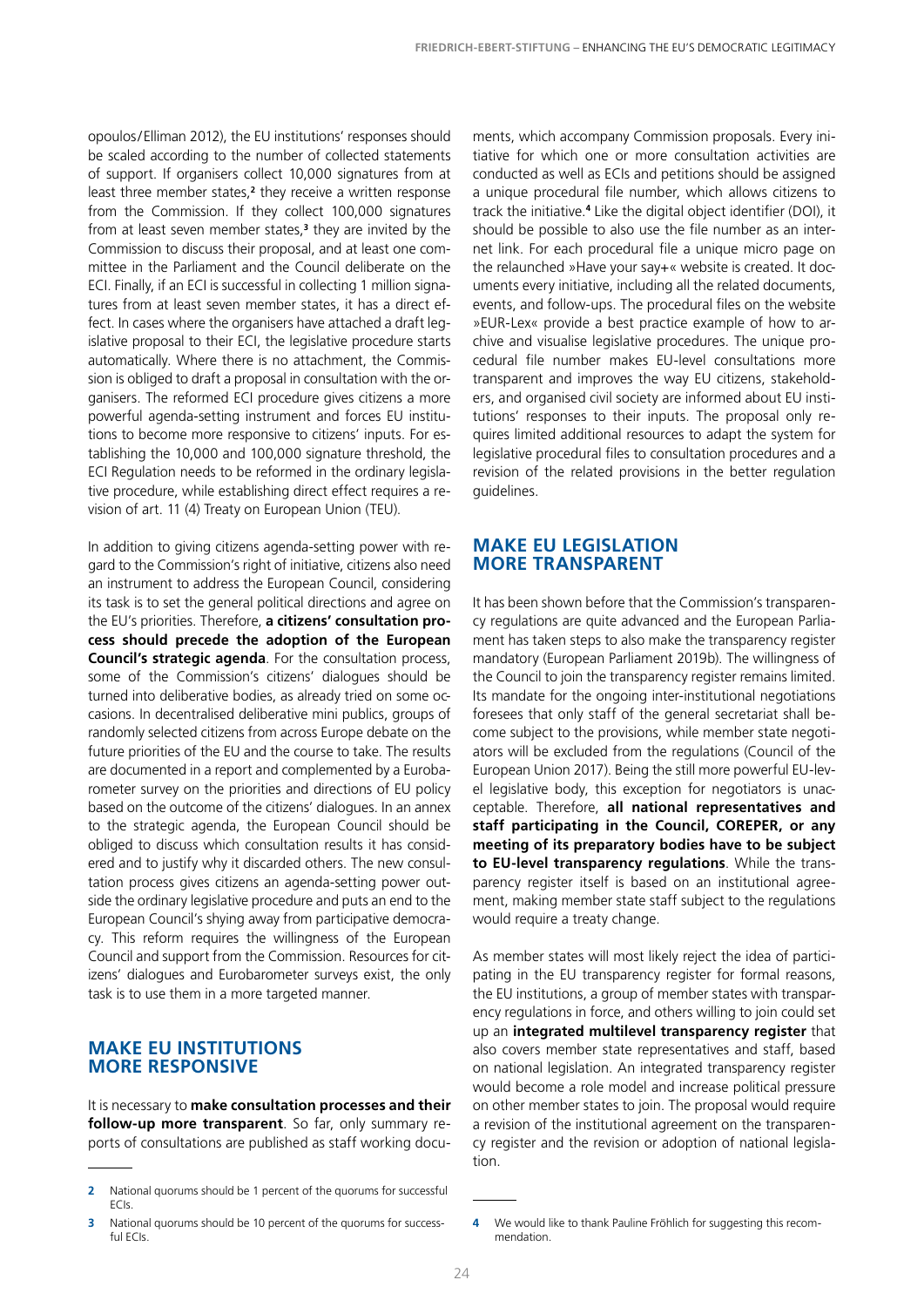#### **ALLOW CITIZENS' AND CIVIL SOCIETY'S PARTICIPATION IN TREATY REFORMS**

Considering the success of the Convention on the Future of Europe, which was complemented by a civil society forum, **representatives of organised civil society and citizens should become members of the convention** foreseen in the ordinary revision procedure for treaties (art. 48 (2–5) TEU). They should be selected from a civil society forum and a citizens' dialogue accompanying the convent. The recommendation requires a revision of art. 48 TEU.

The upcoming Conference on the Future of Europe should be used to test the new ordinary revision procedure proposed under recommendation No. 9. The Conference on the Future of Europe should be complemented by a civil society forum and a citizens' dialogue. Delegates from both bodies should become members of the conference. The proposal requires consent by the Commission, European Parliament, and Council in an inter-institutional agreement.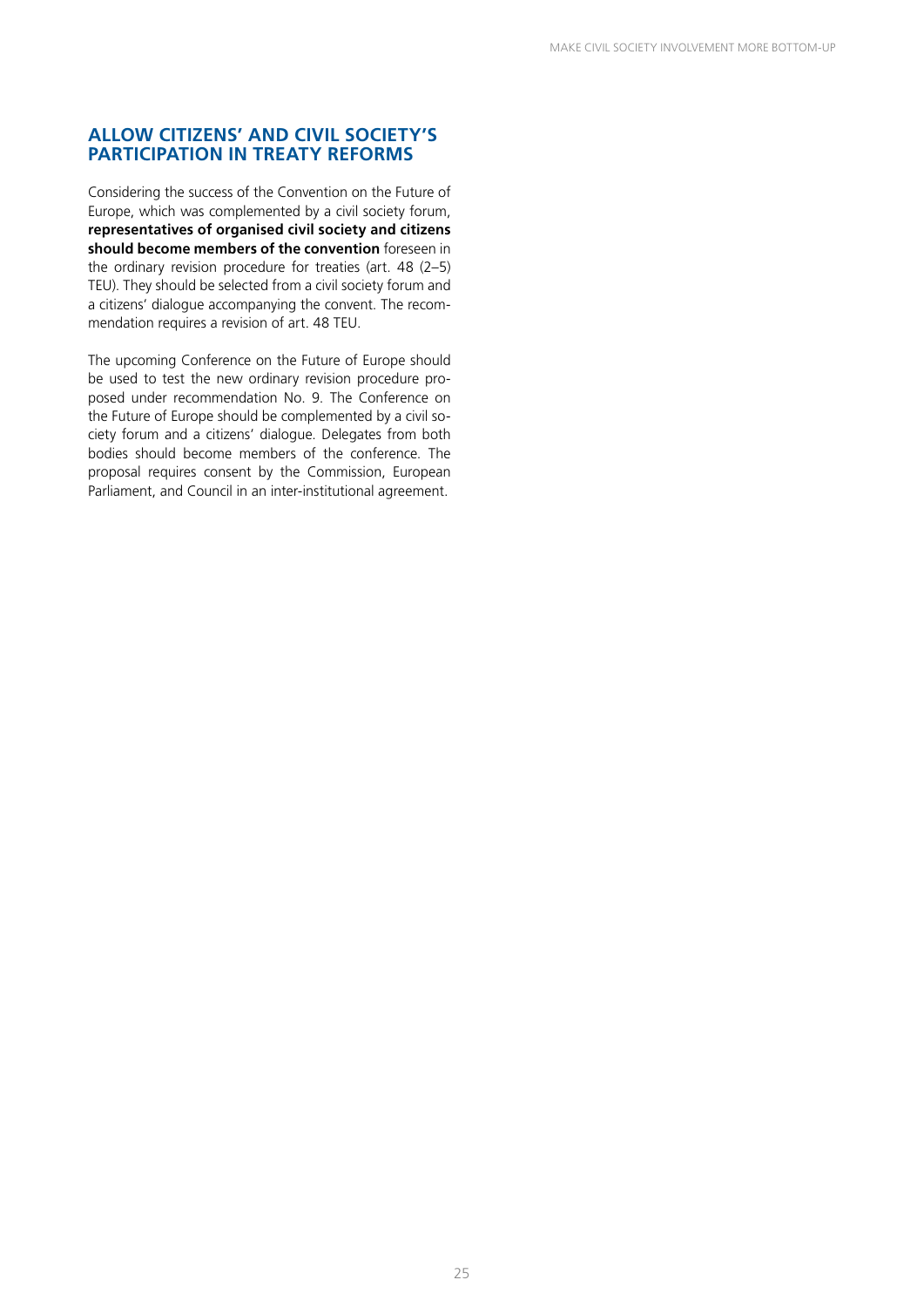### **6**

### **MAKE EU ECONOMIC POLICY MORE ACCOUNTABLE**

In chapter III, we have shown that reforming European economic governance is a key aspect in order to reinforce the democratic legitimacy of the EU. The number of deficiencies outlined before can be summarised in three reform approaches that need to be addressed:

- better clarify responsibilities for European economic governance;
- make European economic governance more transparent;
- eliminate overly complex institutional structures.

The best way to achieve these goals is to give the European Parliament and, through European elections, the citizens of the EU more influence on European economic policy.

In the short term, **every European Commission should adopt a five-year economic and social strategy**. In the past, the European Council adopted the long-term economic strategy of the EU (European Commission 2010), which influences the European Semester even beyond its lifetime (Hacker 2018). This limits the ability of the Commission to set its own priorities. Instead, every incoming Commission should lay out its priorities in an economic and social strategy, in addition to its political guidelines. The strategy should set the tone for the Commission's role within the European Semester, enable the European Parliament to hold the Commission accountable throughout its five-year tenure, and give voters more influence on European economic governance. Combining an economic with a social strategy would also help to rebalance the current bias towards restrictive fiscal policy in the European Semester. As the example of the »Green New Deal« of the current Commission shows, the proposal requires only willingness on the part of the Commission to adopt the strategy and stick to the defined priorities in European economic governance. A separate strategic document adopted by each Commission in addition to the political guidelines would give it more visibility.

Also in the short term, **the European Parliament should debate the separate steps of the European Semester more intensively in the plenary**. The debate about the Commission's Annual Growth Survey, the draft Euro area recommendations, and the employment guidelines in the plenary were a step forward. The adoption of own-initiative reports gives the debate more visibility and increases the

transparency of the European Semester. Therefore, the European Parliament should also debate the draft country-specific recommendations in plenary and adopt another own-initiative report on the European Semester. It would be an instrument to hold the Commission accountable for its economic policy against the backdrop of its social and economic strategy. It would also give an impulse to the debate in the Council, the adoption of the policy orientation by the European Council as well as the adoption of the country-specific recommendations. As the European Parliament has the right to adopt own-initiative reports, the proposal requires only the willingness of the European Parliament.

In a mid-term perspective, **the policy orientation for the European Semester should be adopted by the European Parliament**. Complementing the Council deliberations on the policy orientation for the European Semester with an own-initiative report of the European Parliament increases transparency, but does not clarify accountability. The member state governments would still define the guidelines against which they are judged. In order to separate the supervising body from the supervised, it is necessary to exclude the Council from the European Semester. The non-functioning excessive deficit procedure has made the problem of fusing both roles obvious. Clear separation would ensure that accountability »occur[s] at the level at which the decisions are taken« (van Rompuy 2012: 16). Citizens can hold the European Parliament accountable for EU-level decisions and national governments in national elections for member state-level decisions. As an interim measure, both the Council and the European Parliament could adopt the policy orientation under the ordinary legislative procedure. To implement this recommendation, secondary law needs to be reformed.

Also in the short to mid term, **national parliaments should be implied in the European Semester**. The national reform programmes, which outline the objectives, priorities, and concrete plans on how a member state government intends to reach the EU-level policy objectives, should be adopted by national parliaments. The debate on the national reform programmes would increase transparency and give member state citizens the opportunity to hold their governments accountable for proper implementation. This adds another level of critical assessment of the implementation of economic policy. National governments would need to bet-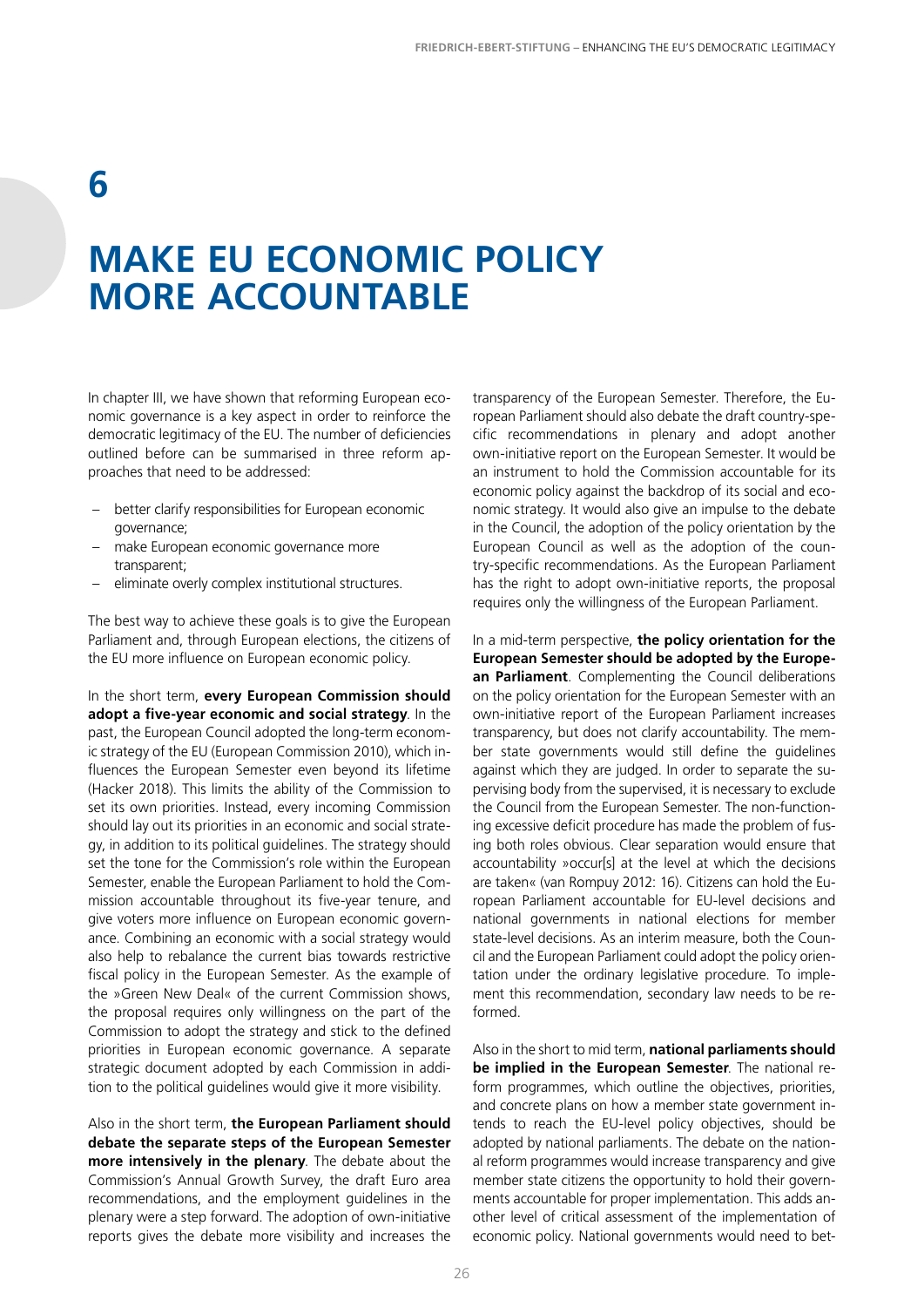ter justify their national reform programmes. In cases where they achieved considerable progress in the previous years, this would also be an opportunity to present themselves as successful. To implement the recommendation, secondary law needs to be reformed.

As an additional measure to parliamentarise economic governance, **the country-specific recommendations within the European Semester should be adopted by the European Parliament**. In order to further clarify the responsibilities for EU-level policy recommendations and member state-level policy implementation, the Council system should be excluded from supervising national policies, as discussed before. The deficiencies of the excessive deficit procedure prove that self-control by governments in the Council does not work. Therefore, country-specific recommendations within the European Semester should be proposed by the Commission and adopted by the European Parliament. The supranational institutions are politically responsible for the recommendations and can be held accountable for them in European elections. The national governments and parliaments are responsible for implementing recommendations and can be held accountable in national elections. The new procedure improves the critical assessment of national policies and simplifies the procedure considerably. To implement the recommendation, secondary law needs to be reformed.

Moreover, **the intergovernmental structures outside the EU primary law and in parallel to EU institutions should be abolished**. As shown above, the responses to the crises in the euro area resulted in intergovernmental structures outside the EU Treaties. The duplication of structures unnecessarily complicates the institutional setup of the EU. To make European economic governance more transparent and less complex, it is necessary to integrate all instruments into the EU Treaties, as foreseen for the Fiscal Treaty in art. 16 and proposed by the »Five Presidents Reports« (Juncker et al. 2015: 18). This recommendation requires treaty change.

In a similar way, also **the Eurogroup and the Euro Summit should be abolished**. Both institutions are unnecessary informal duplications of EU-level institutions, the Euro Summit does not even have a basis in the EU Treaties. After Brexit, Denmark is the only member state that is not obliged to introduce the euro as its currency and even Denmark takes part in the European Exchange Rate Mechanism II. Therefore, all member states are potentially affected by future decisions in the euro area; and formal decisions are taken in the ECOFIN Council, anyway. Therefore, integrating the Eurogroup and the Euro Summit into the Council and the European Council would simplify the institutional structure of the EMU considerably and increase transparency. This recommendation requires a reform of the European Treaties and the Fiscal Treaty.

Some of the recommended reform options merely require the willingness of the EU institutions, while a few require either the reform of secondary or primary law. The negotiations on the EU's economic response to the pandemic, Germany's Chancellor Angela Merkel's recent comment on the possibility of treaty reforms as a long-term response to the current crisis (Gutschker 2020) and the Conference on the Future of Europe open a window of opportunity to address these challenges in the coming years.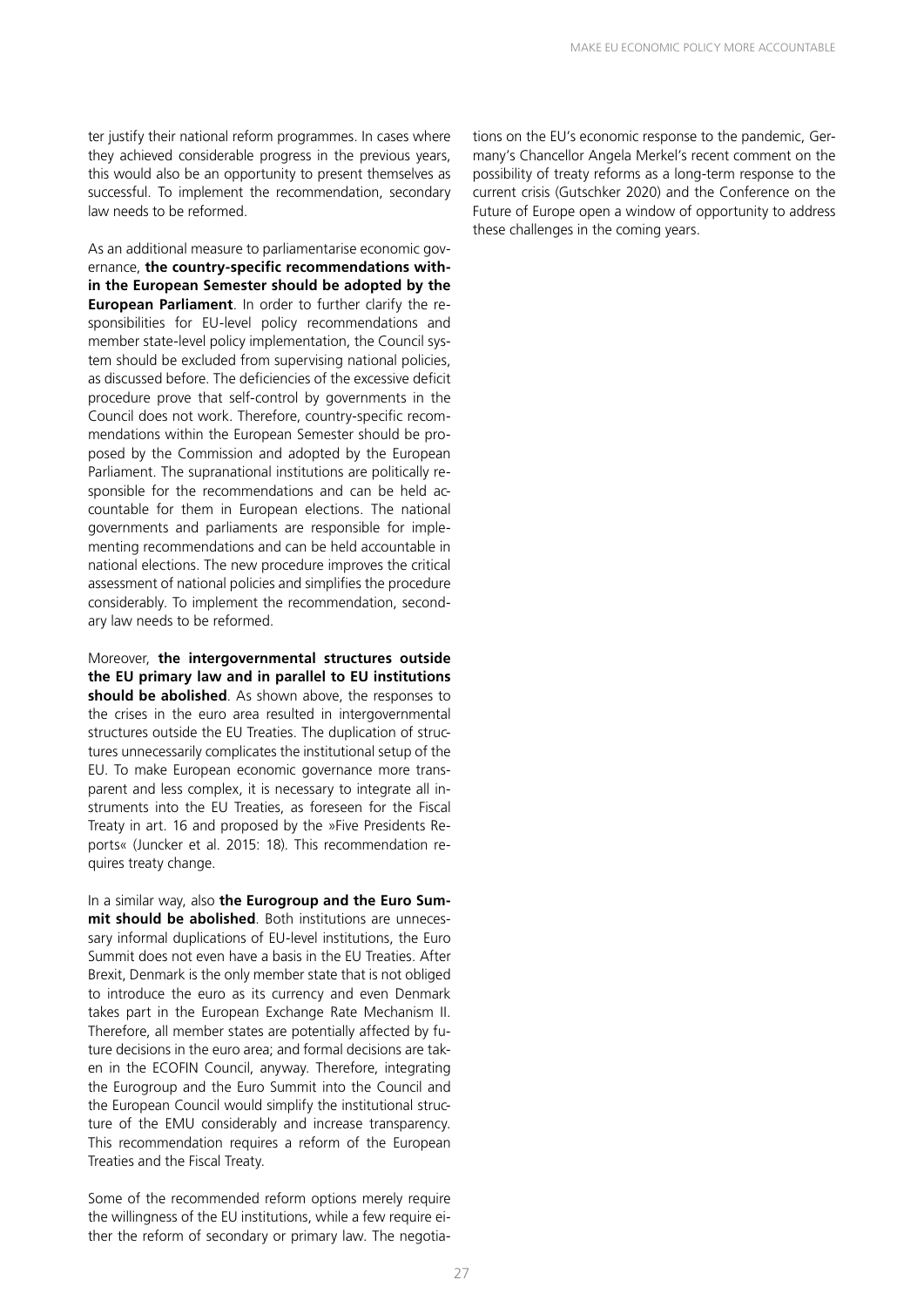# **7**

### **CONCLUSIONS: TEN RECOMMENDATIONS TO MAKE THE EU MORE DEMOCRATIC IN THE SHORT TERM**

Following the missed opportunity to reform the EU after the Brexit referendum, **the planned Conference on the Future of Europe opens a new window of opportunity to address the most urgent reform needs, including the enhancement of the democratic legitimacy of the EU**.

During the last decade, one main argument put forward against the idea of a treaty revision has been that it would open Pandora's box in a time when Eurosceptic parties enjoyed a relatively strong position in the wake of the crises in the Euro area. Therefore, critics of a treaty revision recommended to wait until the economic situation would improve and citizens would vote Eurosceptic parties out. This argument, however, does not resonate any more. On the one hand, waiting for time to pass by has not proved to be a successful strategy: Eurosceptic parties are by now in government in several member states and no substantive decline of their vote share is foreseeable in the short term. On the other hand, the 15-year peak of citizen's satisfaction with EU-level democracy reached in 2019 (Standard Eurobarometer 2019: 143) is solid ground to address the necessary reforms now. It is unlikely that further inaction will put the EU in any better position for this.

As almost two in five European citizens still believe that their voices do not count in the EU (Standard Eurobarometer 2019: 148), strengthening the democratic legitimacy has to be among the top reform priorities of the EU. Strengthening output legitimacy is necessary, but not sufficient to address the concerns of these citizens. As this research paper has argued, the EU competences are by now too comprehensive and its policies have too many distributional effects to be dealt with an exclusive focus on output legitimacy. **The EU therefore needs a stronger basis of democratic input legitimacy as well as higher decision-making standards in terms of throughput legitimacy.** At the same time, we have shown that the notion that EU-level democracy is bound to fail due to the lack of societal prerequisites is unconvincing. On the contrary, there is evidence that thanks to a mutually reinforcing interaction political systems are indeed capable of constructing their own demos even at the supranational level. Therefore, this research paper supports the view that **institutional reforms are capable of enhancing EU-level democracy by strengthening both its parliamentary and its participatory dimension**.

In the first place, the paper analysed ways of **making European Parliament elections more meaningful** in order to allow all EU citizens an easy way to choose between clear alternatives and have an impact on the EU policy agenda. To also address the demands of those EU citizens who express clear discontent with representative democracy in general, the research paper also explored ways of **making civil society involvement more bottom-up**, complementing representative democracy with new avenues of political participation. Survey data show that the crises in the Euro area and the crisis management have been a major source of citizens' discontent with European democracy in recent years. Therefore, the research paper also explored ways of making **European economic policy more accountable**.

Other approaches to institutional reforms were disregarded in this paper: A European President would not possess sufficient power sources to live up to the expectation generated by a direct election. The positive effects of **Euro presidentialism** can also be realised by turning the European Commission into a real government in an EU-level parliamentary democracy, without establishing a political system that would be new to most EU citizens. Discussing the institutional implications of the idea of **demoi-cracy** is difficult as few concrete reforms have been proposed. Among those proposals that resonate best with demoi-cratic arguments is Angela Merkel's »Union method« of strengthening intergovernmentalism. However, too much intergovernmentalism is rather the root cause of the democratic deficit than a fix to it. Finally, the research paper also rejected proposals for differentiated integration as a means to enhance the democratic quality of the EU. Instead, **differentiated integration** makes EU-level decision more complex and obstructs the emergence of a common political identity, while also tending to democratically entrap non-participating member states at the national level.

Concerning **EU-level parliamentarism**, the research paper outlined several significant deficiencies. Compared to most other democratic systems, the EU is characterised by an unusually high degree of inter-institutional entanglement and the lack of a real parliamentary opposition. Rather than pacifying political conflicts, this strong consensualism weakens accountability, makes EP elections less meaningful, and ultimately emboldens populist anti-EU parties. To reinforce European parliamentary democracy, several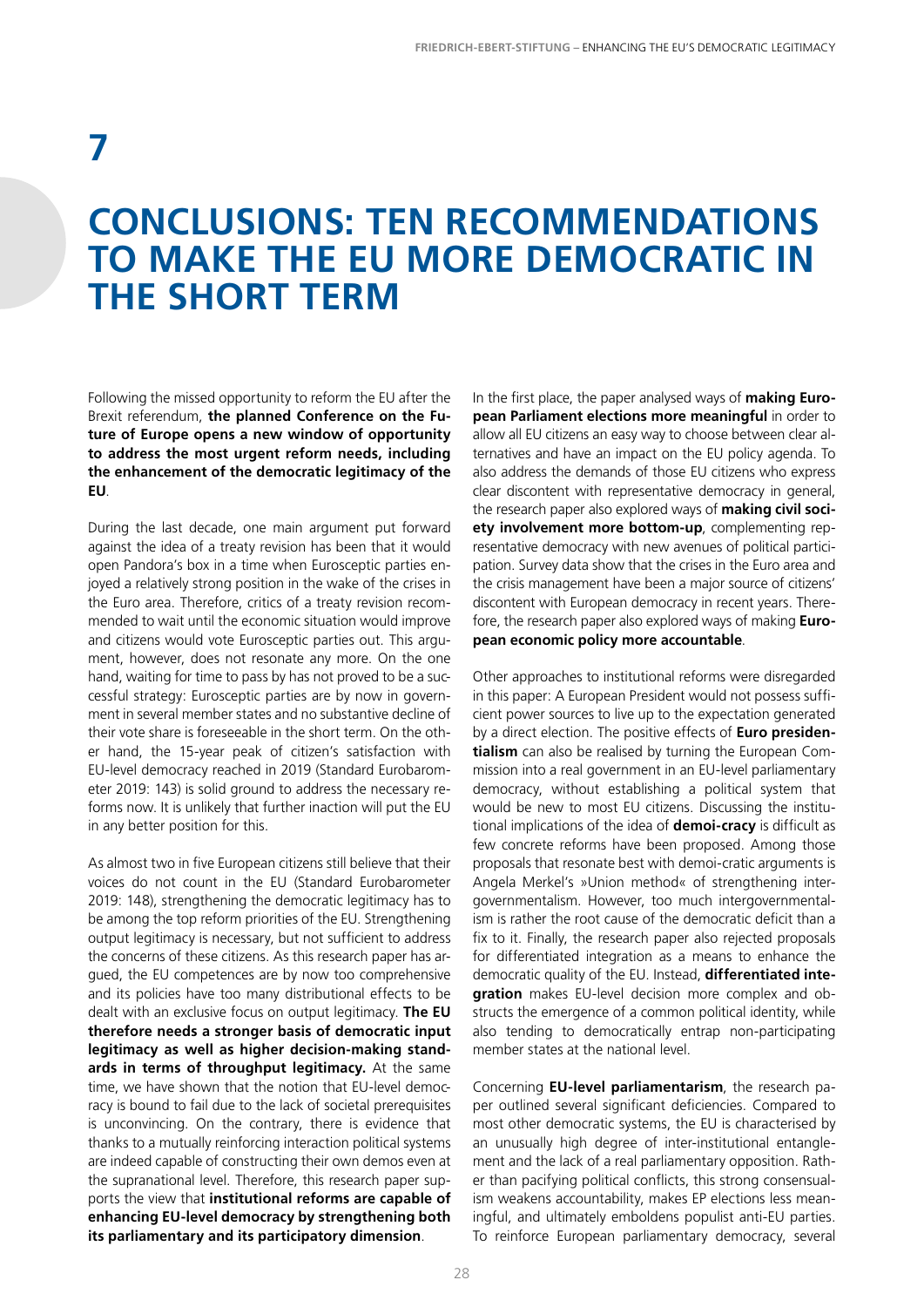kinds of reform are necessary. At a formal level, it is necessary to tackle the lack of electoral equality. Regarding procedural legitimacy, transnational opinion formation must be strengthened and the transparency and legibility of EU decision making must be increased. Finally, European elections must become more consequential by facilitating democratic alternation between a stable governing majority and a loyal opposition and by widening the scope of majoritarian decision-making.

With regard to **participative democracy**, citizens' participation rights on the EU level are quite advanced, especially compared to most member states. However, participative governance has not turned into real participative democracy, yet. Its outreach to some groups of citizens and on the national level is still too limited. To increase the outreach and involve more citizens and national-level civil society organisations, technical obstacles in the consultation procedures must be lowered with regard to increasing participation. As its instruments are mainly top-down and they lack direct effects, citizens must be given a true agenda-setting power and EU institutions need to become more responsive to citizens' input. Member state governments in the Council system refuse to participate in any of the instruments. Most notable, the complete Council has to participate in the EU transparency register.

**European economic governance** lacks sufficient competence to generate output legitimacy. As these reform proposals are outside the scope of this research paper, the analysis focused on analysing the overly complex decision-making structure of European economic policy, which is insufficiently accountable, transparent, inclusive and open. Therefore, it is necessary to better clarify responsibilities for European economic governance between EU-level and national-level actors, to give citizens more insight into decision-making procedures by involving parliaments, and to simplify the institutional structures inside and outside the EU.

#### **To address these deficiencies, the following reform proposals should be adopted in the short-term perspective:**

- 1. The European electoral system should be reformed by the introduction of **EU-wide transnational lists**, used for proportional compensation between political groups, and by the introduction of a **transnational electoral threshold**.
- 2. The **number of Commissioners should be reduced** in order to underline the principle that Commissioners are not representatives of their country, but of the EU as a whole.
- 3. The European Parliament should have a **right of legislative initiative**.
- 4. Unanimity procedures should be replaced by the **ordinary legislative procedure** in as many policy areas as possible.
- 5. Two different sets of **better designed consultation instruments** should directly target either citizens or civil society organisations.
- 6. All instruments of participative democracy should be accessible through a **relaunched »Have your say+« website**, and **unique procedural file numbers** should allow citizens to track every initiative from the consultation throughout the whole legislative process.
- 7. An **integrated system of national transparency registers** should cover all negotiators in the Council system.
- 8. To give citizens more influence on EU economic policy, every incoming Commission should adopt an **economic strategy** for its term.
- 9. Based on the new Commission strategy, the European Parliament should adopt the **policy orientation for the European Semester** every year.
- 10. To make the European Semester more transparent, national parliaments should **adopt the national reform programmes**, while the European Parliament should **adopt the country-specific recommendations**.

The best opportunity for adopting these short-term measures is the Conference on the Future of Europe, which should itself become a prime example for the participation of citizens and civil society organisations in EU decision-making.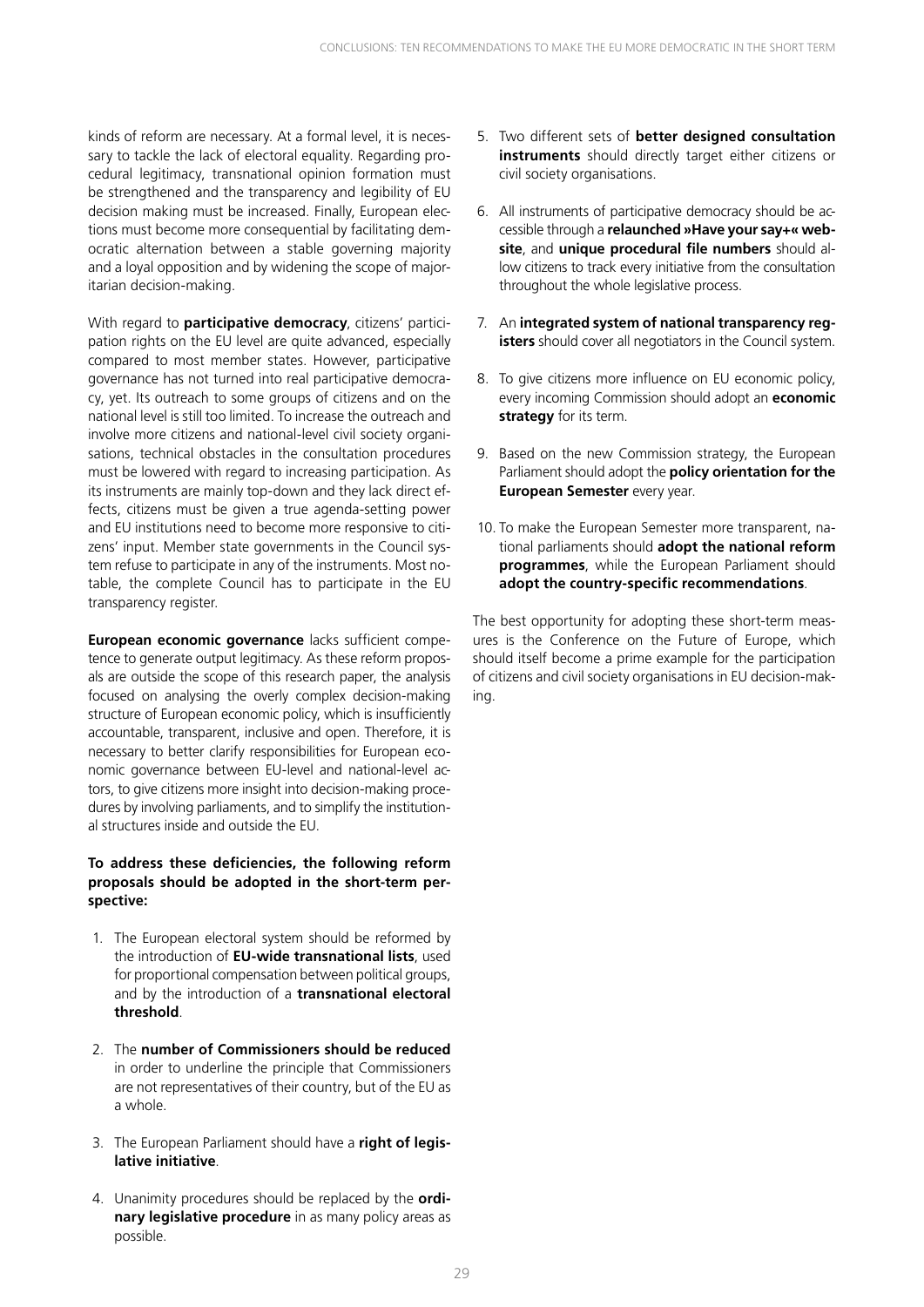### OVERVIEW

The following table gives an overview of all policy proposals presented in this research paper.

|                                                              | <b>Short-term</b><br>(no treaty change necessary)                                                                                                                                                                                                                                                                                                                                                        | <b>Medium-term</b><br>(requires treaty change)                                                                                                                                                                                                                                  | Long-term<br>(implies fundamental changes in<br>functioning of the EU)                                                                                      |
|--------------------------------------------------------------|----------------------------------------------------------------------------------------------------------------------------------------------------------------------------------------------------------------------------------------------------------------------------------------------------------------------------------------------------------------------------------------------------------|---------------------------------------------------------------------------------------------------------------------------------------------------------------------------------------------------------------------------------------------------------------------------------|-------------------------------------------------------------------------------------------------------------------------------------------------------------|
| <b>Reforming electoral</b><br>law                            | - Synchronize national voting pro-<br>cedures<br>- Create transnational (EU-wide) lists,<br>used for proportional compensation<br>- Create a pan-European threshold                                                                                                                                                                                                                                      | - Widen number of transnational<br>seats to allow for full proportional<br>compensation                                                                                                                                                                                         | - Create a uniform European electoral<br>system                                                                                                             |
| Parliamentarising<br>the European<br><b>Commission</b>       | - Nominate lead candidates earlier<br>- Give more time to EP groups to<br>agree on a Commission President<br>- Reduce number of Commissioners                                                                                                                                                                                                                                                            | - Give EP groups the right to nomi-<br>nate Commission President<br>- Select the Commissioner candidates<br>from among the Members of the<br>European Parliament<br>- Lower quorum of no-confidence<br>vote to absolute majority<br>- Make no-confidence vote con-<br>structive | - Let Commission President alone<br>appoint Commissioners<br>- Give the EP the right of self-disso-<br>lution                                               |
| <b>Reforming the legis-</b><br>lative procedure              | - Give the EP a right of legislative<br>initiative<br>- Increase transparency of the infor-<br>mal trilogues<br>- Replace unanimity procedures by<br>OLP                                                                                                                                                                                                                                                 | - Introduce a time limit for the Coun-<br>cil's first reading in OLP<br>- Lower quorum for the EP's second<br>reading in OLP to majority of votes<br>cast<br>- Lower QMV quora to double abso-<br>lute majority                                                                 | - Abolish informal trilogues<br>- Replace all unanimity procedures<br>with (qualified) majority votes<br>- Give the EP the right to overrule the<br>Council |
| <b>Reforming EMU</b>                                         | - Have the Commission adopt a five<br>year economic and social strategy<br>- Have the EP adopt an own-initiative<br>report on the European Semester<br>Imply national parliaments in<br>the adoption of national reform<br>programmes<br>- Give the EP the right to adopt the<br>policy orientation for the European<br>Semester<br>- Give the EP the right to adopt<br>country-specific recommendations | - Abolish intergovernmental struc-<br>tures outside the EU primary law<br>and in parallel to EU institutions<br>- Abolish Euro group and Euro<br>summit                                                                                                                         |                                                                                                                                                             |
| <b>Making participa-</b><br>tive democracy<br>more inclusive | - Develop two transparent sets<br>of consultation instruments (for<br>citizens and stakeholders) with<br>self-descriptive names<br>- Better design targeted question-<br>naires and improve the moderation<br>of consultation meetings<br>- Create a single online access point<br>to all participative instruments                                                                                      |                                                                                                                                                                                                                                                                                 |                                                                                                                                                             |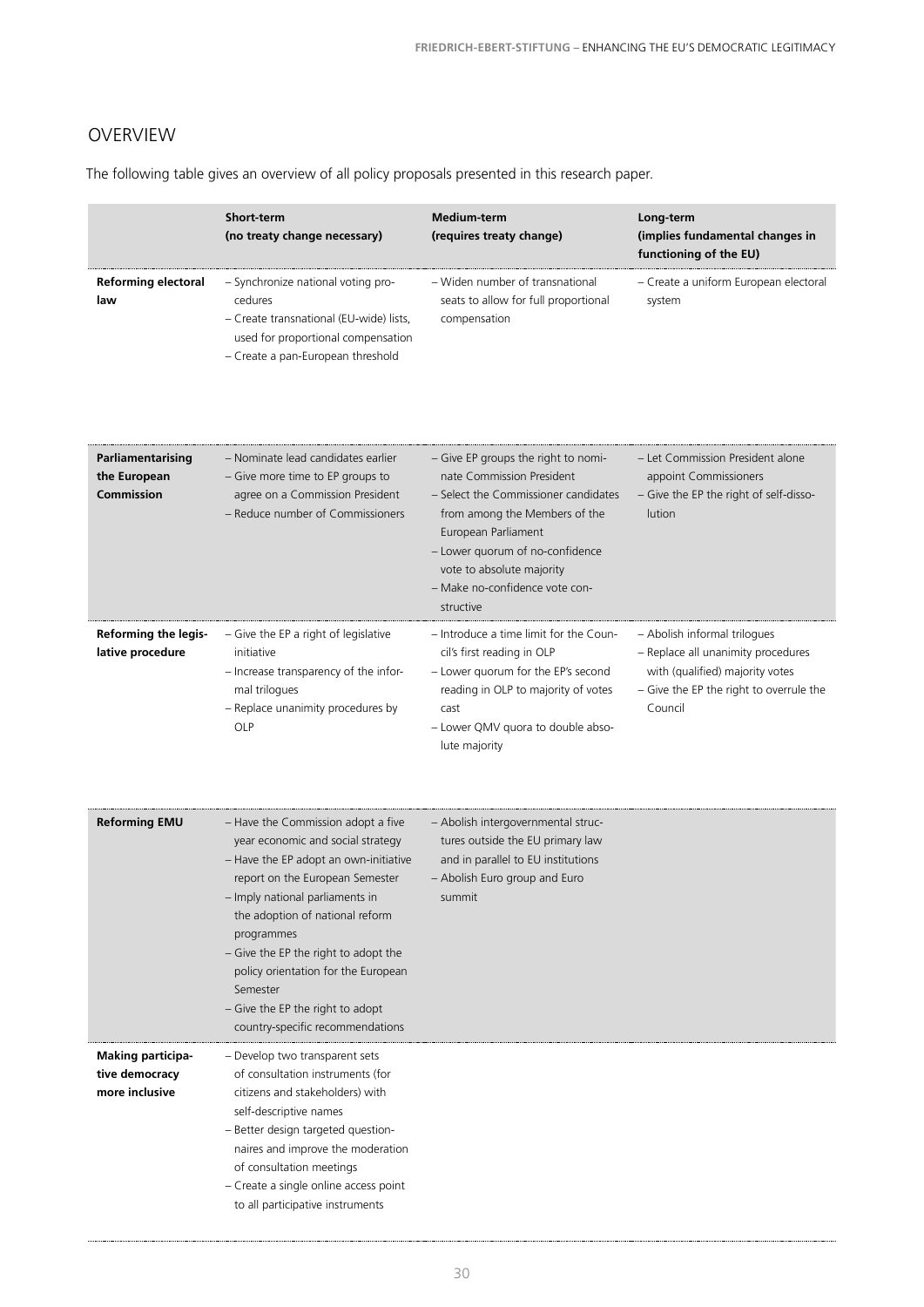| <b>Giving the Citizens</b><br><b>Agenda-Setting</b><br>Power           | - Better balance requirements and<br>effects of an ECI<br>- Introduce a citizens' consultation<br>process preceding the adoption of<br>the European Council's strategic<br>agenda | – Give the ECI a direct effect                                                                                                                                                                                                                                                                                           |
|------------------------------------------------------------------------|-----------------------------------------------------------------------------------------------------------------------------------------------------------------------------------|--------------------------------------------------------------------------------------------------------------------------------------------------------------------------------------------------------------------------------------------------------------------------------------------------------------------------|
| <b>Making EU</b><br>institutions more<br>responsive and<br>transparent | - Introduce a unique procedural file<br>number for initiatives<br>- Set up an integrated multi-level<br>transparency register based on<br>national legislation                    | - Include representatives of organised<br>civil society and citizens as members<br>of the convent foreseen in the ordi-<br>nary treaty revision procedure<br>- Subject all national representatives<br>and staff participating in the Council,<br>COREPER and preparatory bodies to<br>EU-level transparency regulations |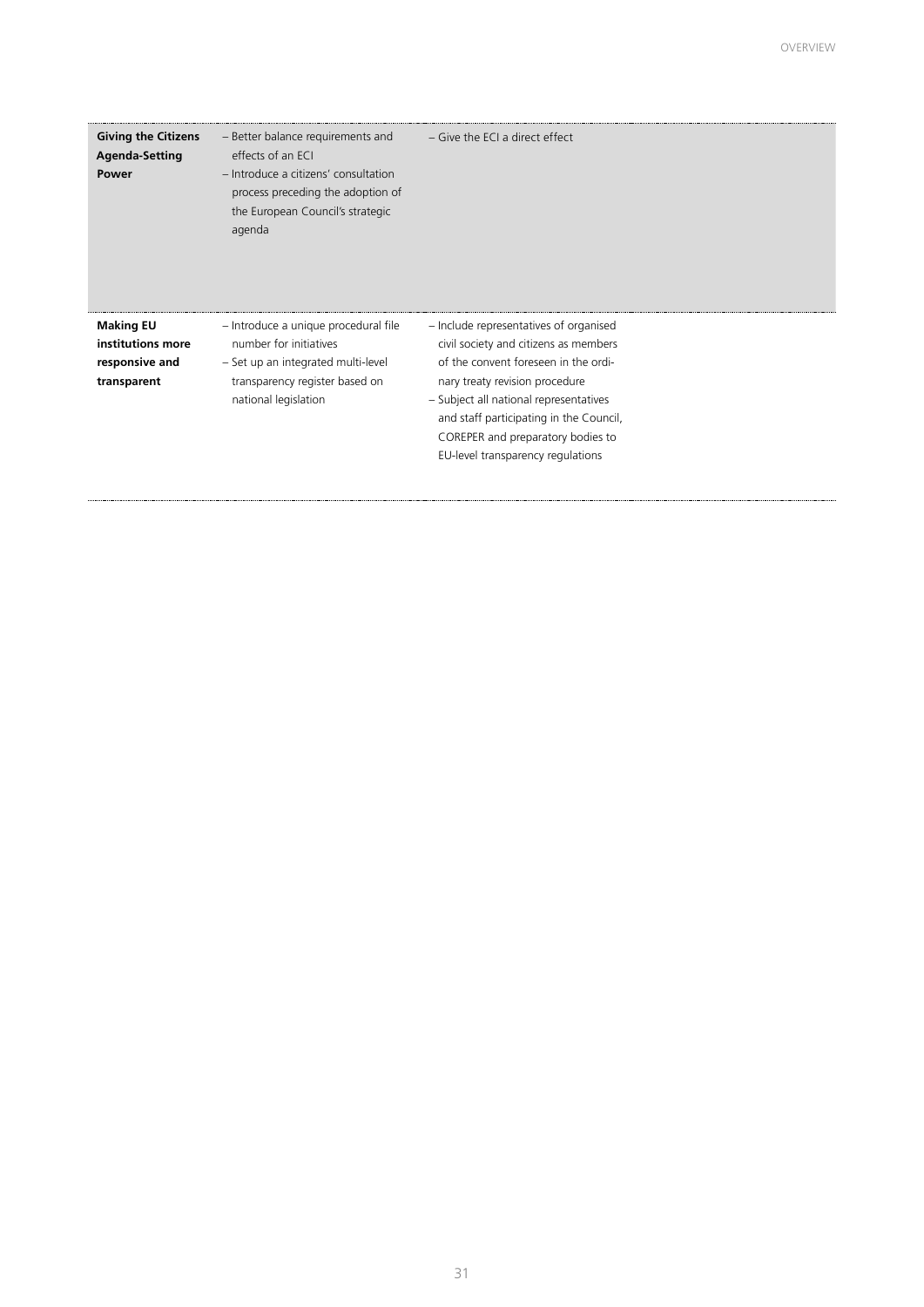#### **REFERENCES**

**Adler-Nissen, Rebecca** (2014): Opting Out of the European Union. Diplomacy, Sovereignty and European Integration. Cambridge: Cambridge University Press.

**Alemanno, Alberto** (2018): Beyond Consultations: Reimagining EU Participatory Politics, Reshaping European Democracy, Carnegie Europe, URL: [https://carnegieendowment.org/files/Alemanno\\_EU\\_Politics\\_](https://carnegieendowment.org/files/Alemanno_EU_Politics_Dec20182.pdf) [Dec20182.pdf](https://carnegieendowment.org/files/Alemanno_EU_Politics_Dec20182.pdf) [30 September 2020].

**Anderson, Benedict** (1983): Imagined Communities: Reflections on the Origin and Spread of Nationalism. Verso.

**Andeweg, Rudy B.** (2000): Consociational Democracy, *Annual Review of Political Science*, Vol. 3, No. 1, pp. 509–536, URL: [https://www.](https://www.annualreviews.org/doi/10.1146/annurev.polisci.3.1.509) [annualreviews.org/doi/10.1146/annurev.polisci.3.1.509](https://www.annualreviews.org/doi/10.1146/annurev.polisci.3.1.509) [30 September 2020].

**Auel, Katrin/Höing, Oliver** (2013): Scrutiny in Challenging Times – National Parliaments in the Eurozone Crisis, *European Policy Analysis*, No. 19, URL: [https://irihs.ihs.ac.at/id/eprint/2435/1/2013\\_19epaSIEPS.pdf](https://irihs.ihs.ac.at/id/eprint/2435/1/2013_19epaSIEPS.pdf) [30 September 2020].

**Beck, Ulrich/Grande, Edgar** (2010): Jenseits des methodologischen Nationalismus. Außereuropäische und europäische Variationen der Zweiten Moderne, *Soziale Welt*, Vol. 61, No. 3–4, pp. 187–216, URL: [www.js](http://www.jstor.org/stable/23059999)[tor.org/stable/23059999](http://www.jstor.org/stable/23059999) [30 September 2020].

**Bellamy, Richard/Kröger, Sandra** (2017): A demoicratic justification of differentiated integration in a heterogeneous EU, *Journal of European Integration,* Vol. 39, No. 5, pp. 625–639, URL: [https://doi.org/10.1080/070](https://doi.org/10.1080/07036337.2017.1332058) [36337.2017.1332058](https://doi.org/10.1080/07036337.2017.1332058) [30 September 2020].

**Beyers, Jan** (2004): Voice and Access: Political Practices of European Interest Associations, *European Union Politics*, Vol. 5, No. 2, pp. 211–240, URL:<https://doi.org/10.1177/1465116504042442>[30 September 2020].

**Beyers, Jan/Arras, Sarah** (2019): Who feeds information to regulators? Stakeholder diversity in European Union regulatory agency consultations, *Journal of Public Policy*, Vol. 26, No. 1, pp. 1–26, URL: [https://doi.](https://doi.org/10.1017/S0143814X19000126) [org/10.1017/S0143814X19000126](https://doi.org/10.1017/S0143814X19000126) [30 September 2020].

**Bickerton, Christopher/Hodson, Dermot/Puetter, Uwe** (2014): The New Intergovernmentalism: European Integration in the Post-Maastricht Era, *Journal of Common Market Studies*, Vol. 53, No. 4, pp. 703–722, URL:<https://doi.org/10.1111/jcms.12212> [30 September 2020].

**Binderkrantz, Anne Skorkjær/Blom-Hansen, Jens/Senninger, Roman** (2020): Countering bias? The EU Commission's consultation with interest groups, *Journal of European Public Policy*, pp. 1–20, URL: [https://](https://doi.org/10.1080/13501763.2020.1748095) [doi.org/10.1080/13501763.2020.1748095](https://doi.org/10.1080/13501763.2020.1748095) [30 September 2020].

**Börzel, Tanja A.** (2005): Mind the gap! European integration between level and scope, *Journal of European Public Policy*, Vol. 12, No. 2, pp. 217–236, URL:<https://doi.org/10.1080/13501760500043860> [30 September 2020].

**Brandsma, Gijs J./Blom-Hansen, Jens** (2010): The EU Comitology System: What Role For The Commission?, *Public Administration*, Vol. 88, No. 2, pp. 496–512, URL:<https://doi.org/10.1111/j.1467-9299.2010.01819.x> [30 September 2020].

**Braun, Daniela/Hutter, Swen/Kerscher, Alena** (2016): What type of Europe? The salience of polity and policy issues in European Parliament Elections, *European Union Politics*, Vol. 17, No. 4, pp. 570–592, URL: <https://doi.org/10.1177/1465116516660387>[30 September 2020].

**Bunea, Adriana** (2017): Designing stakeholder consultations: Reinforcing or alleviating bias in the European Union system of governance?, *European Journal of Political Research*, Vol. 56, No. 1, pp. 46–69, URL: <https://doi.org/10.1111/1475-6765.12165> [30 September 2020].

**Bunea, Adriana/Thomson, Robert** (2015): Consultations with Interest Groups and the Empowerment of Executives: Evidence from the European Union, Governance, Vol. 28, No. 4, pp. 517–531, URL: <https://doi.org/10.1111/gove.12119>[30 September 2020].

**Cameron, David** (2013): Speech about plans for a referendum on British membership of the EU, *The Guardian*, 23 January 2013, URL: [https://www.theguardian.com/politics/2013/jan/23/david-came](https://www.theguardian.com/politics/2013/jan/23/david-cameron-eu-speech-referendum)[ron-eu-speech-referendum](https://www.theguardian.com/politics/2013/jan/23/david-cameron-eu-speech-referendum) [30 September 2020].

**Chang, Michele/Hodson, Dermot** (2019): Reforming the European Parliament's Monetary and Economic Dialogues: Creating Accountability Through a Euro Area Oversight Subcommittee. In: Costa, Olivier (ed.): The European Parliament in Times of EU Crisis. European Administrative Governance, Cham, pp. 343–364.

**Chase, Peter/Schlosser, Adam** (2015): Better Regulation – An Ongoing Journey, *European Journal of Risk Regulation*, Vol. 6, No. 3, pp. 378–379, URL:<https://doi.org/10.1017/S1867299X00004803>[30 September 2020].

**Cheneval, Francis/Schimmelfennig, Frank** (2013): The Case for Demoicracy in the European Union, *Journal of Common Market Studies*, Vol. 51, No. 2, pp. 334–350, URL: [https://onlinelibrary.wiley.com/doi/10.1111/](https://onlinelibrary.wiley.com/doi/10.1111/j.1468-5965.2012.02262.x) [j.1468-5965.2012.02262.x](https://onlinelibrary.wiley.com/doi/10.1111/j.1468-5965.2012.02262.x) [30 September 2020].

**Christiansen, Thomas** (2015): EU-Spitzenkandidaten – neue Impulse und ihre Folgen für das politische System der EU, integration, Vol. 39, No. 1, pp. 26–43, URL: [www.jstor.org/stable/44076373](http:// www.jstor.org/stable/44076373) [30 September 2020].

**Conrad, Maximilian** (2016): The ECI's Contribution to the Emergence of a European Public Sphere. In: Conrad, Maximilian/Knaut, Annette/Böttger, Katrin (eds.): Bridging the Gap? Opportunities and Constraints of the European Citizens' Initiative. Nomos, Baden-Baden, pp. 64–80.

**Costa, Olivier/Magnette, Paul** (2003): The European Union as a Consociation? A Methodological Assessment, *West European Politics*, Vol. 26, No. 3, pp. 1–18, URL: <https://doi.org/10.1080/01402380312331280568> [30 September 2020].

**Bratislava Declaration** (2016), Bratislava, URL: [https://www.consilium.](https://www.consilium.europa.eu/media/21250/160916-bratislava-declaration-and-roadmapen16.pdf) [europa.eu/media/21250/160916-bratislava-declaration-and-roadma](https://www.consilium.europa.eu/media/21250/160916-bratislava-declaration-and-roadmapen16.pdf)[pen16.pdf](https://www.consilium.europa.eu/media/21250/160916-bratislava-declaration-and-roadmapen16.pdf) [30 September 2020].

**Council of the European Union** (2017): Transparency register: Council agrees mandate for negotiations, Press release, 6 December 2017, URL: [https://www.consilium.europa.eu\en\press\press-releases\2017\12\06\](https://www.consilium.europa.eu\en\press\press-releases\2017\12\06\transparency-register-council-agrees-mandate-for-negotiations) [transparency-register-council-agrees-mandate-for-negotiations](https://www.consilium.europa.eu\en\press\press-releases\2017\12\06\transparency-register-council-agrees-mandate-for-negotiations) [30 September 2020].

**Council of the European Union** (2018): Council Decision (EU, Euratom) 2018/994 of 13 July 2018 amending the Act concerning the election of the members of the European Parliament by direct universal suffrage, annexed to Council Decision 76/787/ECSC, EEC, Euratom of 20 September 1976, No. L 178 of 16 July 2018, pp. 1–3, URL: [https://eurlex.](https://eurlex.europa.eu/legal-content/EN/TXT/PDF/?uri=CELEX:32018D0994) [europa.eu/legal-content/EN/TXT/PDF/?uri=CELEX:32018D0994](https://eurlex.europa.eu/legal-content/EN/TXT/PDF/?uri=CELEX:32018D0994) [30 September 2020].

**Council of the European Union** (2020): Council Regulation on the establishment of a European instrument for temporary support to mitigate unemployment risks in an emergency (SURE) following the CO-VID-19 outbreak, (EU) 2020/672, *Official Journal of the European Union*, No. L 159 of 19 May 2020, pp. 1–7, URL: [http://data.europa.eu/eli/](http://data.europa.eu/eli/reg/2020/672/oj) [reg/2020/672/oj](http://data.europa.eu/eli/reg/2020/672/oj) [30 September 2020].

**Court of Justice of the European Union** (2020): Press Release No 40/20, Judgment in Joined Cases C-715/17, C-718/17 and C-719/17 Commission v Poland, Hungary and the Czech Republic, 2 April 2020, Luxembourg, URL: [https://curia.europa.eu/jcms/upload/docs/application/](https://curia.europa.eu/jcms/upload/docs/application/pdf/2020-04/cp200040en.pdf) [pdf/2020-04/cp200040en.pdf](https://curia.europa.eu/jcms/upload/docs/application/pdf/2020-04/cp200040en.pdf) [30 September 2020].

**Dahrendorf, Ralf** (1979): A Third Europe?, Third Jean Monnet Lecture, 26 November 1979, European University Institute, Florence.

**Dawson, Mike** (2016): Better regulation and the future of EU regulatory law and politics. Better regulation and the future of EU regulatory law and politics, *Common Market Law Review*, Vol. 53, No. 5, pp. 1209– 1235, URL: [https://kluwerlawonline.com/journalarticle/Common+Mar](https://kluwerlawonline.com/journalarticle/Common+Market+Law+Review/53.5/COLA2016114)[ket+Law+Review/53.5/COLA2016114](https://kluwerlawonline.com/journalarticle/Common+Market+Law+Review/53.5/COLA2016114) [30 September 2020].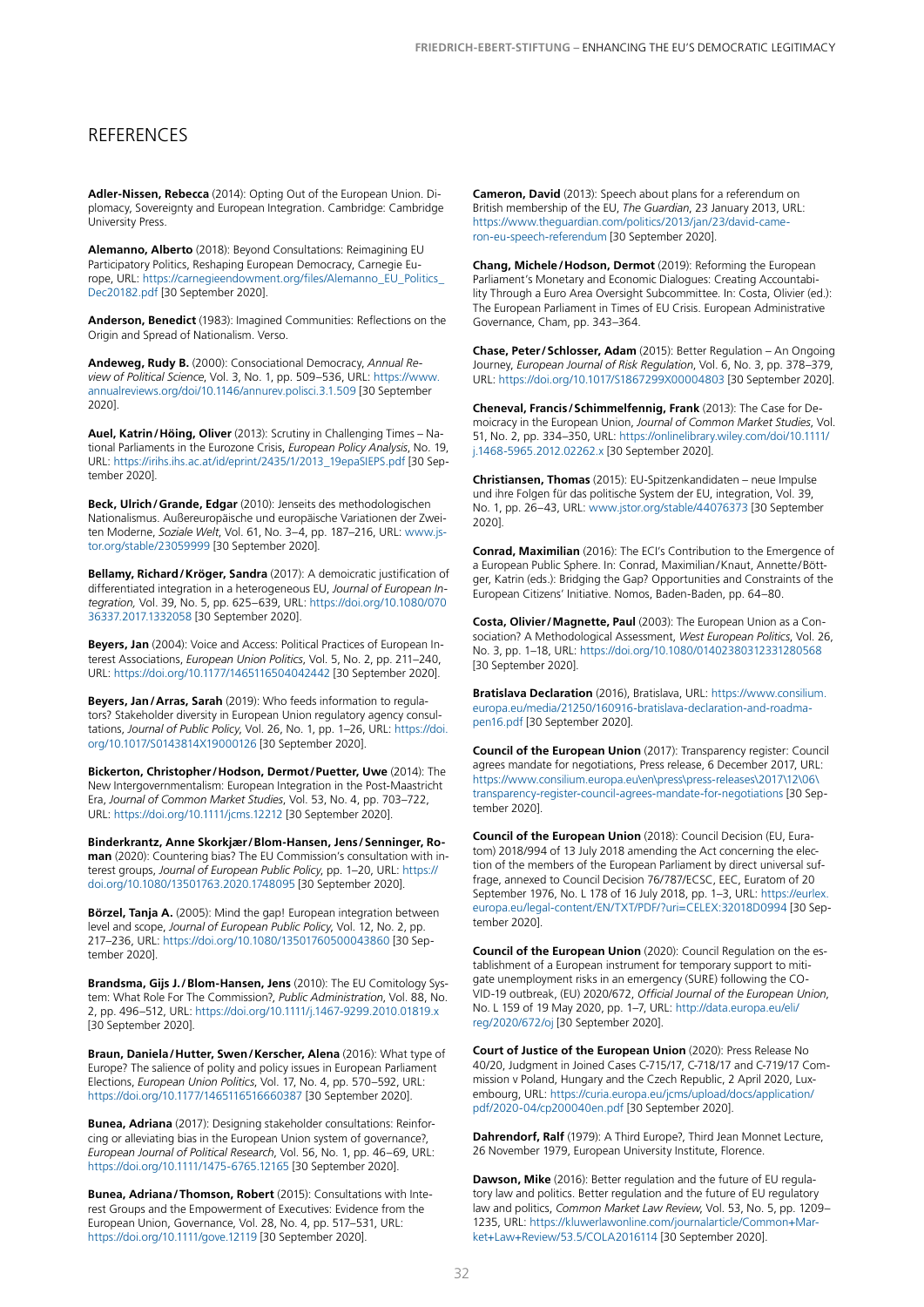**de Wilde, Pieter/Leupold, Anna/Schmidtke, Henning** (2016): Introduction: the differentiated politicisation of European governance, *West European Politics*, Vol. 39, No. 1, pp. 3–22, URL: [https://doi.org/10.1080/](https://doi.org/10.1080/01402382.2015.1081505) [01402382.2015.1081505](https://doi.org/10.1080/01402382.2015.1081505) [30 September 2020].

**Decker, Frank** (2015): Wie ein einheitliches Wahlsystem die europäischen Parteien stärken und die Legitimation der EU erhöhen könnte, *Der (europäische) Föderalist*, 27 January 2015, URL: [https://www.foederalist.eu/2015/01/](https://www.foederalist.eu/2015/01/wie-ein-einheitliches-wahlsystem-die.html) [wie-ein-einheitliches-wahlsystem-die.html](https://www.foederalist.eu/2015/01/wie-ein-einheitliches-wahlsystem-die.html) [30 September 2020].

**Decker, Frank** (2019a): Für eine Direktwahl des Kommissionspräsidenten und ein neues Europawahlrecht: Wege und Irrwege der Demokratie in der EU, *Der (europäische) Förderalist*, URL: [https://www.foederalist.](https://www.foederalist.eu/2019/11/frank-decker-spitzenkandidaten-direktwahl-kommissionspraesident.html) [eu/2019/11/frank-decker-spitzenkandidaten-direktwahl-kommissions](https://www.foederalist.eu/2019/11/frank-decker-spitzenkandidaten-direktwahl-kommissionspraesident.html)[praesident.html](https://www.foederalist.eu/2019/11/frank-decker-spitzenkandidaten-direktwahl-kommissionspraesident.html) [30 September 2020].

**Decker, Frank** (2019b): Warum das Spitzenkandidatensystem für die EU nicht taugt, *FAZ.net* 20 June 2019, URL: [https://www.faz.net/ak](https://www.faz.net/aktuell/politik/kommissionspraesidentenwahl-warum-das-spitzenkandidatensystem-fuer-die-eu-nicht-taugt-16245855.html?printPagedArticle=true#pageIndex_2)[tuell/politik/kommissionspraesidentenwahl-warum-das-spitzenkandi](https://www.faz.net/aktuell/politik/kommissionspraesidentenwahl-warum-das-spitzenkandidatensystem-fuer-die-eu-nicht-taugt-16245855.html?printPagedArticle=true#pageIndex_2)[datensystem-fuer-die-eu-nicht-taugt-16245855.html?printPagedAr](https://www.faz.net/aktuell/politik/kommissionspraesidentenwahl-warum-das-spitzenkandidatensystem-fuer-die-eu-nicht-taugt-16245855.html?printPagedArticle=true#pageIndex_2)[ticle=true#pageIndex\\_2](https://www.faz.net/aktuell/politik/kommissionspraesidentenwahl-warum-das-spitzenkandidatensystem-fuer-die-eu-nicht-taugt-16245855.html?printPagedArticle=true#pageIndex_2) [30 September 2020].

**Decker, Frank/Sonnicksen, Jared** (2009): The Direct Election of the Commission President. Discussion Paper, URL: [https://www.zei.uni-bonn.](https://www.zei.uni-bonn.de/dateien/discussion-paper/dp_c192_Decker_Sonnicksen.pdf) [de/dateien/discussion-paper/dp\\_c192\\_Decker\\_Sonnicksen.pdf](https://www.zei.uni-bonn.de/dateien/discussion-paper/dp_c192_Decker_Sonnicksen.pdf) [30 September 2020].

**Della Porta, Donatella** (2011): Social Movements And Europeanization. Oxford University Press.

**Dür, Andreas/Mateo, Gemma** (2012): Who lobbies the European Union? National interest groups in a multilevel polity, *Journal of European Public Policy*, Vol. 19, No. 7, pp. 969–987, URL: [https://doi.org/10.1080/1](https://doi.org/10.1080/13501763.2012.672103) [3501763.2012.672103](https://doi.org/10.1080/13501763.2012.672103) [30 September 2020].

**Dullien, Sebsatian/Schwarzer, Daniela** (2010): Die Zukunft der Eurozone nach der Griechenland-Hilfe und dem Euro-Schutzschirm. *Leviathan*, Vol. 38, No. 4, pp. 509–532, URL: [https://doi.org/10.1007/s11578-](https://doi.org/10.1007/s11578-010-0102-x) [010-0102-x](https://doi.org/10.1007/s11578-010-0102-x) [30 September 2020].

**Dunin-Wasowicz, Roch** (2018): Two years after the vote, there is little certainty where the UK-EU relationship is heading, 16 July 2018, *LSE Blog*, URL: [https://blogs.lse.ac.uk/brexit/2018/07/16/two-years-after-the](https://blogs.lse.ac.uk/brexit/2018/07/16/two-years-after-the-vote-there-is-little-certainty-where-the-uk-eu-relationship-is-heading/)[vote-there-is-little-certainty-where-the-uk-eu-relationship-is-heading/](https://blogs.lse.ac.uk/brexit/2018/07/16/two-years-after-the-vote-there-is-little-certainty-where-the-uk-eu-relationship-is-heading/) [30 September 2020].

**Enderlein, Henrik** (2013): Das erste Opfer der Krise ist die Demokratie: Wirtschaftspolitik und ihre Legitimation in der Finanzmarktkrise 2008– 2013, *Politische Vierteljahresschrift*, Vol. 54, No. 4, pp. 714–739, URL: <http://www.jstor.com/stable/24201261>[30 September 2020].

**Eppler, Annegret/Scheller, Henrik** (eds.) (2013): Zur Konzeptionalisierung europäischer Desintegration. Zug- und Gegenkräfte im europäischen Integrationsprozess, *Schriftenreihe des Arbeitskreises Europäische Integration e.V.*, No. 78, Nomos, Baden-Baden.

**Eriksen, Erik O./Fossum, John E.** (2000): Post-national Integration. In: Eriksen, Erik O./Fossum, John E. (eds.): Democracy in the European Union – Integration through Deliberation? Routledge, London, pp. 1–28.

**European Commission** (2001): Communication from the Commission. European governance – A white paper, COM (2001) 428, URL: [https://](https://eur-lex.europa.eu/legal-content/EN/TXT/PDF/?uri=CELEX:52001DC0428) [eur-lex.europa.eu/legal-content/EN/TXT/PDF/?uri=CELEX:52001DC0428](https://eur-lex.europa.eu/legal-content/EN/TXT/PDF/?uri=CELEX:52001DC0428) [30 September 2020].

**European Commission** (2010): Communication from the Commission Europe 2020. A strategy for smart, sustainable and inclusive growth, COM(2010) 2020, URL: [https://eur-lex.europa.eu/LexUriServ/LexUriServ.](https://eur-lex.europa.eu/LexUriServ/LexUriServ. do?uri=COM:2010:2020:FIN:EN:PDF)  [do?uri=COM:2010:2020:FIN:EN:PDF](https://eur-lex.europa.eu/LexUriServ/LexUriServ. do?uri=COM:2010:2020:FIN:EN:PDF) [30 September 2020].

**European Commission** (2017a): Commission Staff Working. Document Better Regulation Guidelines, SWD (2017) 350, URL: [https://ec.eu](https://ec.europa.eu/transparency/regdoc/rep/10102/2017/EN/SWD-2017-350-F1-ENMAIN-PART-1.PDF)[ropa.eu/transparency/regdoc/rep/10102/2017/EN/SWD-2017-350-F1-EN-](https://ec.europa.eu/transparency/regdoc/rep/10102/2017/EN/SWD-2017-350-F1-ENMAIN-PART-1.PDF)[MAIN-PART-1.PDF](https://ec.europa.eu/transparency/regdoc/rep/10102/2017/EN/SWD-2017-350-F1-ENMAIN-PART-1.PDF) [30 September 2020].

**European Commission** (2017b): Better regulation »Toolbox«, Luxembourg, URL: [https://ec.europa.eu/info/law/law-making-process/plan](https://ec.europa.eu/info/law/law-making-process/planning-and-proposing-law/better-regulation-why-and-how/better-regulation-guidelines-and-toolbox_en)[ning-and-proposing-law/better-regulation-why-and-how/better-regulati](https://ec.europa.eu/info/law/law-making-process/planning-and-proposing-law/better-regulation-why-and-how/better-regulation-guidelines-and-toolbox_en)[on-guidelines-and-toolbox\\_en](https://ec.europa.eu/info/law/law-making-process/planning-and-proposing-law/better-regulation-why-and-how/better-regulation-guidelines-and-toolbox_en) [30 September 2020].

**European Commission** (2017c): White Paper on the Future of Europe, Brussels, URL: [https://ec.europa.eu/commission/sites/beta-political/files/](https://ec.europa.eu/commission/sites/beta-political/files/white_paper_on_the_future_of_europe_en.pdf) [white\\_paper\\_on\\_the\\_future\\_of\\_europe\\_en.pdf](https://ec.europa.eu/commission/sites/beta-political/files/white_paper_on_the_future_of_europe_en.pdf) [30 September 2020].

**European Commission** (2018): Proposal for a Regulation of the European Parliament and of The Council establishing the Neighbourhood, Development and International Cooperation Instrument, COM(2018) 460, URL: [https://ec.europa.eu/commission/sites/beta-political/files/bud](https://ec.europa.eu/commission/sites/beta-political/files/budget-may2018-neighbourhood-development-international-regulation_en.pdf)[get-may2018-neighbourhood-development-international-regulation\\_](https://ec.europa.eu/commission/sites/beta-political/files/budget-may2018-neighbourhood-development-international-regulation_en.pdf)  [en.pdf](https://ec.europa.eu/commission/sites/beta-political/files/budget-may2018-neighbourhood-development-international-regulation_en.pdf) [30 September 2020].

**European Commission** (2019a): Communication from the Commission to the European Parliament, the Council, the European Economic and Social Committee and the Committee of the Regions. Better Regulation: Taking Stock and Sustaining our Commitment, COM (2019) 178, URL: [https://eur-lex.europa.eu/legal-content/EN/TXT/PDF/?uri=CE-](https://eur-lex.europa.eu/legal-content/EN/TXT/PDF/?uri=CELEX-:52019DC0178)[LEX-:52019DC0178](https://eur-lex.europa.eu/legal-content/EN/TXT/PDF/?uri=CELEX-:52019DC0178) [30 September 2020].

**European Commission** (2019b): Citizens' dialogues and citizens' consultations. Key conclusions, Luxembourg, URL: [https://ec.europa.eu/commis](https://ec.europa.eu/commission/sites/beta-political/files/euco-sibiu-citizensdialogues_en.pdf)[sion/sites/beta-political/files/euco-sibiu-citizensdialogues\\_en.pdf](https://ec.europa.eu/commission/sites/beta-political/files/euco-sibiu-citizensdialogues_en.pdf) [30 September 2020].

**European Commission** (2019c): Communication from the Commission to the European Parliament, the Council, the European Central Bank, the European Economic and Social Committee, the Committee of the Regions and the European Investment Bank. Annual Sustainable Growth Strategy 2020. COM(2019) 650, URL: [https://eur-lex.europa.eu/legal-con](https://eur-lex.europa.eu/legal-content/EN/TXT/PDF/?uri=CELEX:52019DC0650)[tent/EN/TXT/PDF/?uri=CELEX:52019DC0650](https://eur-lex.europa.eu/legal-content/EN/TXT/PDF/?uri=CELEX:52019DC0650) [30 September 2020].

**European Commission** (2020a): Communication from the Commission to the European Parliament, the European Council, the Council, the European Economic and Social Committee and the Committee of the Regions. Europe's moment: Repair and Prepare for the Next Generation, COM (2020) 456, URL: [https://eur-lex.europa.eu/legal-content/EN/TXT/](https://eur-lex.europa.eu/legal-content/EN/TXT/PDF/?uri=CELEX:52020DC0456) [PDF/?uri=CELEX:52020DC0456](https://eur-lex.europa.eu/legal-content/EN/TXT/PDF/?uri=CELEX:52020DC0456) [30 September 2020].

**European Commission** (2020b): Social Scoreboard. Supporting the European Pillar of Social Rights, URL: [https://composite-indicators.jrc.ec.eu](https://composite-indicators.jrc.ec.eu- ropa.eu/social-scoreboard/)[ropa.eu/social-scoreboard/](https://composite-indicators.jrc.ec.eu- ropa.eu/social-scoreboard/) [30 September 2020].

**European Commission** (2020c): Economic governance review, URL: [https://ec.europa.eu/info/business-economy-euro/economic-and-fiscal-po](https://ec.europa.eu/info/business-economy-euro/economic-and-fiscal-policy-coordination/eu-economic-governance-monitoring-prevention-correction/economic-governance-review_en)[licy-coordination/eu-economic-governance-monitoring-prevention-correc](https://ec.europa.eu/info/business-economy-euro/economic-and-fiscal-policy-coordination/eu-economic-governance-monitoring-prevention-correction/economic-governance-review_en)[tion/economic-governance-review\\_en](https://ec.europa.eu/info/business-economy-euro/economic-and-fiscal-policy-coordination/eu-economic-governance-monitoring-prevention-correction/economic-governance-review_en) [30 September 2020].

**European Commission** (2020d): Proposal for a Regulation of the European Parliament and of the Council establishing a Recovery and Resilience Facility, COM(2020) 408, URL: [https://ec.europa.eu/info/sites/info/](https://ec.europa.eu/info/sites/info/ files/com_2020_408_en_act_part1_v9.pdf)  [files/com\\_2020\\_408\\_en\\_act\\_part1\\_v9.pdf](https://ec.europa.eu/info/sites/info/ files/com_2020_408_en_act_part1_v9.pdf) [30 September 2020].

**European Council** (2013): European Council Decision of 22 May 2013 concerning the number of members of the European Commission, (2013/272/EU), No. L 165 of 18 June 2013, p. 98, URL: [https://eur-lex.eu](https://eur-lex.europa.eu/legal-content/EN/TXT/PDF/?uri=CELEX:32013D0272)[ropa.eu/legal-content/EN/TXT/PDF/?uri=CELEX:32013D0272](https://eur-lex.europa.eu/legal-content/EN/TXT/PDF/?uri=CELEX:32013D0272) [30 September 2020].

**European Council** (2020): Note on the Conclusion of the Special meeting of the European Council, EUCO 10/20, URL: [https://www.consilium.](https://www.consilium.europa.eu/media/45109/210720-euco-final-conclusions-en.pdf) [europa.eu/media/45109/210720-euco-final-conclusions-en.pdf](https://www.consilium.europa.eu/media/45109/210720-euco-final-conclusions-en.pdf) [30 September 2020].

**European Court of Auditors** (2019): ›Have your say!‹: Commission's public consultations engage citizens, but fall short of outreach activities, Special Report, No. 14/2019, Luxembourg, URL: [https://www.eca.eu](https://www.eca.europa.eu/Lists/ECADocuments/SR19_14/SR_Public_participation_EN.pdf)[ropa.eu/Lists/ECADocuments/SR19\\_14/SR\\_Public\\_participation\\_EN.pdf](https://www.eca.europa.eu/Lists/ECADocuments/SR19_14/SR_Public_participation_EN.pdf) [30 September 2020].

**European Ombudsman** (2016): Decision of the European Ombudsman setting out proposals following her strategic inquiry OI/8/2015/JAS concerning the transparency of Trilogues, 12 July 2016, URL: [https://www.](https://www.ombudsman.europa.eu/de/decision/en/69206) [ombudsman.europa.eu/de/decision/en/69206](https://www.ombudsman.europa.eu/de/decision/en/69206) [30 September 2020].

**European Parliament** (2015): Report on the reform of the electoral law of the European Union (2015/2035(INL)), A8-0286/2015, Brussels, URL: [https://www.europarl.europa.eu/doceo/document/A-8-2015-0286\\_](https://www.europarl.europa.eu/doceo/document/A-8-2015-0286_EN.pdf) [EN.pdf](https://www.europarl.europa.eu/doceo/document/A-8-2015-0286_EN.pdf) [30 September 2020].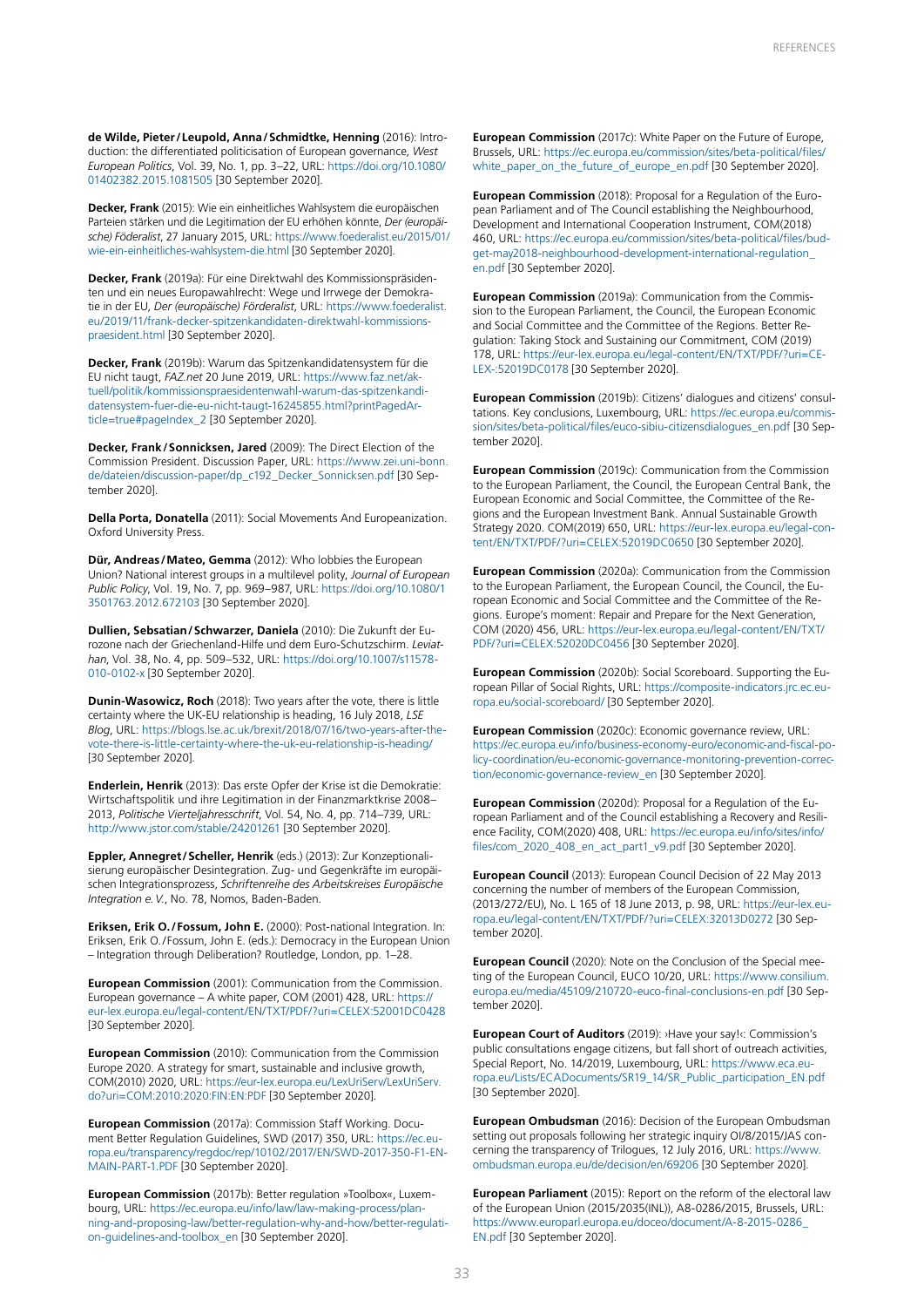**European Parliament** (2019a): Report on the outcome of the Committee on Petitions' deliberations during 2018 (2018/2280(INI)), A8- 0024/2019, Brussels, URL: [https://www.europarl.europa.eu/doceo/docu](https://www.europarl.europa.eu/doceo/document/A-8-2019-0024_EN.pdf)[ment/A-8-2019-0024\\_EN.pdf](https://www.europarl.europa.eu/doceo/document/A-8-2019-0024_EN.pdf) [30 September 2020].

**European Parliament** (2019b): European Parliament approves more transparency and efficiency in its internal rules, Press Release, 31 January 2019, URL: [https://www.europarl.europa.eu/news/en/press](https://www.europarl.europa.eu/news/en/pressroom/20190123IPR24128/ep-approves-more-transparency-andefficiency-in-its-internal-rules)[room/20190123IPR24128/ep-approves-more-transparency-andefficien](https://www.europarl.europa.eu/news/en/pressroom/20190123IPR24128/ep-approves-more-transparency-andefficiency-in-its-internal-rules)[cy-in-its-internal-rules](https://www.europarl.europa.eu/news/en/pressroom/20190123IPR24128/ep-approves-more-transparency-andefficiency-in-its-internal-rules) [30 September 2020].

**European Parliament** (2020a): European Semester Conference – Interparliamentary Conference on Stability, Economic Coordination and Governance in the European Union – Coorganised by European Parliament and Croatian Parliament European Parliament, Brussels, 18–19 February 2020, Conference Programme, URL: [http://www.epgencms.europarl.](http://www.epgencms.europarl.eu- ropa.eu/cmsdata/upload/e4d4b19c-80c5-4313-a088-6b755481413c/ PROGRAMME_EN.pdf) [eu- ropa.eu/cmsdata/upload/e4d4b19c-80c5-4313-a088-6b755481413c/](http://www.epgencms.europarl.eu- ropa.eu/cmsdata/upload/e4d4b19c-80c5-4313-a088-6b755481413c/ PROGRAMME_EN.pdf)  [PROGRAMME\\_EN.pdf](http://www.epgencms.europarl.eu- ropa.eu/cmsdata/upload/e4d4b19c-80c5-4313-a088-6b755481413c/ PROGRAMME_EN.pdf) [30 September 2020].

**European Parliament** (2020b): European Parliamentary Week, Shades of green on the European Parliamentary Week 2020, URL: [https://www.](https://www.europarl.europa.eu/relnatparl/en/high-level-conferences/european-parlia- mentary-week.html) [europarl.europa.eu/relnatparl/en/high-level-conferences/european-parlia](https://www.europarl.europa.eu/relnatparl/en/high-level-conferences/european-parlia- mentary-week.html)[mentary-week.html](https://www.europarl.europa.eu/relnatparl/en/high-level-conferences/european-parlia- mentary-week.html) [30 September 2020].

**Fasone, Cristina** (2018): Towards a strengthened coordination between the EU and national budgets. A complementary role and a joint control for parliaments?, *Journal of European Integration*, Vol. 40, No. 3, pp. 265–279, URL: <https://doi.org/10.1080/07036337.2018.1450404>[30 September 2020].

**Federal Constitutional Court** (2009): Judgment of the Second Senate of 30 June 2009, 2 BvE 2/08, URL: [https://www.bundesverfassungsge](https://www.bundesverfassungsgericht.de/e/es20090630_2bve000208en.html)[richt.de/e/es20090630\\_2bve000208en.html](https://www.bundesverfassungsgericht.de/e/es20090630_2bve000208en.html) [30 September 2020].

**Financial Times** (2019): Brussels readies for the Future of Europe, 16 December 2019, URL: [https://www.ft.com/content/9b34dafc-2088-11ea-](https://www.ft.com/content/9b34dafc-2088-11ea-92da-f0c92e957a96)[92da-f0c92e957a96](https://www.ft.com/content/9b34dafc-2088-11ea-92da-f0c92e957a96) [30 September 2020].

**Føllesdal, Andreas/Hix, Simon** (2006): Why There is a Democratic Deficit in the EU: A Response to Majone and Moravcsik, *Journal of Common Market Studies*, Vol. 44, No. 3, pp. 533–562, URL: [https://doi.or](https://doi.org/10.1111/j.1468-5965.2006.00650.x)[g/10.1111/j.1468-5965.2006.00650.x](https://doi.org/10.1111/j.1468-5965.2006.00650.x) [30 September 2020].

**Fromage, Diane** (2018): The European Parliament in the post-crisis era: an institution empowered on paper only?, *Journal of European Integration*, Vol. 40, No. 3, pp. 281–294, URL: [https://doi.org/10.1080/07036337](https://doi.org/10.1080/07036337.2018.1450405) [.2018.1450405](https://doi.org/10.1080/07036337.2018.1450405) [30 September 2020].

**Garben, Sacha** (2018): An ›Impact Assessment‹ of EU Better Regulation, In: Garben, Sacha/Govaere, Inge (eds.): The EU Better Regulation Agenda: A Critical Assessment, Oxford, pp. 217–242.

**German Federal Government** (2020): A French-German Initiative for the European Recovery from the Coronavirus Crisis, Presse Release No. 173/20, 18 May 2020, URL: [https://www.bundesregierung.](https://www.bundesregierung.de/resource/blob/9752 26/1753772/414a4b5a1ca91d4f7146eeb2b39ee72b/2020-05-18-deutsch-franzoesischer-erklaerung-eng-data.pdf?download=1) [de/resource/blob/9752 26/1753772/414a4b5a1ca91d4f7146eeb-](https://www.bundesregierung.de/resource/blob/9752 26/1753772/414a4b5a1ca91d4f7146eeb2b39ee72b/2020-05-18-deutsch-franzoesischer-erklaerung-eng-data.pdf?download=1)[2b39ee72b/2020-05-18-deutsch-franzoesischer-erklaerung-eng-data.pd](https://www.bundesregierung.de/resource/blob/9752 26/1753772/414a4b5a1ca91d4f7146eeb2b39ee72b/2020-05-18-deutsch-franzoesischer-erklaerung-eng-data.pdf?download=1)[f?download=1](https://www.bundesregierung.de/resource/blob/9752 26/1753772/414a4b5a1ca91d4f7146eeb2b39ee72b/2020-05-18-deutsch-franzoesischer-erklaerung-eng-data.pdf?download=1) [30 September 2020].

**Gerstenmeyer, Carmen/Klein, Julia/Plottka, Julian/Tittel, Amelie**  (2018): Study on the European Added Value of the European Citizens' Initiative, Research paper for the European Parliamentary Research Service, URL: [http://www.europarl.europa.eu/RegData/etudes/STUD/2018/615666/](http://www.europarl.europa.eu/RegData/etudes/STUD/2018/615666/EPRS_STU(2018)615666_EN.pdf) [EPRS\\_STU\(2018\)615666\\_EN.pdf](http://www.europarl.europa.eu/RegData/etudes/STUD/2018/615666/EPRS_STU(2018)615666_EN.pdf) [30 September 2020].

**Gerstenmeyer, Carmen/Plottka, Julian** (2018): Die aktuelle Reform als letzte Chance zur Rettung der Europäischen Bürgerinitiative?, *integration*, Vol. 41, No. 1, pp. 26–48, URL: [https://doi.org/10.5771/0720-5120-](https://doi.org/10.5771/0720-5120-2018-1-26) [2018-1–26](https://doi.org/10.5771/0720-5120-2018-1-26) [30 September 2020].

**Gessler, Theresa** (2017): The 2016 Referendum in Hungary, *East European Quarterly*, Vol. 45, No. 1–2, pp. 85–97, URL: [http://dx.doi.](http://dx.doi.org/10.2139/ssrn.3030867) [org/10.2139/ssrn.3030867](http://dx.doi.org/10.2139/ssrn.3030867) [30 September 2020].

**Gnath, Katharina** (2017): Economic government. What kind of coordination for the Eurozone?, Europa Briefing, Jacques Delors Institut/Bertelsmann Stiftung (eds.), Berlin, URL: [https://www.bertelsmann-stiftung.](https://www.bertelsmann-stiftung.de/fileadmin/files/user_upload/EZ_Europa_Briefing_Economic_government_07_2017_ENG.pdf ) [de/fileadmin/files/user\\_upload/EZ\\_Europa\\_Briefing\\_Economic\\_govern](https://www.bertelsmann-stiftung.de/fileadmin/files/user_upload/EZ_Europa_Briefing_Economic_government_07_2017_ENG.pdf )[ment\\_07\\_2017\\_ENG.pdf \[](https://www.bertelsmann-stiftung.de/fileadmin/files/user_upload/EZ_Europa_Briefing_Economic_government_07_2017_ENG.pdf )30 September 2020].

**Godwin, Simon/Akse, Erik/Lenoir, Julie** (2017): A year and a half of the Better Regulation Agenda: what happened?, Impact Assessment Institute, URL: [https://0a124c91-5c8d-4b0f-bb40-a8415e6b2802.filesusr.](https://0a124c91-5c8d-4b0f-bb40-a8415e6b2802.filesusr.com/ugd/4e262e_6b29131f31ad40fd8072fef2b6280bd6.pdf) [com/ugd/4e262e\\_6b29131f31ad40fd8072fef2b6280bd6.pdf](https://0a124c91-5c8d-4b0f-bb40-a8415e6b2802.filesusr.com/ugd/4e262e_6b29131f31ad40fd8072fef2b6280bd6.pdf) [30 September 2020].

**Göler, Daniel** (2006): Deliberation – ein Zukunftsmodell Europäischer Entscheidungsfindung? Analyse der Beratungen des Verfassungskonvents 2002–2003, Nomos, Baden-Baden.

**Government of the Netherlands** (2020): Non-paper EU support for efficient and sustainable COVID-19 recovery, 26 May 2020, URL: [https://g8fip1kplyr33r3krz5b97d1-wpengine.netdna-ssl.com/wp-content/](https://g8fip1kplyr33r3krz5b97d1-wpengine.netdna-ssl.com/wp-content/ uploads/2020/05/Frugal-Four-Non-Paper.pdf)  [uploads/2020/05/Frugal-Four-Non-Paper.pdf](https://g8fip1kplyr33r3krz5b97d1-wpengine.netdna-ssl.com/wp-content/ uploads/2020/05/Frugal-Four-Non-Paper.pdf) [30 September 2020].

**Grande, Edgar/Hutter, Swen** (2016): Beyond authority transfer: Explaining the politicization of Europe, *West European Politics*, Vol. 39, No. 1, pp. 23–43, URL: <https://doi.org/10.1080/01402382.2015.1081504> [30 September 2020].

**Greenwood, Justin** (2017): Interest Representation in the European Union. Red Globe Press.

**Grimm, Dieter** (2016): Europa ja – aber welches?. C.H. Beck, München.

**Gutschker, Thomas** (2020): Die lange Antwort auf die Krise, *Frankfurter Allgemeine Zeitung*, 25 May 2020, URL: [https://www.faz.net/ak](https://www.faz.net/aktuell/politik/ausland/merkel-gibt-der-konferenz-fuer-europas-zukunft- schwung-16784067.html)[tuell/politik/ausland/merkel-gibt-der-konferenz-fuer-europas-zukunft](https://www.faz.net/aktuell/politik/ausland/merkel-gibt-der-konferenz-fuer-europas-zukunft- schwung-16784067.html)[schwung-16784067.html](https://www.faz.net/aktuell/politik/ausland/merkel-gibt-der-konferenz-fuer-europas-zukunft- schwung-16784067.html) [30 September 2020].

**Guttenberg, Lucas/Nguyen, Thu** (2020): How to spend it right A more democratic governance for the EU Recovery and Resilience Facility, Jacques Delors Centre/Bertelsmann Stiftung, Policy Brief, 11 June 2020, URL: [https://hertieschool-f4e6.kxcdn.com/fileadmin/2\\_Research/1\\_](https://hertieschool-f4e6.kxcdn.com/fileadmin/2_Research/1_About_our_research/2_Research_centres/6_Jacques_Delors_Centre/Publications/20200610_How_to_spend_it_right_Guttenberg_Nguyen.pdf) [About\\_our\\_research/2\\_Research\\_centres/6\\_Jacques\\_Delors\\_Centre/Pu](https://hertieschool-f4e6.kxcdn.com/fileadmin/2_Research/1_About_our_research/2_Research_centres/6_Jacques_Delors_Centre/Publications/20200610_How_to_spend_it_right_Guttenberg_Nguyen.pdf)[blications/20200610\\_How\\_to\\_spend\\_it\\_right\\_Guttenberg\\_Nguyen.pdf](https://hertieschool-f4e6.kxcdn.com/fileadmin/2_Research/1_About_our_research/2_Research_centres/6_Jacques_Delors_Centre/Publications/20200610_How_to_spend_it_right_Guttenberg_Nguyen.pdf) [30 September 2020].

**Habermas, Jürgen/Gabriel, Sigmar/Macron, Emmanuel** (2017): Rethinking Europe. A discussion between Jürgen Habermas, Sigmar Gabriel and Emmanuel Macron. In: *Blätter für deutsche und internationale Politik*, Vol. 61, No. 4, p. 41ff., URL: [https://www.blaetter.de/en/2018/04/](https://www.blaetter.de/en/2018/04/rethinking-europe) [rethinking-europe](https://www.blaetter.de/en/2018/04/rethinking-europe) [30 September 2020].

**Hacker, Björn** (2018): Die Europäische Säule sozialer Rechte: Nutzung und Nutzen, *integration*, Vol. 41, No. 4, pp. 260–262, URL: [https://doi.](https://doi.org/10.5771/0720-5120-2018-4-259) [org/10.5771/0720-5120-2018-4-259](https://doi.org/10.5771/0720-5120-2018-4-259) [30 September 2020].

Hacker, Björn / Koch Cédric M. (2016): The divided Eurozone Mapping Conflicting Interests on the Reform of the Monetary Union, *IMK Studies*, No. 52, URL: <http://library.fes.de/pdf-files/bueros/bruessel/13335.pdf> [30 September 2020].

**Hagelstam, Kajus** (2019): Economic Dialogue with the other EU Institutions under the European Semester Cycles (2014–2019), European Parliament, PE 528.782, January 2019, URL: [https://www.europarl.europa.eu/](https://www.europarl.europa.eu/RegData/etudes/BRIE/2015/528782/IPOL_BRI(2015)528782_EN.pdf) [RegData/etudes/BRIE/2015/528782/IPOL\\_BRI\(2015\)528782\\_EN.pdf](https://www.europarl.europa.eu/RegData/etudes/BRIE/2015/528782/IPOL_BRI(2015)528782_EN.pdf) [30 September 2020].

**Hagelstam, Kajus** (2020): Economic Dialogue with the other EU Institutions under the European Semester Cycles during the 9<sup>th</sup> legislative term, European Parliament, PE 624.436, June 2020, URL: [https://](https://www.europarl.europa.eu/RegData/etudes/BRIE/2019/624436/IPOL_ BRI(2019)624436_EN.pdf) [www.europarl.europa.eu/RegData/etudes/BRIE/2019/624436/IPOL\\_](https://www.europarl.europa.eu/RegData/etudes/BRIE/2019/624436/IPOL_ BRI(2019)624436_EN.pdf)  [BRI\(2019\)624436\\_EN.pdf](https://www.europarl.europa.eu/RegData/etudes/BRIE/2019/624436/IPOL_ BRI(2019)624436_EN.pdf) [30 September 2020].

**Halling, Bernd** (2003): A telephone number for Henry Kissinger, *EU Observer*, 25 April 2003, URL:<https://euobserver.com/opinion/11011> [30 September 2020].

**Haußner, Stefan/Kaeding, Michael** (2020): Je höher, desto besser? – Die Europawahl 2019 vor dem Hintergrund sozial verzerrter Wahlbeteiligung. In: Kaeding, Michael/Müller, Manuel/Schmälter, Julia (eds.): Die Europawahl 2019. Springer VS, Wiesbaden, pp. 327–340.

**Heermann, Max/Leuffen, Dirk** (2020): No Representation without Integration! Why Differentiated Integration Challenges the Composition of the European Parliament, *Journal of Common Market Studies*, Vol. 58, No. 4, pp. 1016–1033, URL: <https://doi.org/10.1111/jcms.13015>[30 September 2020].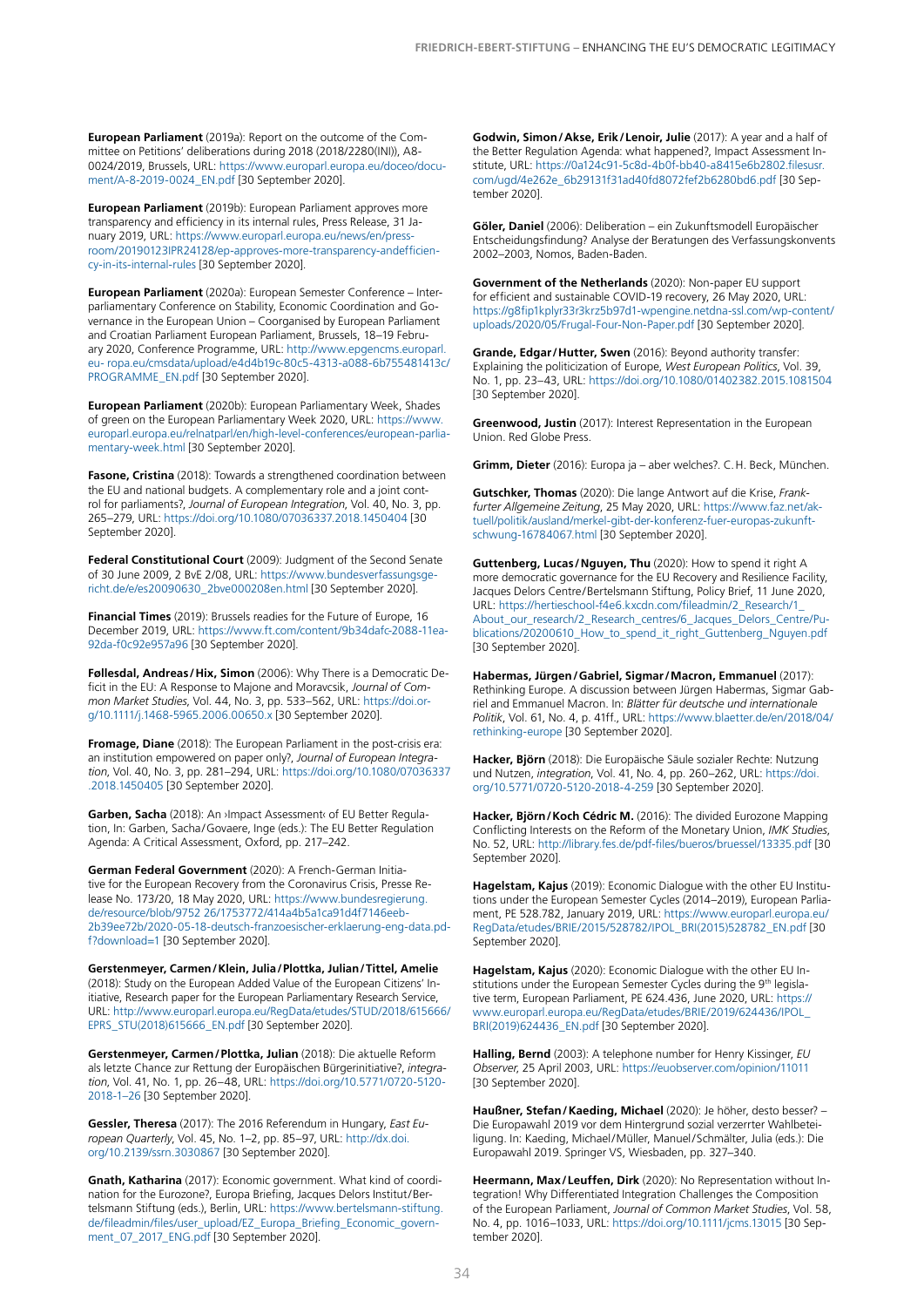**Heezen, Jos/Marzocchi, Ottavio** (2019): Achievements of the Committee on Petitions During the 2014–2019 Parliamentary Term and Challenges for the Future, Directorate-General for Internal Policies of the Union, URL: [https://www.europarl.europa.eu/RegData/etudes/](https://www.europarl.europa.eu/RegData/etudes/STUD/2019/621917/IPOL_STU(2019)621917_EN.pdf) [STUD/2019/621917/IPOL\\_STU\(2019\)621917\\_EN.pdf](https://www.europarl.europa.eu/RegData/etudes/STUD/2019/621917/IPOL_STU(2019)621917_EN.pdf) [30 September 2020].

**Heidbreder, Eva G./Schade, Daniel** (2020): Der institutionelle Wettstreit um die Spitzenkandidaten in der Europawahl 2019. In: Kaeding, Michael/Müller, Manuel/Schmälter, Julia (eds.): Die Europawahl 2019. Springer VS, Wiesbaden, pp. 169–179.

**Hennis, Wilhelm** (1976): Legitimität. Zu einer Kategorie der bürgerlichen Gesellschaft. In: Kielmansegg, Peter Graf (ed.): Legitimationsprobleme politischer Systeme, Opladen, pp. 9–38.

**Heuss, Theodor** (2009): Speech in front of the Parliamentary Council (9.9.1948). In: Becker, Ernst W. (ed.): Theodor Heuss – Vater der Verfassung. Zwei Reden im Parlamentarischen Rat über das Grundgesetz 1948/49, Munich, pp. 49–75.

**Hill, Christopher** (1993): The Capability-Expectations Gap, or Conceptualizing Europe's International Role, *Journal of Common Market Studies*, Vol. 31, No.3, pp. 305–328, URL: [https://doi.or](https://doi.org/10.1111/j.1468-5965.1993.tb00466.x)[g/10.1111/j.1468-5965.1993.tb00466.x](https://doi.org/10.1111/j.1468-5965.1993.tb00466.x) [30 September 2020].

**Hillgruber, Christian** (2019): Demos. In: Kühnhardt, Ludger/Mayer, Tilman (eds.): The Bonn Handbook of Globality. Springer, Cham.

**Hix, Simon** (2002): Why the EU Should Have a Single President, and How She Should Be Elected. Paper for the Working Group on Democracy in the EU for the UK Cabinet Office, URL: [http://www.lse-students.ac.uk/](http://www.lse-students.ac.uk/HIX/Working_Papers/Why%20the%20EU%20Should%20Have%20a%20Single%20President.pdf) [HIX/Working\\_Papers/Why%20the%20EU%20Should%20Have%20](http://www.lse-students.ac.uk/HIX/Working_Papers/Why%20the%20EU%20Should%20Have%20a%20Single%20President.pdf) [a%20Single%20President.pdf](http://www.lse-students.ac.uk/HIX/Working_Papers/Why%20the%20EU%20Should%20Have%20a%20Single%20President.pdf) [30 September 2020].

**Hix, Simon** (2008): What's Wrong with the Europe Union and How to Fix It. Wiley.

**Hobolt, Sara** (2012): Citizen Satisfaction with Democracy in the European Union, *Journal of Common Market Studies*, Vol. 50, No. 1, pp. 88– 105, URL: <https://doi.org/10.1111/j.1468-5965.2011.02229.x> [30 September 2020].

**Hobsbawm, Eric/Ranger, Terence** (eds.) (1992): The Invention of Tradition. Cambridge University Press.

**Hooghe, Liesbet/Marks, Gary** (2009): A Postfunctionalist Theory of European Integration: From Permissive Consensus to Constraining Dissensus, *British Journal of Political Science*, Vol. 39, No. 1, pp. 1–23, URL: <https://doi.org/10.1017/S0007123408000409>[30 September 2020].

**Höing, Oliver** (2015): With a Little Help of the Constitutional Court: The Bundestag on Its Way to an Active Policy Shaper. In: Hefftler, Claudia/Neuhold, Christine/Rozenberg, Oliver/Smith, Julie (eds.): The Palgrave Handbook of National Parliaments and the European Union. Palgrave Macmillan, London, pp. 191–208.

**Höpner, Martin/Schäfer, Armin** (2010): Grenzen der Integration – wie die Intensivierung der Wirtschaftsintegration zur Gefahr für die politische Integration wird, *integration*, Vol. 33, No. 1, pp. 3–20, URL: [www.jstor.](http://www.jstor.org/stable/24223657) [org/stable/24223657](http://www.jstor.org/stable/24223657) [30 September 2020].

**Hutter, Swen/Hanspeter Kriesi** (eds.) (2019): European Party Politics in Times of Crisis, Cambridge.

**Innerarity, Daniel** (2014): Does Europe Need a Demos to Be Truly Democratic?, *LSE 'Europe in Question' Discussion Paper* 77, European Institute, LSE.

**Joerges, Christian/Neyer, Jürgen** (1997): From Intergovernmental Bargaining to Deliberative Political Processes: The Constitutionalisation of Comitology, *European Law Journal*, Vol. 3, No. 3, pp. 273–299, URL: <https://doi.org/10.1111/1468-0386.00031> [30 September 2020].

**Joerges, Christian/Neyer, Jürgen** (2014): Deliberativer Supranationalismus in der Krise. In: Flügel-Martinsen, Oliver/Gaus, Daniel/Hitzel-Cassagnes, Tanja/Martinsen, Franziska (eds.): Deliberative Kritik – Kritik der Deliberation. Springer VS, Wiesbaden, pp. 353–372.

**Juncker, Jean-Claude/Tusk, Donald/Dijsselbloem, Jeroen/Draghi, Mario/Schulz, Martin** (2015): Completing Europe's Economic and Monetary Union, Brussels, URL: [https://ec.europa.eu/commission/sites/ be](https://ec.europa.eu/commission/sites/ beta-political/files/5-presidents-report_en.pdf)[ta-political/files/5-presidents-report\\_en.pdf](https://ec.europa.eu/commission/sites/ beta-political/files/5-presidents-report_en.pdf) [30 September 2020].

**Kaeding, Michael/Müller, Manuel/Schmälter, Julia** (2020): Die Europawahl 2019: Ringen um die Zukunft Europas. In: Kaeding, Michael/ Müller, Manuel/Schmälter, Julia (eds.): Die Europawahl 2019. Springer VS, Wiesbaden, pp. 9–24.

**Kaeding, Michael/Switek, Niko** (2015): Europawahl 2014 Spitzenkandidaten, Protestparteien und Nichtwähler. In: Kaeding, Michael/Switek, Niko (eds.): Die Europawahl 2014, Springer VS, Wiesbaden, pp. 17–30.

**Kandyla, Anna/Gherghina, Sergiu** (2018): What Triggers the Intention to Use the European Citizens' Initiative? The Role of Benefits, Values and Efficacy, *Journal of Common Market Studies*, Vol. 56, No. 6, pp. 1223– 1239, URL:<https://doi.org/10.1111/jcms.12737> [30 September 2020].

**Katzemich, Nina/Lange, Timo/Bank, Max** (2019): EU-Lobbyreport 2019. Lobbyismus in der EU: Eine Bilanz. Was Europa gegen die Macht der Konzerne tun müsste, Lobby Control, Cologne, URL: [https://www.lobbycon](https://www.lobbycontrol.de/wp-content/uploads/EU-Lobbyreport2019.pdf)[trol.de/wp-content/uploads/EU-Lobbyreport2019.pdf](https://www.lobbycontrol.de/wp-content/uploads/EU-Lobbyreport2019.pdf) [30 September 2020].

**Kaufmann, Bruno** (2011): Direkte Demokratie auf der transnationalen Ebene. Zur Entstehungsgeschichte der Europäischen Bürgerinitiative, In: Feld, Lars P./Huber, Peter M./Jung, Otmar/Welzel, Christian/Wittreck, Fabian (eds.): Jahrbuch für direkte Demokratie 2010, Baden-Baden, pp. 201–222.

**Kergueno, Raphaël** (2020): 100 days of Commission lobbying, Transparency International EU, 9 March 2020, URL: [https://transparency.eu/100](https://transparency.eu/100-days-lobbying/) [days-lobbying/](https://transparency.eu/100-days-lobbying/) [30 September 2020].

**Kielmansegg, Peter Graf** (1996): Integration und Demokratie. In: Jachtenfuchs, Markus/Kohler-Koch, Beate (eds.): Europäische Integration. Springer VS, Wiesbaden, pp. 49–76.

**Kießling, Andreas** (2001): Politische Kultur und Parteien in Deutschland. Sind die Parteien reformierbar?, *Aus Politik und Zeitgeschichte*, No. 10/2001, pp. 29–37, URL: [https://www.bpb.de/apuz/26422/politi](https://www.bpb.de/apuz/26422/politische-kultur-und-parteien-in-deutschland-sind-die-parteien-reformierbar)[sche-kultur-und-parteien-in-deutschland-sind-die-parteien-reformierbar](https://www.bpb.de/apuz/26422/politische-kultur-und-parteien-in-deutschland-sind-die-parteien-reformierbar) [30 September 2020].

**Klein, Julia/Plottka, Julian/Tittel, Amelie** (2018): Der Neustart der europäischen Integration durch eine inklusive Avantgarde?, *integration*, Vol. 41, No. 2, pp. 141–168, URL: [https://doi.org/10.5771/0720-5120-2018-2-](https://doi.org/10.5771/0720-5120-2018-2-141) [141](https://doi.org/10.5771/0720-5120-2018-2-141) [30 September 2020].

**Kluger Dionigi, Maja/Kloop, Christel** (2017): Investigation of informal trilogue negotiations since the Lisbon Treaty: Added value, lack of transparency and possible democratic deficit, Study for the European Economic and Social Committee, Brussels, URL: [https://www.eesc.europa.eu/sites/](https://www.eesc.europa.eu/sites/default/files/files/qe-01-17-783-en-n.pdf) [default/files/files/qe-01-17-783-en-n.pdf](https://www.eesc.europa.eu/sites/default/files/files/qe-01-17-783-en-n.pdf) [30 September 2020].

**Knaut, Annette** (2016): Rethinking the Imaginary of the Public Sphere: Transnational Discursive Spaces and the ECI. In: Conrad, Maximilian/ Knaut, Annette/Böttger, Katrin (eds.): Bridging the Gap? Opportunities and Constraints of the European Citizens' Initiative. Nomos, Baden-Baden, pp. 47–63.

**Kohler-Koch, Beate** (2010): Civil Society and the European Union. In: Anheier, Helmut K./Toepler, Stefan (eds.): International Encyclopedia of Civil Society. Springer, New York, NY.

**Kohler-Koch, Beate** (2012): Post-Maastricht Civil Society and Participatory Democracy, *Journal of European Integration*, Vol. 34, No. 7, pp. 809–824, URL:<https://doi.org/10.1080/07036337.2012.726016>[30 September 2020].

**Kohler-Koch, Beate/Quittkat, Christine** (eds.) (2011): Die Entzauberung partizipativer Demokratie. Zur Rolle der Zivilgesellschaft bei der Demokratisierung von EU-Governance, Frankfurt/New York.

**Koll, Willi** (2020): Zwanzig Jahre Makroökonomischer Dialog der EU. Neustart für den Euroraum und die Mitgliedstaaten, Wirtschaftsdienst, Vol. 100, No. 3, pp. 177–184, URL: [https://www.wirtschaftsdienst.eu/in](https://www.wirtschaftsdienst.eu/inhalt/jahr/2020/heft/3/beitrag/zwanzig-jahre-makrooekonomischer-dialog-der-eu.html)[halt/jahr/2020/heft/3/beitrag/zwanzig-jahre-makrooekonomischer-dia](https://www.wirtschaftsdienst.eu/inhalt/jahr/2020/heft/3/beitrag/zwanzig-jahre-makrooekonomischer-dialog-der-eu.html)[log-der-eu.html](https://www.wirtschaftsdienst.eu/inhalt/jahr/2020/heft/3/beitrag/zwanzig-jahre-makrooekonomischer-dialog-der-eu.html) [30 September 2020].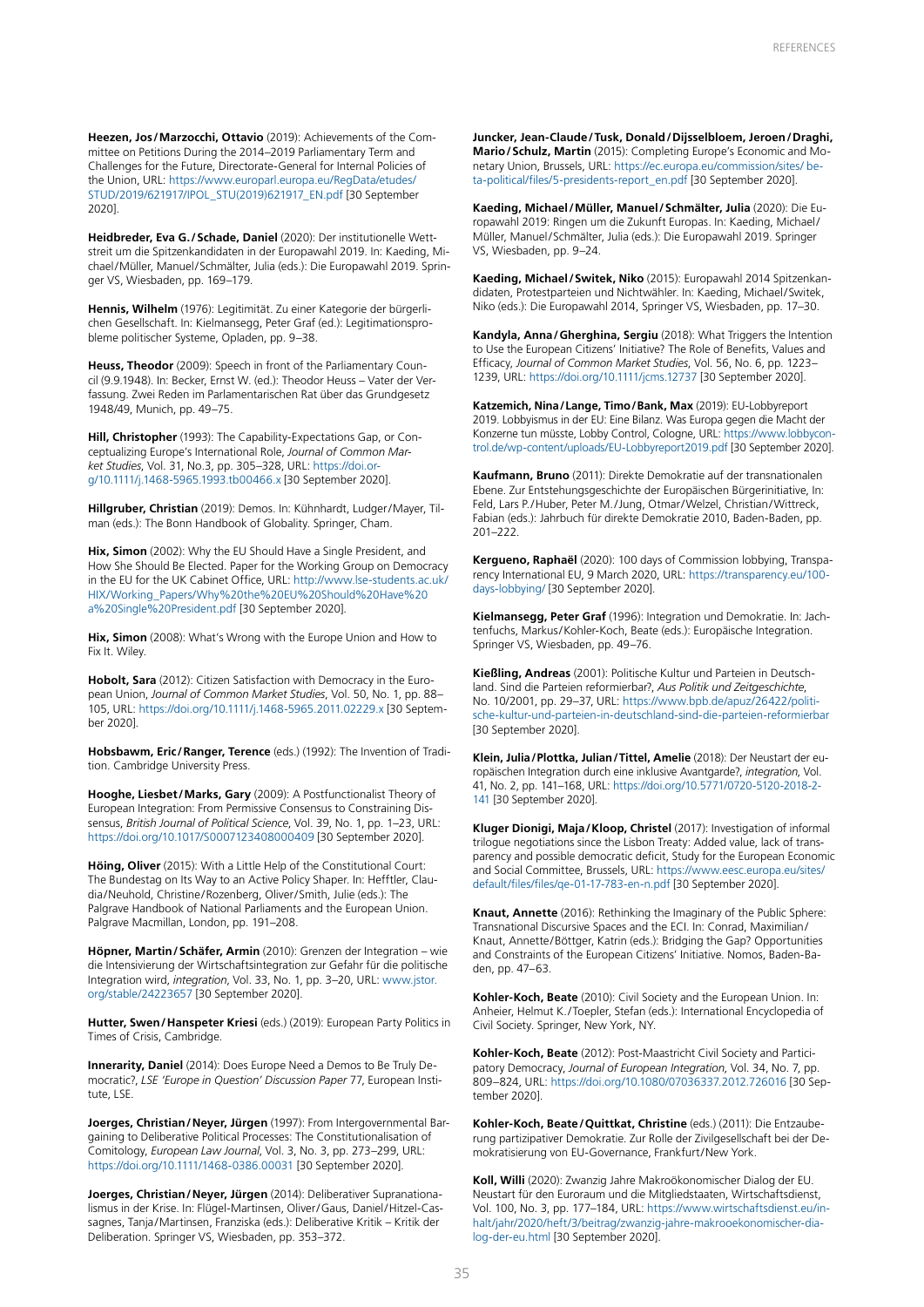**Kölliker, Alkuien** (2001): Bringing Together or Driving Apart the Union? Towards a Theory of Differentiated Integration, *West European Politics*, Vol. 24, No. 4, pp. 125–151, URL: [https://doi.](https://doi.org/10.1080/01402380108425468) [org/10.1080/01402380108425468](https://doi.org/10.1080/01402380108425468) [30 September 2020].

**Kratochvíl, Petr/Sychra, Zdeněk** (2019): The end of democracy in the EU? The Eurozone crisis and the EU's democratic deficit, *Journal of European Integration*, Vol. 41, No. 2, pp. 169–185, URL: [https://doi.org/10.108](https://doi.org/10.1080/07036337.2019.1569001) [0/07036337.2019.1569001](https://doi.org/10.1080/07036337.2019.1569001) [30 September 2020].

**Kreppel, Amie/Hix, Simon** (2003): From »Grand Coalition« To Left-Right Confrontation: Explaining the Shifting Structure of Party Competition in the European Parliament, Comparative Political Studies, Vol. 36, No. 1–2, pp. 75–96, URL: <https://doi.org/10.1177/0010414002239372> [30 September 2020].

**Kriesi, Hanspeter** (2020): Is There a Crisis of Democracy in Europe?, *Politische Vierteljahresschrift*, Vol. 61, No. 2, pp. 237–260, URL: [https://doi.](https://doi.org/10.1007/s11615-020-00231-9) [org/10.1007/s11615-020-00231-9](https://doi.org/10.1007/s11615-020-00231-9) [30 September 2020].

**Kriesi, Hanspeter/Grande, Edgar** (2016): The euro crisis: A boost to the politicisation of European integration? In: Hutter, Swen/Grande, Edgar/Kriesi, Hanspeter (eds.): Politicising Europe: Integration and Mass Politics, Cambridge, pp. 240–276.

**Kröger, Sandra** (2018): How limited representativeness weakens throughput legitimacy in the EU. The example of interest groups. *Public Administration*, Vol. 97, No. 4, pp. 770–783, URL: [https://doi.org/10.1111/](https://doi.org/10.1111/padm.12410) [padm.12410](https://doi.org/10.1111/padm.12410) [30 September 2020].

**Ladurner, Ulrich/Reuscher, Constanze/Thumann, Michael** (2020): In Rom ist der hässliche Deutsche wieder da, Zeit Online, 1 April 2020, URL: [https://www.zeit.de/wirtschaft/2020-04/italien-coronavirus-wirt](https://www.zeit.de/wirtschaft/2020-04/italien-coronavirus-wirtschaft-eu-bonds)[schaft-eu-bonds](https://www.zeit.de/wirtschaft/2020-04/italien-coronavirus-wirtschaft-eu-bonds) [30 September 2020].

**Le Blanc, David** (2020): E-participation: a quick overview of recent qualitative trends, UN Department of Economic and Social Affairs, Working Paper No. 163, URL: [https://www.un.org/esa/desa/papers/2020/](https://www.un.org/esa/desa/papers/2020/wp163_2020.pdf) [wp163\\_2020.pdf](https://www.un.org/esa/desa/papers/2020/wp163_2020.pdf) [30 September 2020].

**Leggewie, Claus/Lang, Anne-Katrin** (2011): Der Kampf um die europäische Erinnerung. C.H. Beck, München.

**Leupold, Anna** (2016): A structural approach to politicisation in the Euro crisis, *West European Politics*, Vol. 39, No. 1, pp. 84–103, URL: [https://](https://doi.org/10.1080/01402382.2015.1081) [doi.org/10.1080/01402382.2015.1081](https://doi.org/10.1080/01402382.2015.1081) [30 September 2020].

**Liedtke, Enrico** (2020): 40 Jahre Europawahlen – und noch immer kein europäisches Parteiensystem?. In: Kaeding, Michael/Müller, Manuel/ Schmälter, Julia (eds.): Die Europawahl 2019. Springer VS, Wiesbaden, pp. 105–117.

**Lindberg, Leon/Scheingold, Stuart** (1970): Europe's would-be polity; patterns of change in the European community. Englewood Cliffs, N.J., Prentice-Hall.

**Lippert, Barbara** (2017): Differenzierte Integration in der EU im Spiegel von Austritt– Beitritt – Assoziierung, *integration*, Vol. 40, No. 2, pp. 101– 109, URL: [http://iep-berlin.de/wp-content/uploads/2017/11/Beitrag-Lip](http://iep-berlin.de/wp-content/uploads/2017/11/Beitrag-Lippert.pdf)[pert.pdf](http://iep-berlin.de/wp-content/uploads/2017/11/Beitrag-Lippert.pdf) [30 September 2020].

**Lord, Christopher** (2015): Utopia or Dystopia? Towards a Normative Analysis of Differentiated Integration, *Journal of European Public Policy*, Vol. 22, No. 6, pp. 783–798, URL: [https://doi.org/10.1080/13501763.201](https://doi.org/10.1080/13501763.2015.1020839) [5.1020839](https://doi.org/10.1080/13501763.2015.1020839) [30 September 2020].

**Majone, Giandomenico** (1999): The regulatory state and its legitimacy problems, *West European Politics*, Vol. 22, No. 1, pp. 1–24, URL: [https://](https://doi.org/10.1080/01402389908425284) [doi.org/10.1080/01402389908425284](https://doi.org/10.1080/01402389908425284) [30 September 2020].

**Majone, Giandomenico** (2002): Europe's ›Democratic Deficit‹: The Question of Standards, *European Law Journal*, Vol. 4, No. 1, pp. 5–28, URL:<https://doi.org/10.1111/1468-0386.00040>[30 September 2020].

**Majone, Giandomenico** (2014): From regulatory state to a democratic default, *Journal of Common Market Studies*, Vol. 52, No. 6, pp. 1216– 1223, URL:<https://doi.org/10.1111/jcms.12190>[30 September 2020].

**Maurer, Andreas et. al** (2007): Vom Verfassungs- zum Reformvertrag: Die Ratifikationsverfahren zum EU-Verfassungsvertrag und die Verhandlungen zum Mandat der Regierungskonferenz 2007, SWP-Diskussionspapier Forschungsgruppe EU-Integration, Stiftung Wissenschaft und Politik, Berlin.

**Maurer, Andreas /Wolf, Michael** (2020): The European Parliament's Right of Initiative, Study requested by the European Parliament's Committee on Constitutional Affairs, URL: [https://www.europarl.europa.eu/](https://www.europarl.europa.eu/RegData/etudes/STUD/2020/655134/IPOL_STU(2020)655134_EN.pdf) [RegData/etudes/STUD/2020/655134/IPOL\\_STU\(2020\)655134\\_EN.pdf](https://www.europarl.europa.eu/RegData/etudes/STUD/2020/655134/IPOL_STU(2020)655134_EN.pdf) [30 September 2020].

Merkel, Angela (2010): Speech at the opening ceremony of the 61<sup>st</sup> academic year of the College of Europe in Bruges on 2 November 2010, Bruges, URL: [https://www.coleurope.eu/content/news/Speeches/Europakol](https://www.coleurope.eu/content/news/Speeches/Europakolleg%20Brugge%20Mitschrift%20englisch.pdf)[leg%20Brugge%20Mitschrift%20englisch.pdf](https://www.coleurope.eu/content/news/Speeches/Europakolleg%20Brugge%20Mitschrift%20englisch.pdf) [30 September 2020].

**Merkel, Wolfgang** (2011): Entmachten Volksentscheide das Volk? Anmerkungen zu einem Demokratischen Paradoxon, *WZB-Mitteilungen* 131/March 2011, pp. 10–13, URL: [https://www.wzb.eu/system/files/](https://www.wzb.eu/system/files/docs/sv/iuk/10-13.pdf) [docs/sv/iuk/10-13.pdf](https://www.wzb.eu/system/files/docs/sv/iuk/10-13.pdf) [30 September 2020].

**Moravcsik, Andrew** (2002): Reassessing Legitimacy in the European Union, *Journal of Common Market Studies*, Vol. 40, No. 4, pp. 603–624, URL:<https://doi.org/10.1111/1468-5965.00390>[30 September 2020].

**Mounk, Yascha** (2018): The People vs. Democracy. Harvard University Press, Cambridge, MA and London.

**Mudde, Cas** (2004): The Populist Zeitgeist, Government and Opposition, Vol. 39, No. 4, pp. 541–563, URL: [https://doi.org/10.1111/](https://doi.org/10.1111/j.1477-7053.2004.00135.x) [j.1477-7053.2004.00135.x](https://doi.org/10.1111/j.1477-7053.2004.00135.x) [30 September 2020].

**Müller Gómez, Johannes /Reiners, Wulf** (2019): Rivalität mit System? Zehn Jahre institutioneller Wettbewerb zwischen Europäischem Parlament und Europäischem Rat, *integration*, Vol. 42, No. 4, pp. 262– 279, URL:<https://doi.org/10.5771/0720-5120-2019-4>[30 September 2020].

**Müller Gómez, Johannes/Thieme, Alina** (2020): The Appointment of the President of the European Commission 2019: A Toothless European Parliament?. In: Kaeding, Michael/Müller Manuel/Schmälter, Julia (2020): Die Europawahl 2019. Springer VS, Wiesbaden.

**Müller Gómez, Johannes/Wessels, Wolfgang/Wolters, Johannes**  (2019): The European Parliament and the European Council: A Shift in the Balance of Power? In: Costa, Olivier (eds.): The European Parliament in Times of EU Crisis. Palgrave Macmillan, Cham, pp. 53–76.

**Müller, Jan W.** (2011): The Promise of Demoicracy: Diversity and Domination in the European Public Order. In: Neyer, Jürgen/Wiener, Antje (eds.): The Political Theory of the European Union, Oxford University Press.

**Müller, Manuel** (2014): Jenseits der Gleichgültigkeit: Das politische System der EU und die Europaskepsis, Bundeszentrale für Politische Bildung. URL: [https://www.bpb.de/politik/extremismus/](https://www.bpb.de/politik/extremismus/rechtsextremismus/192050/jenseits-der-gleichgueltigkeit-das-politische-system-der-eu-und-die-europaskepsis) [rechtsextremismus/192050/jenseits-der-gleichgueltigkeit-das-politi](https://www.bpb.de/politik/extremismus/rechtsextremismus/192050/jenseits-der-gleichgueltigkeit-das-politische-system-der-eu-und-die-europaskepsis)[sche-system-der-eu-und-die-europaskepsis](https://www.bpb.de/politik/extremismus/rechtsextremismus/192050/jenseits-der-gleichgueltigkeit-das-politische-system-der-eu-und-die-europaskepsis) [30 September 2020].

**Müller, Manuel** (2016): Perfekter Bikameralismus: Das italienische Verfassungsreferendum und die EU, *Der (europäische) Föderalist*, 24 November 2016, URL: [https://www.foederalist.eu/2016/11/perfekter-bikamera](https://www.foederalist.eu/2016/11/perfekter-bikameralismus-referendum-italien-eu.html)[lismus-referendum-italien-eu.html](https://www.foederalist.eu/2016/11/perfekter-bikameralismus-referendum-italien-eu.html) [30 September 2020].

**Müller, Manuel** (2017a): Warum das Weißbuch der Kommission zur Zukunft Europas so enttäuschend ist, *Der (europäische) Föderalist*, 13 March 2017, URL: [https://www.foederalist.eu/2017/03/weiss](https://www.foederalist.eu/2017/03/weissbuch-kommission-zukunft-europas-gipfel-rom-enttaeuschung.html)[buch-kommission-zukunft-europas-gipfel-rom-enttaeuschung.html](https://www.foederalist.eu/2017/03/weissbuch-kommission-zukunft-europas-gipfel-rom-enttaeuschung.html) [30 September 2020].

**Müller, Manuel** (2017b): Warum nicht nur einige, sondern alle 73 frei werdenden Sitze im Europäischen Parlament für gesamteuropäische Listen genutzt werden sollten, *Der (europäische) Föderalist*, 18 July 2017, URL: [https://www.foederalist.eu/2017/07/73-sitze-gesamteuropaei](https://www.foederalist.eu/2017/07/73-sitze-gesamteuropaeische-listen.html)[sche-listen.html](https://www.foederalist.eu/2017/07/73-sitze-gesamteuropaeische-listen.html) [30 September 2020].

**Müller, Manuel** (2020a): Make European Elections More Meaningful. How to Reinforce Parliamentary Democracy at the EU Level, Friedrich-Ebert-Stiftung: Perspective. Democracy and Human Rights.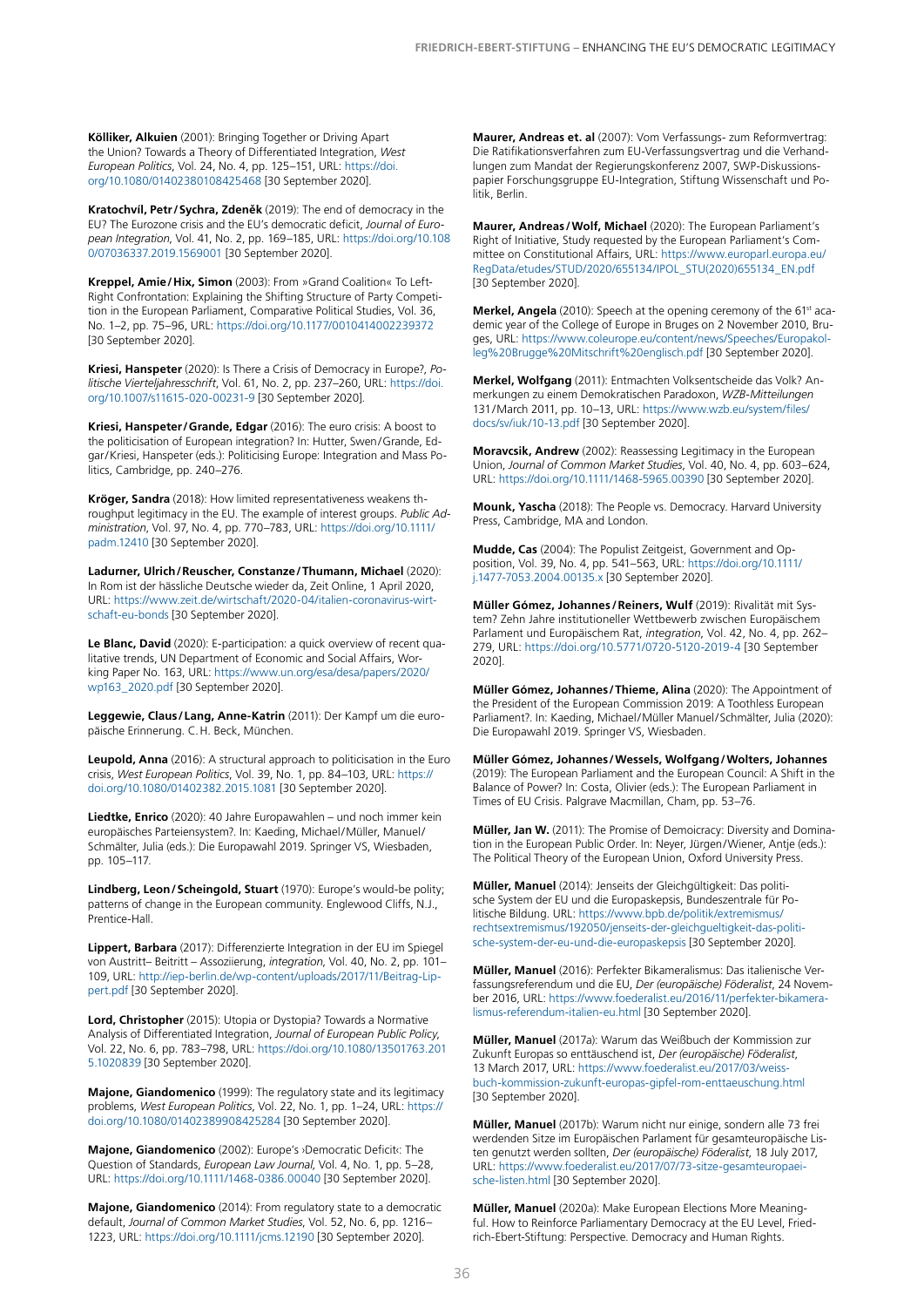**Müller, Manuel** (2020b): Ein verpasster Verfassungsmoment: Der Vertrag von Maastricht und die europäische Öffentlichkeit (1988–91), Baden-Baden 2020 (forthcoming).

**Müller, Manuel** (2020c): Die Auswirkungen der Covid-19-Pandemie. In: Weidenfeld, Werner/Wessels, Wolfgang (eds.): Jahrbuch der Europäischen Integration 2020, Baden-Baden 2020 (forthcoming).

**Mundell, Robert A.** (1961): A Theory of Optimum Currency Areas, *American Economic Review*, Vol. 51, No. 4, pp. 657–665, URL: [https://](https://www.jstor.org/stable/1812792) [www.jstor.org/stable/1812792](https://www.jstor.org/stable/1812792) [30 September 2020].

**Najmowicz, Alexandrina** (2019): Activizenship. Civic Space Watch Report 2019, European Civic Forum, URL: [http://civic-forum.eu/publication/](http://civic-forum.eu/publication/view/activizenship-4) [view/activizenship-4](http://civic-forum.eu/publication/view/activizenship-4) [30 September 2020].

**Neyer, Jürgen** (2006): The deliberative turn in integration theory, *Journal of European Public Policy*, Vol. 13, No. 5, pp. 779–791, URL: [https://](https://doi.org/10.1080/13501760600809160) [doi.org/10.1080/13501760600809160](https://doi.org/10.1080/13501760600809160) [30 September 2020].

**Nicolaïdis, Kalypso** (2003): Our European Demoïcracy: Is this Constitution a Third Way for Europe? In Nicolaidis, Kalypso/Weatherill, Stephen (eds.): Whose Europe? National Models and the Constitution of the European Union, European Studies at Oxford Series, pp.137–152.

**Nicolaïdis, Kalypso** (2012): European Demoicracy and Its Crisis, *Journal of Common Market Studies*, Vol. 51, No. 2, pp. 351–369, URL: [https://doi.](https://doi.org/10.1111/jcms.12006) [org/10.1111/jcms.12006](https://doi.org/10.1111/jcms.12006) [30 September 2020].

**Niedermayer, Oskar** (2005): Bürger und Politik. Politische Orientierungen und Verhaltensweisen der Deutschen. Springer VS, Wiesbaden.

**Nogaj, Monika/Poptcheva, Eva-Maria** (2015): The Reform of the Electoral Law of the European Union, In-Depth Analysis for the European Parliamentary Research Service, Brussels, URL: [https://www.europarl.europa.](https://www.europarl.europa.eu/RegData/etudes/IDAN/2015/558775/EPRS_IDA(2015)558775_EN.pdf) [eu/RegData/etudes/IDAN/2015/558775/EPRS\\_IDA\(2015\)558775\\_EN.pdf](https://www.europarl.europa.eu/RegData/etudes/IDAN/2015/558775/EPRS_IDA(2015)558775_EN.pdf) [30 September 2020].

**Norwegian Government** (2012): Official Norwegian Reports NOU 2012. Outside and Inside Norway's agreements with the European Union, December 2012, URL: [https://www.regjeringen.no/globalassets/upload/](https://www.regjeringen.no/globalassets/upload/ud/vedlegg/eu/nou2012_2_chapter27.pdf) [ud/vedlegg/eu/nou2012\\_2\\_chapter27.pdf](https://www.regjeringen.no/globalassets/upload/ud/vedlegg/eu/nou2012_2_chapter27.pdf) [30 September 2020].

**OECD** (2018): OECD Regulatory Policy Outlook 2018, Paris, [https://read.](https://read.oecd.org/10.1787/9789264303072-en?format=pdf) [oecd.org/10.1787/9789264303072-en?format=pdf](https://read.oecd.org/10.1787/9789264303072-en?format=pdf) [30 September 2020].

**Panagiotopoulos, Panagiotis/Elliman, Tony** (2012): Online Engagement from the Grassroots: Reflecting on over a Decade of ePetitioning Experience in Europe and the UK. In: Charalabidis, Yannis/Koussouris, Sotirios (eds.): Empowering Open and Collaborative Governance, Berlin/ Heidelberg, pp. 79–94.

**Pleines, Heiko** (2011): Challenges of Integration and Participation. Civil Society Organizations from new Member States in EU Governance, In: Liebert, Ulrike/Trenz, Hans-Jörg (eds.): The New Politics of European Civil Society, London, pp. 178–194.

**Plottka, Julian** (2012): Die Europäische Bürgerinitiative. Inklusion neuer Akteure in die europäische Politik?, *Zeitschrift für Parlamentsfragen*, Vol. 43, No. 2, pp. 419–428.

**Plottka, Julian** (2016): From Consensus to Majoritarian EU-level Democracy? The ECI as an Example of Constitutional Change. In: Conrad, Maximilian/Knaut, Annette/Böttger, Katrin (eds.): Bridging the gap? Opportunities and Constraints of the European Citizens' Initiative, Europäische Schriften, No. 97, Baden-Baden, pp. 169–198.

**Plottka, Julian** (2017): Europäische Bürgerinitiativen, In: Weidenfeld, Werner/Wessels, Wolfgang (eds.): Jahrbuch der Europäischen Integration 2017, Baden-Baden, pp. 189–192.

**Plottka, Julian** (2019): Europäische Bürgerinitiative, In: Weidenfeld, Werner/Wessels, Wolfgang (eds.): Jahrbuch der Europäischen Integration 2019, Baden-Baden, pp. 173–167.

**Plottka, Julian** (2020a): Die Konferenz zur Zukunft Europas zwischen »Konvent 2.0« und »Intergouvernementalismus 3.0«: Warum Europa diese Chance zur Reform nutzen muss, *integration*, Vol. 43, No. 3, forthcoming.

**Plottka, Julian** (2020b): Make Civil Society Involvement Bottom-up. How to Reinforce Participative Democracy at the EU Level, Friedrich-Ebert-Stiftung: Perspective. Democracy and Human Rights.

**Plottka, Julian** (2020c): Make EU Economic Policy Accountable. How to Reinforce the Democratic Legitimacy of European Economic Governance, Friedrich-Ebert-Stiftung: Perspective. Democracy and Human Rights.

**Plottka, Julian/Rebmann, Nicola** (2020): Demokratiedefizit. In: Weidenfeld, Werner/Wessels, Wolfgang/Tekin, Funda (eds.): Europa von A bis Z. Springer VS, Wiesbaden.

Preuß, Ulrich K. (2005): Europa als politische Gemeinschaft. In: Schuppert, Gunnar Folke/Pernice, Ingolf/Haltern, Ulrich (eds.): Europawissenschaft, Baden-Baden, 2005, pp. 489–539.

**Quittkat, Christine** (2011): The European Commission's Online Consultations: A Success Story?, *Journal of Common Market Studies*, Vol. 49, No. 3, pp. 653–674, URL: [https://doi.org/10.1111/](https://doi.org/10.1111/j.1468-5965.2010.02147.x) [j.1468-5965.2010.02147.x](https://doi.org/10.1111/j.1468-5965.2010.02147.x) [30 September 2020].

**Rasmussen, Mette B.** (2018): Accountability challenges in EU economic governance? Parliamentary scrutiny of the European Semester, *Journal of European Integration*, Vol. 40, No. 3, pp. 341–357, URL: [https://doi.org/1](https://doi.org/10.1080/07036337.2018.1451523) [0.1080/07036337.2018.1451523](https://doi.org/10.1080/07036337.2018.1451523) [30 September 2020].

**Regulation** (EU) 2019/788 of the European Parliament and of the Council of 17 April 2019 on the European citizens' initiative, Official Journal of the EU, No. L 130 of 17 May 2019, pp. 55–81, URL: [https://eurlex.europa.eu/](https://eurlex.europa.eu/legalcontent/EN/TXT/PDF/?uri=CELEX:32019R0788) [legalcontent/EN/TXT/PDF/?uri=CELEX:32019R0788](https://eurlex.europa.eu/legalcontent/EN/TXT/PDF/?uri=CELEX:32019R0788) [30 September 2020].

**Reif, Karlheinz/Schmitt, Hermann** (1980): Nine Second-Order National Elections – A conceptual framework for the analysis of European Election results, *European Journal of Political Research*, Vol. 8, No. 1, pp. 3–44, URL:<https://doi.org/10.1111/j.1475-6765.1980.tb00737.x> [30 September 2020].

**Renda, Andrea** (2015): Too good to be true? A quick assessment of the European Commission's new Better Regulation Package, Centre for European Policy Studies, Special Report, No. 108, Brussels, URL: [https://www.](https://www.ceps.eu/wp-content/uploads/2015/05/SR108AR_BetterRegulation.pdf) [ceps.eu/wp-content/uploads/2015/05/SR108AR\\_BetterRegulation.pdf](https://www.ceps.eu/wp-content/uploads/2015/05/SR108AR_BetterRegulation.pdf) [30 September 2020].

**Repasi, René** (2016): Implementation of the Lisbon Treaty – Improving functioning of the EU: Economic and Monetary Policy, Study for the AFCO Committee, Brussels, URL: [https://www.europarl.europa.eu/RegData/etudes/](https://www.europarl.europa.eu/RegData/etudes/STUD/2016/556952/IPOL_STU(2016)556952_EN.pdf) [STUD/2016/556952/IPOL\\_STU\(2016\)556952\\_EN.pdf](https://www.europarl.europa.eu/RegData/etudes/STUD/2016/556952/IPOL_STU(2016)556952_EN.pdf) [30 September 2020].

**Ringeisen-Biardeaud, Juliette** (2017): »Let's take back control«: Brexit and the Debate on Sovereignty, Revue Française de Civilisation Britannique XXII-2, URL:<http://journals.openedition.org/rfcb/1319>[30 September 2020].

**Risse, Thomas** (2014a): European Public Spheres: Politics Is Back, Cambridge.

**Risse, Thomas** (2014b): No demos? Identities and Public Spheres in the Euro Crisis, *Journal of Common Market Studies*, Vol. 52, No. 6, pp. 1207– 1215, URL: <https://doi.org/10.1111/jcms.12189>[30 September 2020].

**Risse, Thomas** (2015): A Community of Europeans? Transnational Identities and Public Spheres. Cornell University Press, Ithaca.

**Røed, Maiken/Wøien Hansen, Vibeke** (2018): Explaining Participation Bias in the European Commission's Online Consultations: The Struggle for Policy Gain without too Much Pain, *Journal of Common Market Studies*, Vol. 56, No. 6, pp. 1446–1461, URL: <https://doi.org/10.1111/jcms.12754> [30 September 2020].

**Sapir, André** (2005): Policy Debates. An Agenda for a Growing Europe. The Sapir Report, *Regional Studies*, Vol. 39, No. 7, pp. 958–965.

**Saurugger, Sabine** (2012): Beyond Non-Compliance with Legal Norms. In: Research Design in European Studies. Palgrave Studies in European Union Politics. Palgrave Macmillan, London.

**Schäfer, Armin** (2009): Alles halb so schlimm? Warum eine sinkende Wahlbeteiligung der Demokratie schadet. In: Max-Planck-Institut für Gesellschaftsforschung (ed.): MPIfG Jahrbuch 2009–2010, Cologne, pp. 33–38.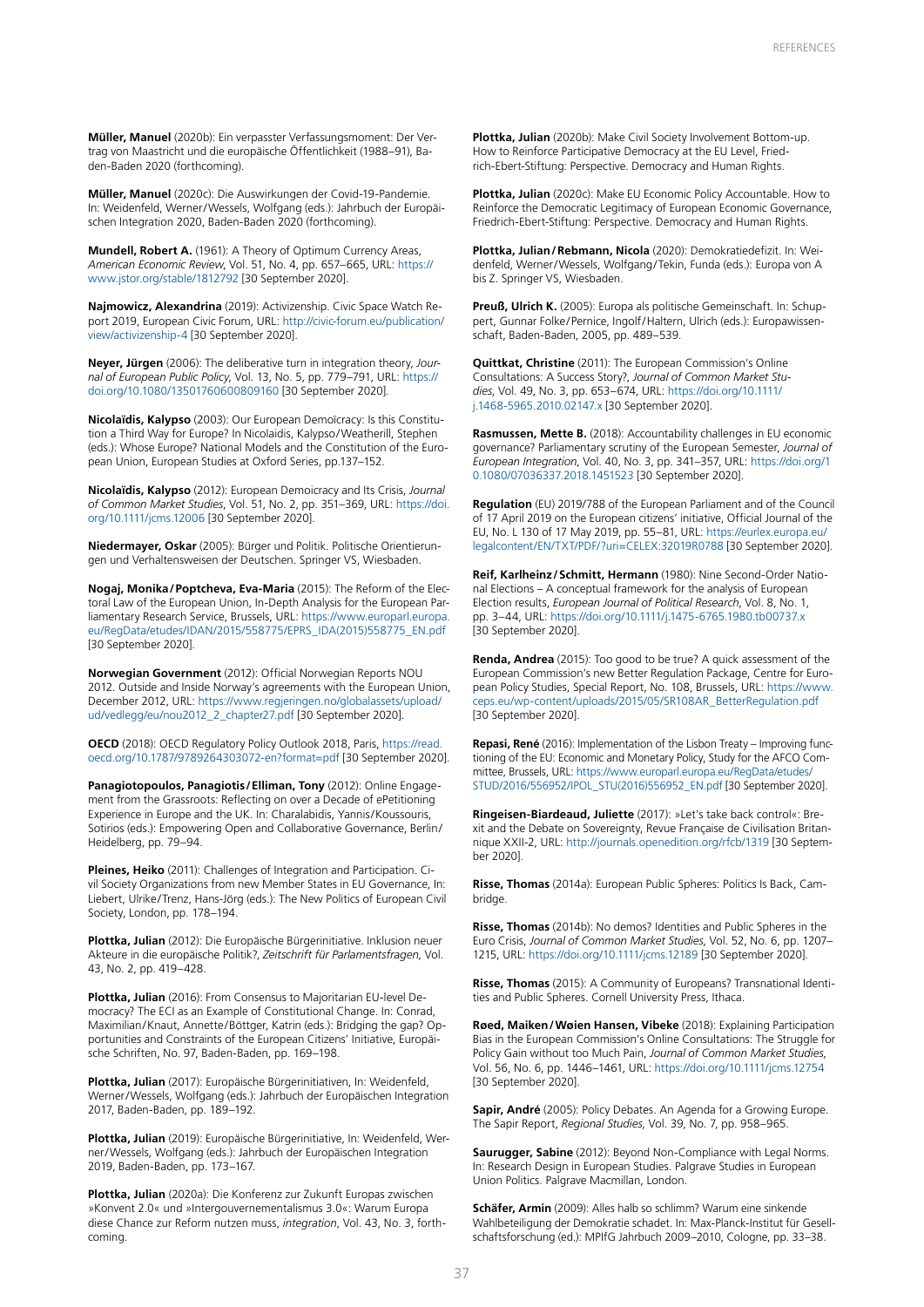**Scharpf, Fritz W.** (1999): Regieren in Europa: Effektiv und demokratisch?, Frankfurt Main/New York.

**Scharpf, Fritz W.** (2005): Legitimationskonzepte jenseits des Nationalstaates. In: Schuppert, Gunnar Folke/Pernice, Ingolf/Haltern, Ulrich (eds.): Europawissenschaft, Baden-Baden, pp. 705–742.

Scharpf, Fritz W. (2008): Negative und positive Integration. In: Höpner, Martin/Schäfer, Armin (eds.): Die politische Ökonomie der Integration, Frankfurt Main/New York, pp. 49–87.

**Schäuble, Wolfgang** (2012): Speech at the ceremony after being awarded the International Charlemagne Prize of the City of Aachen, URL: [https://www.karlspreis.de/de/preistraeger/wolfgang-schaeuble-2012/re](https://www.karlspreis.de/de/preistraeger/wolfgang-schaeuble-2012/rede-von-dr-wolfgang-schaeuble)[de-von-dr-wolfgang-schaeuble](https://www.karlspreis.de/de/preistraeger/wolfgang-schaeuble-2012/rede-von-dr-wolfgang-schaeuble) [30 September 2020].

**Schimmelfennig, Frank/Leuffen, Dirk/Rittberger, Berthold** (2015): The European Union as a system of differentiated integration: interdependence, politicization and differentiation, *Journal of European Public Policy*, Vol. 22, No. 6, pp. 764–782, URL: [https://doi.org/10.1080/135017](https://doi.org/10.1080/13501763.2015.1020835) [63.2015.1020835](https://doi.org/10.1080/13501763.2015.1020835) [30 September 2020].

**Schmidt, Vivien A.** (2013): Democracy and Legitimacy in the European Union Revisited. Input, Output and 'Throughput', *Political Studies*, Vol. 61, No. 1, pp. 2–22, URL: [https://doi.org/10.1111/](https://doi.org/10.1111/j.1467-9248.2012.00962.x) [j.1467-9248.2012.00962.x](https://doi.org/10.1111/j.1467-9248.2012.00962.x) [30 September 2020].

**Schmidt, Vivien A./Wood, Matthew** (2019): Conceptualizing throughout legitimacy. Procedural mechanisms of accountability, transparency, inclusiveness and openness in EU governance. *Public Administration*, Vol. 97, No. 4, pp. 727–740, URL: <https://doi.org/10.1111/padm.12615>[30 September 2020].

**Schraff, Dominik/Schimmelfennig, Frank** (2020): Does differentiated integration strengthen the democratic legitimacy of the EU? Evidence from the 2015 Danish opt-out referendum, *European Union Politics*, Vol. 21, No. 4, pp. 590–611, URL: [https://doi.org/10.1177/1465116520949698](https://doi.org/10.1177/1465116520949698 )  [30 September 2020].

**Schünemann, Wolf** (2017): In Vielfalt verneint. Referenden in und über Europa von Maastricht bis Brexit. Springer VS, Wiesbaden.

**Schünemann, Wolf/Petri, Franziska** (2017): Euroskeptiker in der Referendumsoffensive. Das Brexit-Votum und die neue Bedeutung offensiver Misstrauens-referenden für den europäischen Integrationsprozess, *integration*, Vol. 40, No. 2, pp. 110–124, URL: [https://doi.org/10.5771/0720-](https://doi.org/10.5771/0720-5120-2017-2-110) [5120-2017-2-110](https://doi.org/10.5771/0720-5120-2017-2-110) [30 September 2020].

**Scipioni, Marco** (2017): De Novo Bodies and EU Integration: What is the Story behind EU Agencies' Expansion?, *Journal of Common Market Integration*, Vol. 56, No. 4, pp. 768–784, URL: [https://doi.org/10.1111/](https://doi.org/10.1111/jcms.12615) [jcms.12615](https://doi.org/10.1111/jcms.12615) [30 September 2020].

**Shaw, Jo** (1998): The Treaty of Amsterdam: Challenges of Flexibility and Legitimacy, *European Law Journal*, Vol. 4, No. 1, pp. 63–86, URL: [https://](https://doi.org/10.1111/1468-0386.00043) [doi.org/10.1111/1468-0386.00043](https://doi.org/10.1111/1468-0386.00043) [30 September 2020].

**Standard Eurobarometer 91** (June 2019) European Comission DG Communication, Brussels.

**Statham, Paul/Trenz, Hans-Jörg** (2012): The Politicization of Europe: Contesting the Constitution in the Mass Media, New York.

**Steffani, Winfried** (1983): Zur Unterscheidung parlamentarischer und präsidentieller Regierungssysteme, *Zeitschrift Für Parlamentsfragen*, Vol. 14, No. 3, pp. 390–401 URL: <http://www.jstor.org/stable/24218835> [30 September 2020].

**Sternberg, Claudia/Gartzou- Katsouyanni, Kira/Nicolaidis, Kalypso** (2018): The Greco-German Affair in the Euro Crisis: Mutual Recognition Lost? Palgrave Pivot.

**Tekin, Funda** (2019): Differenzierte Integration. In: Becker, Peter/Lippert, Barbara (eds.): Handbuch Europäische Union. Springer VS, Wiesbaden, pp. 1–17.

**Thomas, Anja** (2018): Ein Paradigmenwechsel im französischen Europadiskurs – Auswirkungen für das deutsch-französische Tandem in der EU?, *integration*, Vol. 41, No. 2, pp. 128–140, URL: [http://iep-berlin.de/wp-con](http://iep-berlin.de/wp-content/uploads/2018/08/Volltext_Thomas.pdf)[tent/uploads/2018/08/Volltext\\_Thomas.pdf](http://iep-berlin.de/wp-content/uploads/2018/08/Volltext_Thomas.pdf) [30 September 2020].

**Thym, Daniel** (2016): Competing Models for Understanding Differentiated Integration. In: de Witte, Bruno/Ott, Andrea/Vos, Ellen (eds.): Between Flexibility and Disintegration: The State of EU Law Today, Cheltenham, Elgar, pp.28–75.

**Träger, Hendrik/Anders, Lisa H.** (2020): Die Europawahl 2019 – wieder eine second-order election? Eine Analyse der Wahlergebnisse in den 28 EU-Staaten. In: Kaeding, Michael/Müller, Manuel/Schmälter, Julia (eds.): Die Europawahl 2019, Wiesbaden, pp. 315–326.

**Van den Brande** (2017): Reaching out to EU Citizens. Report for the European Commission, URL: [https://ec.europa.eu/commission/sites/beta-po](https://ec.europa.eu/commission/sites/beta-political/files/reaching-out-to-citizens-report_en.pdf )[litical/files/reaching-out-to-citizens-report\\_en.pdf](https://ec.europa.eu/commission/sites/beta-political/files/reaching-out-to-citizens-report_en.pdf ) [30 September 2020].

**van der Brug, Wouter/van der Meer, Tom/van der Pas, Daphne**  (2018): Voting in the Dutch ›Ukraine-referendum‹. A panel study on the dynamics of party preference, EU-attitudes, and referendum-specific considerations, Acta Politica, Vol. 53, pp. 496–516, URL: https://doi. org/10.1057/s41269-018-0107-z [30 September 2020].

**van Rompuy, Herman** (2012): Towards a Genuine Economic and Monetary Union, Brussels, URL: [https://www.consilium.europa.eu/uedocs/](https://www.consilium.europa.eu/uedocs/cms_Data/docs/pressdata/en/ec/134069.pdf) [cms\\_Data/docs/pressdata/en/ec/134069.pdf](https://www.consilium.europa.eu/uedocs/cms_Data/docs/pressdata/en/ec/134069.pdf) [30 September 2020].

**Verger, Christine** (2018): Listes transnationales : une opportunité politique pour l'Europe, des obstacles à surmonter, Jacques Delors Institute, Policy Paper, No. 216, 7 February 2018, URL: [https://institutdelors.eu/](https://institutdelors.eu/wp-content/uploads/2018/02/Listestransnationales-Verger-février18.pdf) [wp-content/uploads/2018/02/Listestransnationales-Verger-février18.pdf](https://institutdelors.eu/wp-content/uploads/2018/02/Listestransnationales-Verger-février18.pdf) [30 September 2020].

**von der Leyen, Ursula** (2019): A Union that strives for more. My agenda for Europe. Political guidelines for the next European Commission 2019–2024, 10 September 2019, URL: [https://ec.europa.eu/commission/](https://ec.europa.eu/commission/sites/beta-political/files/political-guidelines-next-commission_en.pdf) [sites/beta-political/files/political-guidelines-next-commission\\_en.pdf](https://ec.europa.eu/commission/sites/beta-political/files/political-guidelines-next-commission_en.pdf) [30 September 2020].

**von Ondarza, Nicolai** (2013): Zwischen Integrationskern und Zerfaserung: Folgen und Chancen einer Strategie differenzierter Integration, Research Paper 02/2013, Stiftung Wissenschaft und Politik, Berlin, URL: [https://www.](https://www.ssoar.info/ssoar/handle/document/38565) [ssoar.info/ssoar/handle/document/38565](https://www.ssoar.info/ssoar/handle/document/38565) [30 September 2020].

**Walker, Neil** (1998): Sovereignty and Differentiated Integration in the European Union, *European Law Journal*, Vol. 4, No. 4, pp. 355–388, URL:<https://doi.org/10.1111/1468-0386.00058> [30 September 2020].

**Weber, Max** (1964): Wirtschaft und Gesellschaft. Grundriss der Verstehenden Soziologie, (1921/1922). Kiepenheuer & Witsch. Köln-Berlin.

Weiler, J.H.H. (1994): A Quiet Revolution: The European Court of Justice and its Interlocutors, *Comparative Political Studies*, Vol. 26, No. 4, pp. 510–534, URL:<https://doi.org/10.1177/0010414094026004006> [30 September 2020].

**Wessels, Wolfgang** (2016): The European Council, Houndsmills.

**Wessels, Wolfgang/Traguth, Thomas** (2010): Der hauptamtliche Präsident des Europäischen Rates: ›Herr‹ oder ›Diener‹ im Haus Europa?, *integration*, Vol. 33, No. 4/2010, pp. 298–311, URL: [http://iep-berlin.de/](http://iep-berlin.de/wp-content/uploads/2014/10/integration_10_04.pdf) [wp-content/uploads/2014/10/integration\\_10\\_04.pdf](http://iep-berlin.de/wp-content/uploads/2014/10/integration_10_04.pdf) [30 September 2020].

**Wiesner, Claudia** (2017): Möglichkeiten und Grenzen repräsentativer Demokratie in der EU-Finanzkrise, *integration*, Vol. 40, No. 1, pp. 52–66, URL:<https://doi.org/10.5771/0720-5120-2017-1-52>[30 September 2020].

**Wolfs, Wouter/Put, Gert-Jan/Van Hecke, Steven** (2020): The Second Time Around: Status Quo and Reform of the Europarties' Selection Procedures for Spitzenkandidaten in 2019. In: Kaeding, Michael/Müller, Manuel/Schmälter, Julia (eds.): Die Europawahl 2019. Springer VS, Wiesbaden, pp. 157–168.

**Wonka, Arndt/Göbel, Sascha** (2016): Parliamentary scrutiny and partisan conflict in the Euro crisis. The case of the German Bundestag, Comparative European Politics, Vol. 14, No. 2, pp. 215–231, URL: [https://doi.](https://doi.org/10.1057/cep.2015.43) [org/10.1057/cep.2015.43](https://doi.org/10.1057/cep.2015.43) [30 September 2020].

**Zalc, Julien/Becuwe, Nicolas/Buruian, Alexandrina** (2019): The 2019 post-electoral survey. Have European elections entered a new dimension? Eurobarometer Survey 91.5 of the European Parliament, Brussels.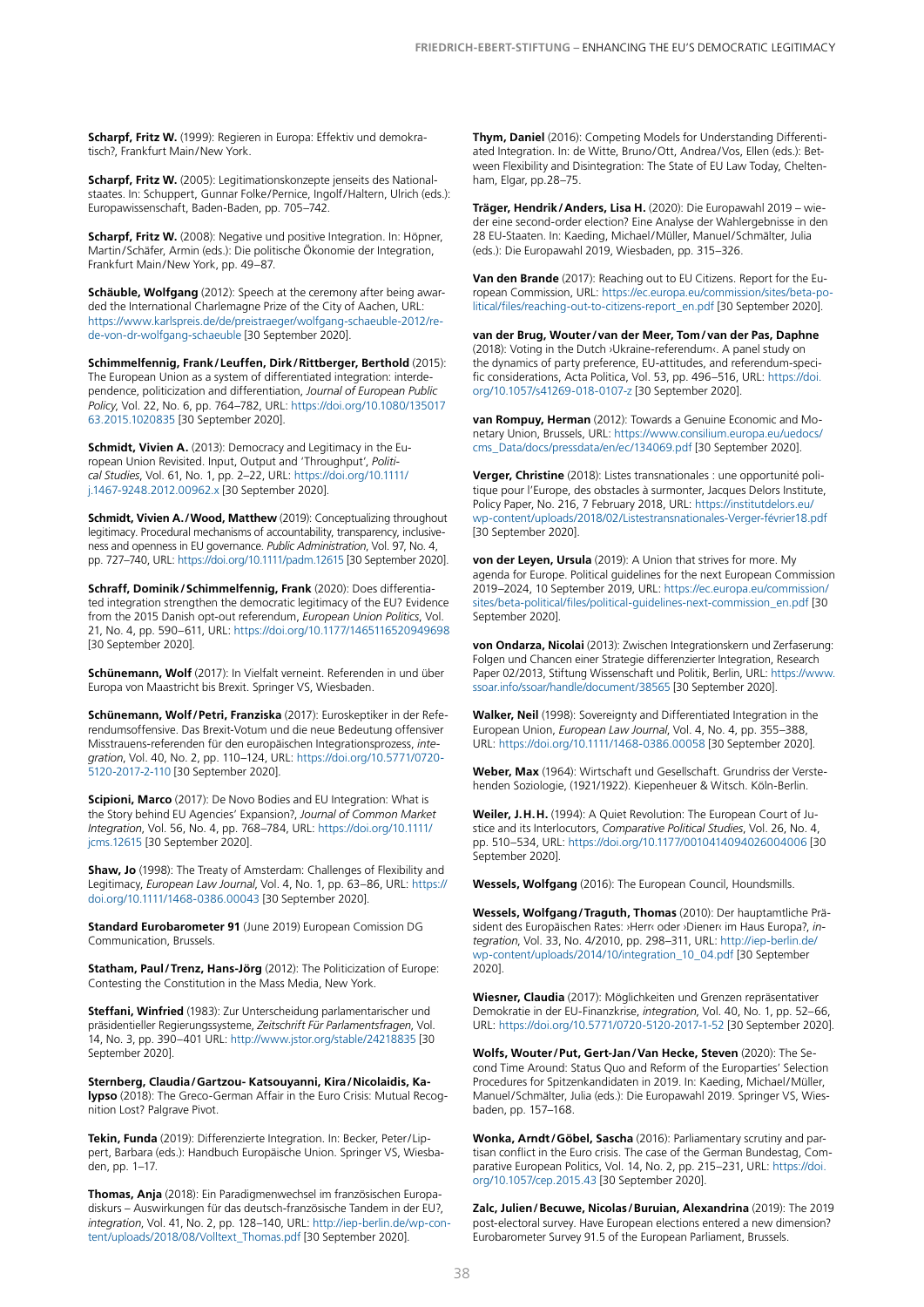**Zürn, Michael** (1998): Regieren jenseits des Nationalstaats. Suhrkamp Verlag, Frankfurt Main.

**Zürn, Michael** (2019): Politicization compared: at national, European, and global levels, *Journal of European Public Policy*, Vol. 26, No. 7, pp. 977–995, URL:<https://doi.org/10.1080/13501763.2019.1619188>[30 September 2020].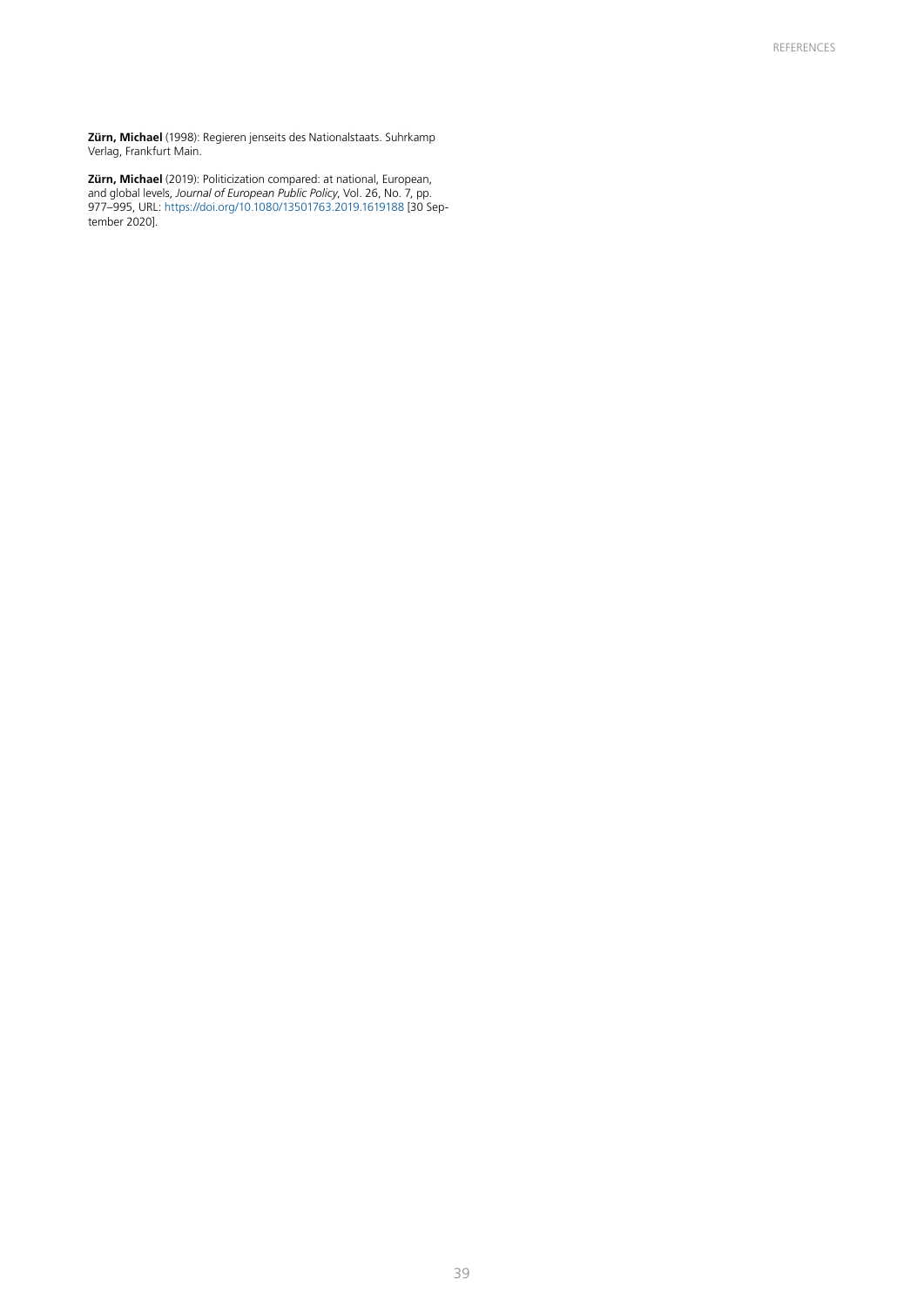#### ABOUT THE AUTHOR IMPRINT

**Julian Plottka** is a Senior Researcher at the Institut für Europäische Politik in Berlin and Research Associate at the Jean Monnet Chair for European Politics at the University of Passau. His research focus includes EU institutional reforms, democratic legitimacy of the EU, European civil society, and the European Citizens' Initiative. He has managed several research projects, including a *Study on the European Added Value of the European Citizens' Initiative* and the project *The Relaunch of Europe. Mapping Member State Reform Interests*.

**Manuel Müller** is a Senior Researcher at Institut für Europäische Politik in Berlin and runs the blog *Der (europäische) Föderalist*. In 2019, he defended his PhD thesis at Humboldt-Universität zu Berlin about the European public sphere in the debate on the Maastricht Treaty. His research interests include the political system and institutional reform of the EU, European Parliament elections and European political parties, and EU integration narratives.

Friedrich-Ebert-Stiftung | EU Office in Brussels Rue du Taciturne 38 | BE-1000 Brussels

Responsible: Renate Tenbusch, Director, EU Office Phone: +32 22 34 62 90 **Renate.Tenbusch@fes-europe.eu**

Marco Schwarz, Policy Officer, EU Office Phone: + 32 22 34 62 98 **marco.schwarz@fes-europe.eu www.fes-europe.eu**

Commercial use of all media published by the Friedrich-Ebert-Stiftung (FES) is not permitted without the written consent of the FES.